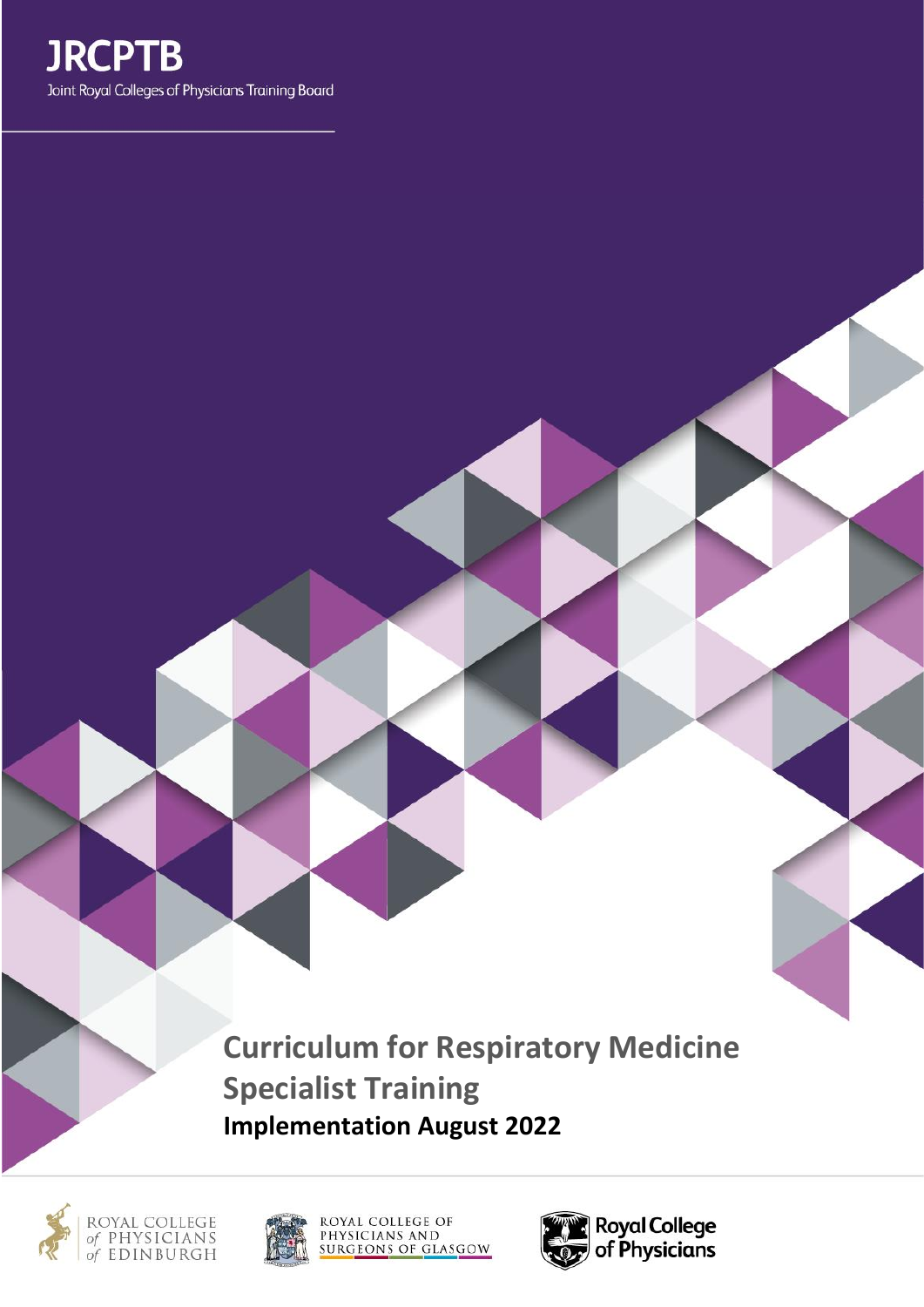### **Contents**

| 1.  |                                                                 |    |
|-----|-----------------------------------------------------------------|----|
| 2.  |                                                                 |    |
| 2.1 |                                                                 |    |
| 2.2 |                                                                 |    |
| 2.3 |                                                                 |    |
| 2.4 |                                                                 |    |
| 2.5 |                                                                 |    |
| 2.6 |                                                                 |    |
| 2.7 | Generic Professional Capabilities and Good Medical Practice  11 |    |
| 3.  |                                                                 |    |
| 3.1 |                                                                 |    |
| 3.2 |                                                                 |    |
| 3.3 |                                                                 |    |
| 3.4 |                                                                 |    |
| 3.5 |                                                                 |    |
| 3.6 |                                                                 |    |
| 4   |                                                                 |    |
| 4.1 |                                                                 |    |
| 4.2 |                                                                 |    |
| 4.3 |                                                                 |    |
| 4.4 |                                                                 |    |
| 4.5 |                                                                 |    |
| 5   |                                                                 |    |
| 5.1 |                                                                 |    |
| 5.2 |                                                                 |    |
| 5.3 |                                                                 |    |
| 5.4 |                                                                 |    |
| 5.5 |                                                                 |    |
| 5.6 |                                                                 |    |
| 5.7 |                                                                 |    |
| 6   |                                                                 | 51 |
| 6.1 |                                                                 |    |
| 6.2 |                                                                 |    |
| 7   |                                                                 |    |
| 8   |                                                                 |    |
| 9   |                                                                 |    |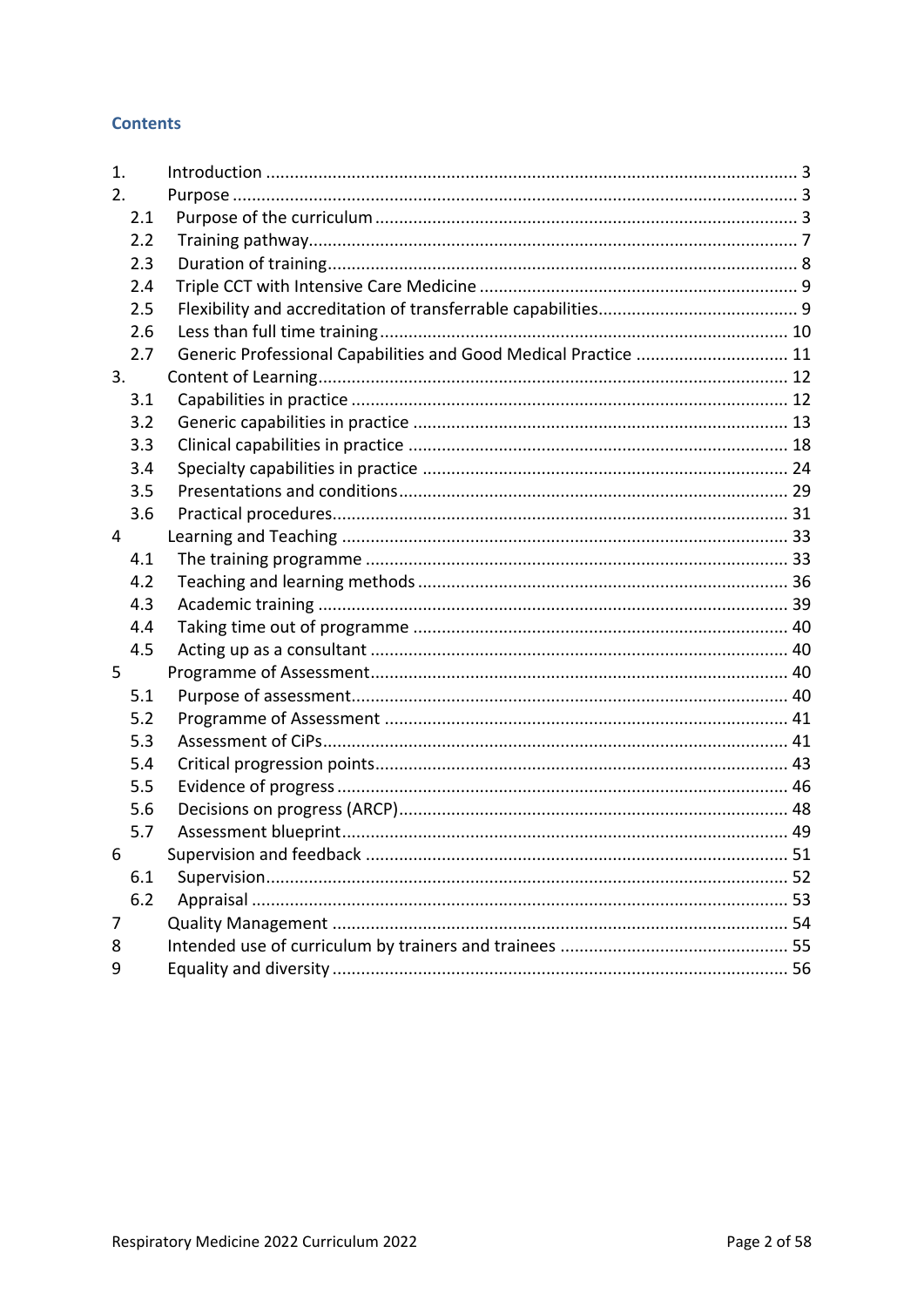### <span id="page-2-0"></span>**1. Introduction**

The purpose of the respiratory medicine curriculum is to guide the training of speciality trainees who are aiming for dual certification in respiratory and internal medicine. Completion of training will provide them with the knowledge and skills to manage a full range of general medical and acute and chronic respiratory problems at the level expected of an independent unsupervised practitioner. This will ensure they have the capabilities required to acquire a certificate of completion of training in Respiratory and Internal Medicine and allow them to apply for an NHS consultant post.

This curriculum defines the purpose, content of learning, process of training and the programme of assessment for Respiratory Medicine training. This curriculum should be used in conjunction with the Curriculum for Internal Medicine Stage 2 Training.

### <span id="page-2-1"></span>**2. Purpose**

### <span id="page-2-2"></span>**2.1 Purpose of the curriculum**

#### **Patient and Population needs**

Figures from the British Lung Foundation show that in 2012, approximately 12.7m people in the UK (about 1 in 5) had a history of asthma, COPD or other long-term respiratory disease. Half of them took a prescription medicine for this. Estimates from General Practice Records suggest that 8 million people have been diagnosed with asthma, 1.2 million with COPD, and over 150,000 with interstitial lung diseases (pulmonary fibrosis or sarcoidosis). About 86,000 people in the UK have been diagnosed with lung cancer and 5000 with mesothelioma. Since 2012, it has been estimated that 32,000 new cases of lung cancer and 2,000 new cases of mesothelioma were diagnosed annually. Lung disease accounts for about 20% of all death in the UK – over half of these respiratory deaths being due to COPD and lung cancer and the largest proportion being in those over the age of 65. Pneumonia is the third largest respiratory cause of death. Health care utilisation with its associated costs, is very high for people with lung diseases. In 2011, there were 694,000 hospital admissions due to lung disease (8% of all admissions). Air pollution causes respiratory disease and physicians should learn about how we can protect the environment to improve lung health. The impact of social factors in respiratory disease should also be borne in mind. As Physicians, we need to incorporate the wishes of our patients into our working practices as well as future service development plans.

#### **Professional needs**

Respiratory Physicians should be able to look after patients who present with all the common lung diseases, frequently in the context of non-elective admissions. They should also be able to deal with the major clinical problems which lead to referrals to lung clinics: breathlessness, cough, haemoptysis, pleuritic chest pain and abnormal chest radiology arousing a suspicion of cancer. There is an absolute necessity for a modern lung specialist to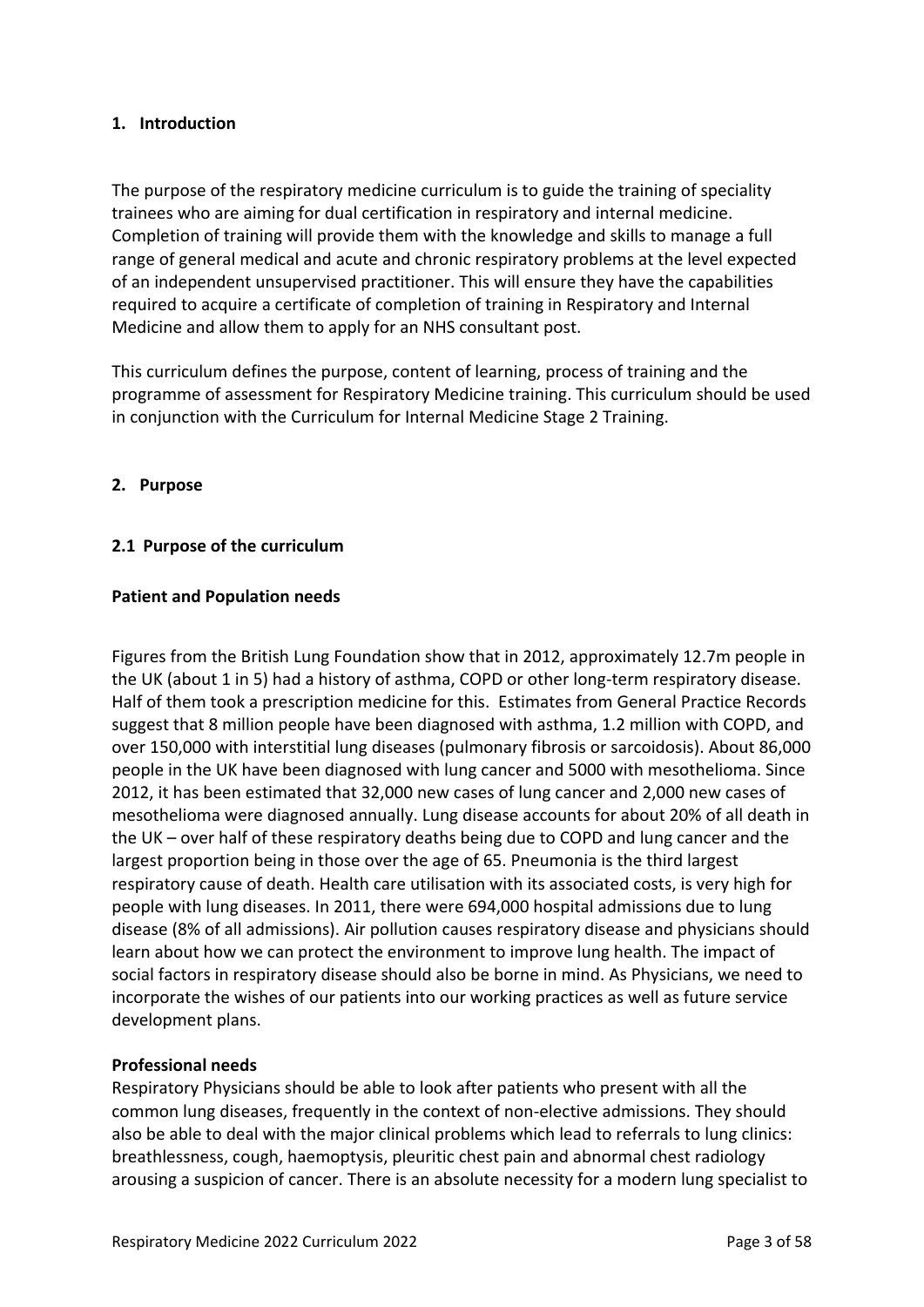be able to work in a multidisciplinary environment. Patients require help from professionals other than lung specialists. Other Medical Practitioners such as Radiologists, Nuclear Medicine Specialists, Pathologists, Thoracic Surgeons, Medical and Clinical Oncologists and Palliative Care Physicians have always worked hand-in-hand with Lung Specialists when treating patients with suspected or confirmed thoracic cancer. Other professional groups such as Specialist Respiratory Nurses, Physiotherapists, Occupational Therapists, Psychologists, Pharmacists and Respiratory Physiologists play vital roles in patient care and working with these professionals, across the artificial boundaries of "primary" and "secondary" care must be considered a core skill for the future Lung Doctor. (Vermylen et al Int J COPD 2015; 10 1543-51). Improving the diagnosis and treatment of cancer is a National priority and lung cancer is the 3rd biggest cancer in the country and the biggest cause of cancer deaths. Understanding lung cancer screening and how best to incorporate it into our practice is an unmet need.

Respiratory Physicians are the primary providers of specialist procedures: diagnostic (such as bronchoalveolar lavage and pleural aspiration) and therapeutic (such as intercostal drainage and non-invasive ventilation). Training in these procedures must be provided systematically and early in Specialist Training to ensure that patients referred by other doctors to Respiratory teams get the best possible care. Simulation based training is essential to ensure optimal safety and comfort for patients when they have these procedures performed by Specialist trainees, as they must.

It is expected that consultants of the future will need to have the necessary skills to work in different and innovative ways. Technological advances have led to newer ways to screen for lung disease, to accurately diagnose diseases using a variety of investigational methods, to look for specific markers which will allow newer treatments to be used, and to interact with patients in different ways probably using digital methods. Indeed, the challenges of lack of funding and manpower have already led to the development of new ways of working. The patient's voice needs to be heard and their wishes to have high-quality care nearer to their homes has led to innovative models of care which will need to be learned and further developed.

#### **Workforce**

There is a need to recruit, train and retain higher numbers of doctors. There are a large number of vacancies at consultant level. Lung health in the population has been expected to improve with falling rates of smoking (partly due to the public smoking ban of 2007). Indeed, asthma rates were reported to have gone down since the ban. However, the lead time for the development of lung cancer and COPD is very long and the requirement for specialists to treat patients with lung diseases seems unlikely to diminish within the next 20 years.

#### **Service needs**

As developments and medical advances proceed at a rapid pace, hospitals need respiratory Physicians who are capable of managing a wide range of lung diseases in the acute and chronic settings. However, there is also a need for sub-specialisation in some fields and we need to look at Core capabilities which are required before CCT and then further competencies which need to be developed to provide specialist services. Respiratory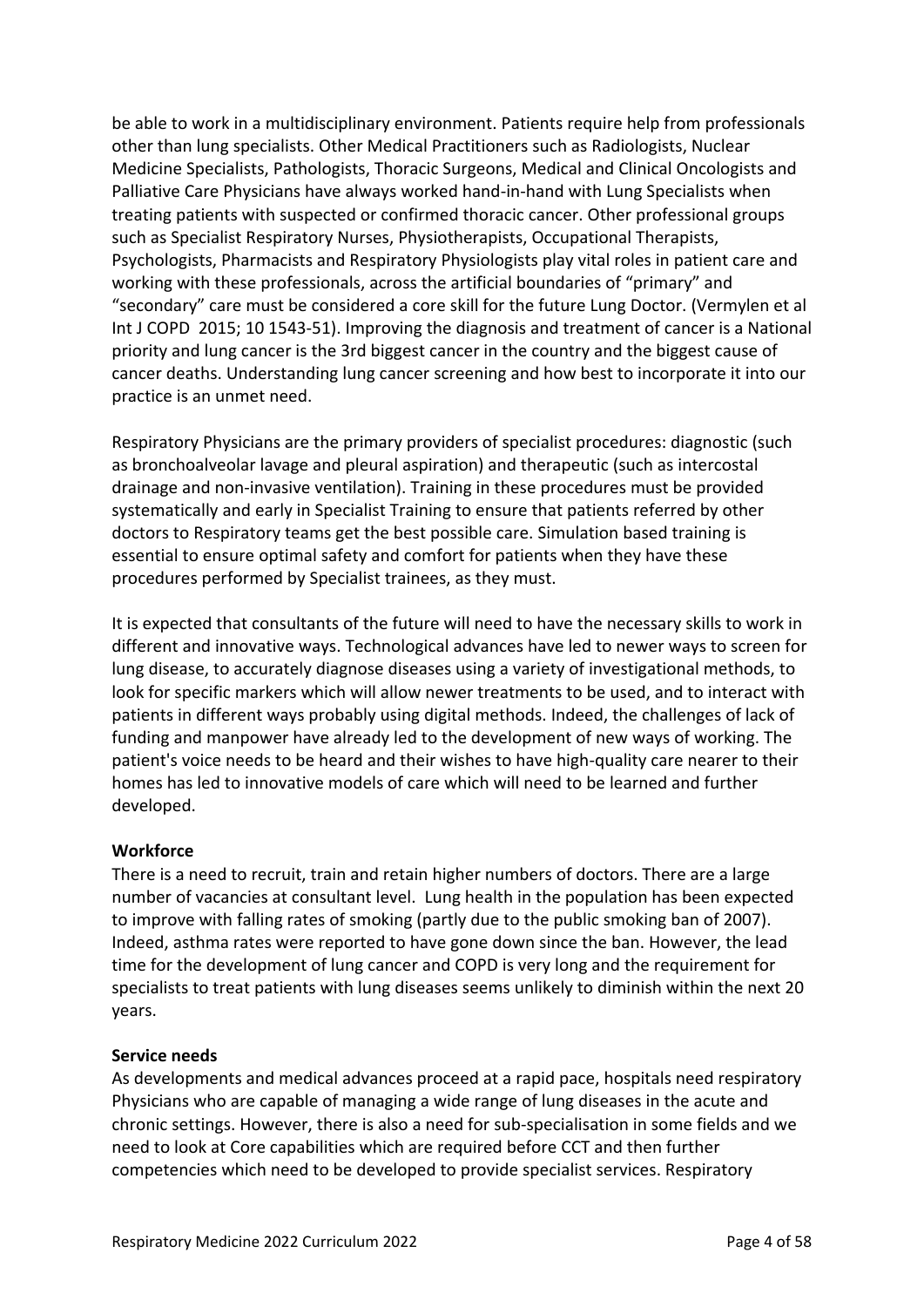Physicians are essential practitioners of acute frontline medical care and if we are to provide high quality respiratory care for patients 7 days a week, there will be a need for a large expansion of the Consultant Respiratory Physician cohort.

The Shape of Training (SoT) review was a catalyst for reform of postgraduate training of all doctors to ensure it is more patient focused, more general (especially in the early years) and with more flexibility of career structure. For physician training, the views and recommendations of SoT were similar to those of the Future Hospital Commission and the Francis report. With an ageing population, elderly patients exhibit co-morbidities and increasing complexity so acute medical and palliative medicine services need a revised approach to training the physician of the future in order to meet these needs.

A further driver for change was the GMC review of the curricula and assessment standards and introduction of the GPC framework. From May 2017, all postgraduate curricula should be based on higher level learning outcomes and must incorporate the generic professional capabilities. A fundamental component of the GPCs is ensuring that the patient is at the centre of any consultation and decision making.

JRCPTB, on behalf of the Federation of Royal Colleges of Physicians, developed a model that consists of dual training period leading to CCTs in a specialty plus internal medicine. There will be competitive entry following completion of stage 1 Internal Medicine Training (IMT) or Acute Care Common Stem – Internal Medicine (ACCS-IM), during which there will be increasing responsibility for the acute medical take and the MRCP(UK) Diploma will be achieved.

This curriculum will ensure that the trainee develops the full range of generic professional capabilities and underlying knowledge and skills required for the independent practice of internal medicine and respiratory medicine. It will ensure that the trainees develop appropriate theoretical, practical and procedural skills to enable them to manage patients with all common respiratory conditions.

The objectives of the curriculum are:

- To set out a range of specific professional capabilities that describe the knowledge skills and practical procedures needed to practice general internal medicine and respiratory medicine at consultant level.
- To set expected standards of knowledge and performance of various professional skills and activities at each stage.
- To suggest indicative training times and the experience needed to achieve the required standards.
- To describe the assessment tools and procedures required such as mini-CEX, DOPS and MSF.

#### **Scope of practice**

Respiratory Physicians should be able to look after patients who present with all the common lung diseases, usually in the context of non-elective admissions.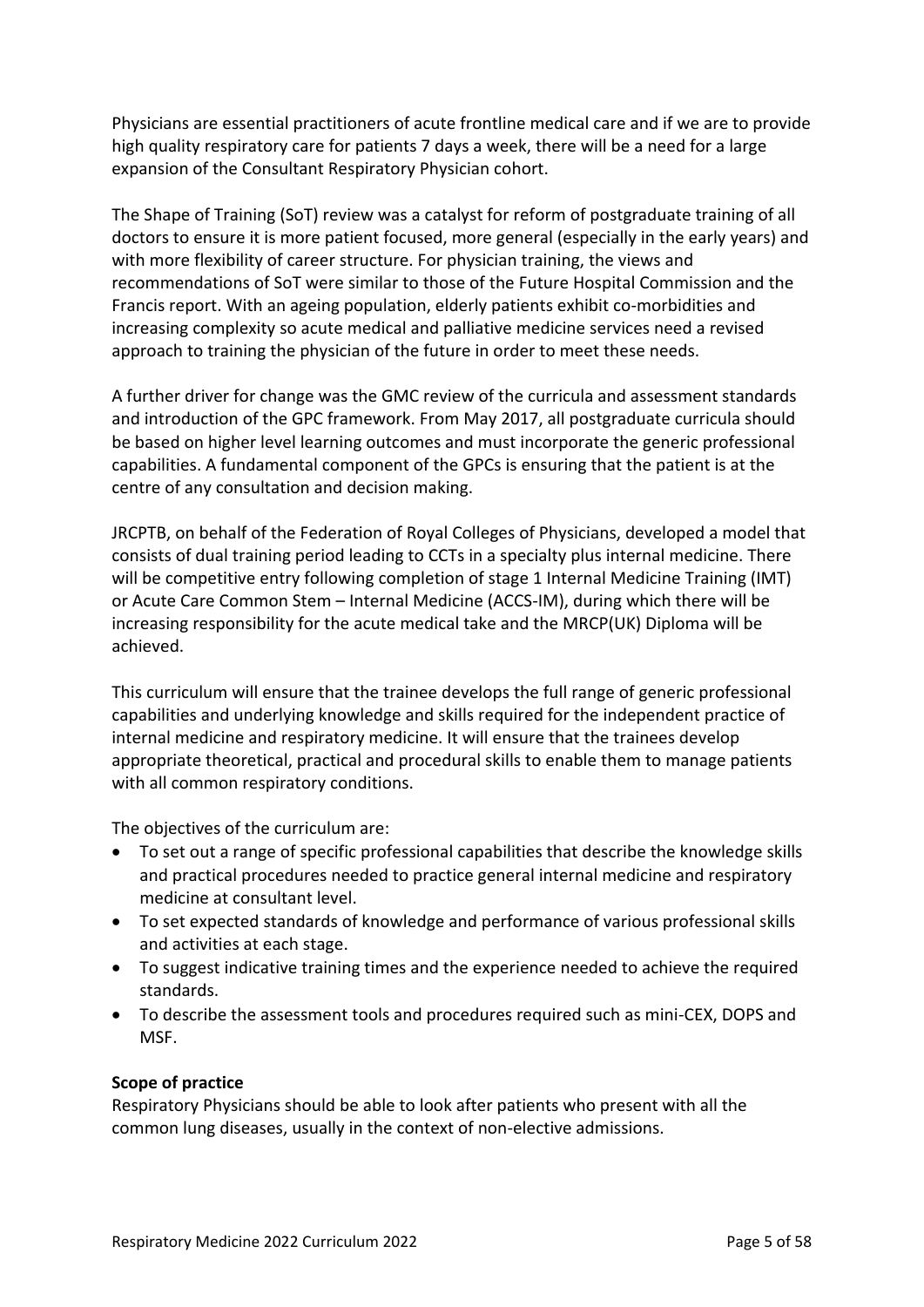They should be able to deal with the major clinical problems which lead to a referral to lung clinics: breathlessness, cough, haemoptysis, pleuritic chest pain and abnormal chest radiology arousing a suspicion of cancer.

They should have a knowledge of appropriate physiology and investigations required in the assessment of patients with all common lung diseases. These include lung function testing, radiological techniques including ultrasound particularly for the purpose of investigating pleural disease, pleural procedures and fibre-optic bronchoscopy.

It is necessary for a modern lung specialist to be able to work in a multidisciplinary environment. Other Medical Practitioners such as Radiologists, Nuclear Medicine Specialists, Pathologists, Thoracic Surgeons, Medical and Clinical Oncologists and Palliative Care Physicians have always worked hand-in-hand with Lung Specialists when treating patients with suspected or confirmed thoracic cancer. Other professional groups such as Specialist Respiratory Nurses, Physiotherapists, Occupational Therapists, Psychologists, Pharmacists and Respiratory Physiologists play vital roles in patient care and working with these professionals, across the artificial boundaries of "primary" and "secondary" care must be considered a core skill for the future respiratory specialist.

They should be able to deal with common as well as unusual respiratory infections which may present on the unselected medical take. Appropriate knowledge of public health and microbiology as well as liaison with specialists in these areas is necessary.

They should be able to deal with patients in respiratory failure both in the acute hospital inpatient setting and also in the community for those with chronic respiratory failure. They should be able to provide basic competent care for patients who have more rare respiratory problems such as interstitial lung disease and pulmonary hypertension and be able to deal with problems relating to lung and heart transplants, liaising with subspecialists in these areas as needed.

This purpose statement has been endorsed by the GMC's Curriculum Oversight Group and confirmed as meeting the needs of the health services of the countries of the UK.

### **High level learning outcomes – capabilities in practice (CiPs)**

# **Learning outcomes – capabilities in practice (CiPs)**

#### Generic CiPs

- 1. Able to successfully function within NHS organisational and management systems
- 2. Able to deal with ethical and legal issues related to clinical practice
- 3. Communicates effectively and is able to share decision making, while maintaining appropriate situational awareness, professional behaviour and professional judgement
- 4. Is focussed on patient safety and delivers effective quality improvement in patient care
- 5. Carrying out research and managing data appropriately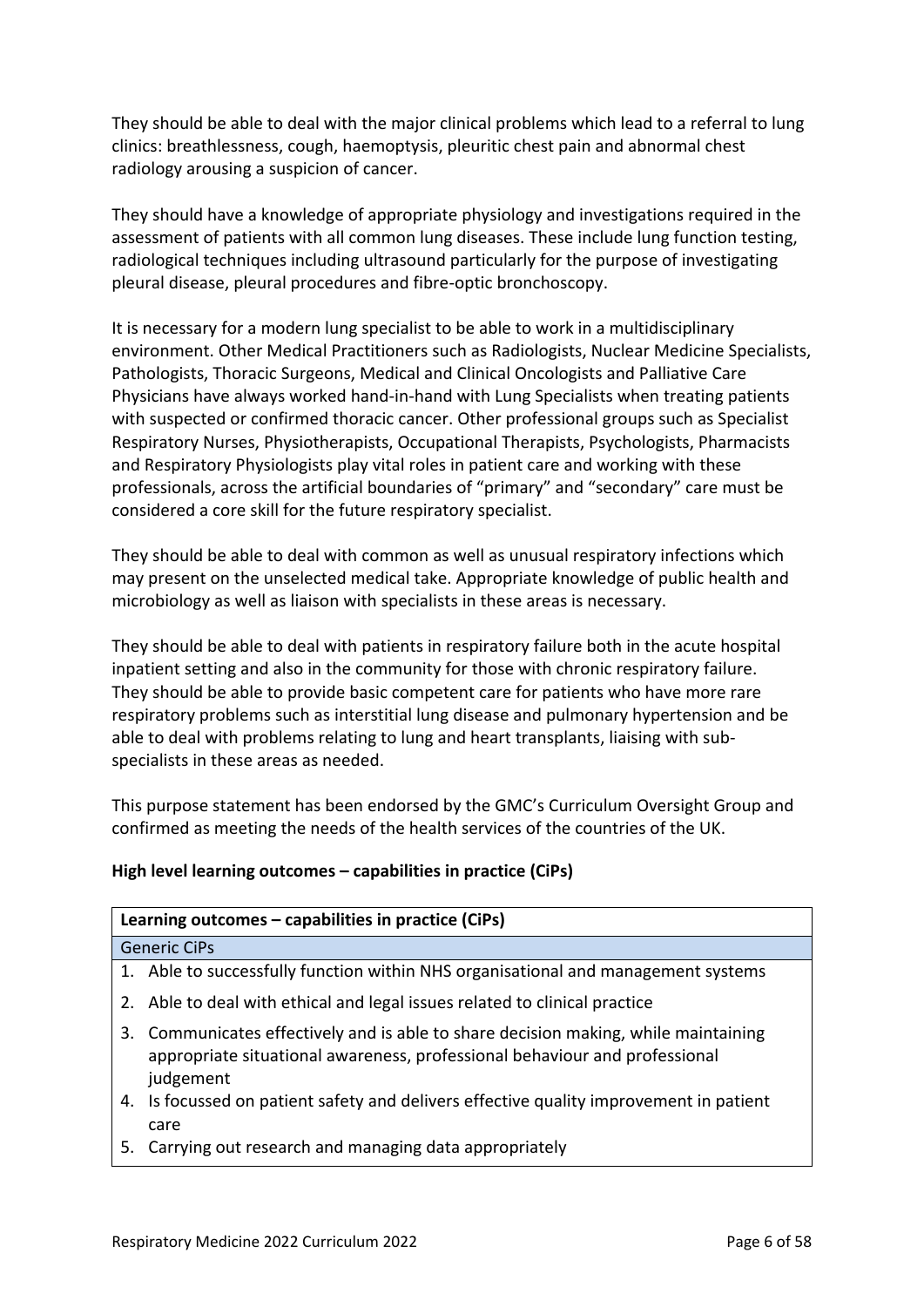|  |  |  |  |  |  | 6. Acting as a clinical teacher and clinical supervisor |
|--|--|--|--|--|--|---------------------------------------------------------|
|--|--|--|--|--|--|---------------------------------------------------------|

### Clinical CiPs (Internal Medicine)

- 1. Managing an acute unselected take
- 2. Managing the acute care of patients within a medical specialty service
- 3. Providing continuity of care to medical inpatients, including management of comorbidities and cognitive impairment
- 4. Managing patients in an outpatient clinic, ambulatory or community setting, including management of long term conditions
- 5. Managing medical problems in patients in other specialties and special cases
- 6. Managing a multi-disciplinary team including effective discharge planning
- 7. Delivering effective resuscitation and managing the acutely deteriorating patient
- 8. Managing end of life and applying palliative care skills

#### Respiratory Specialty CiPs

- 1. Managing all aspects of thoracic malignancy and advanced or terminal respiratory disease including diagnostic pathways and working with the MDT
- 2. Managing integrated respiratory medicine across the primary and secondary care interface including management of long-term disease
- 3. Managing complex and unusual respiratory infection including contact tracing and public health (in particular atypical pneumonia)
- 4. Managing the service and patients with respiratory failure in multiple settings including hospital and, in the community,
- 5. Tertiary subspecialties interface: managing patients across the secondary and tertiary interface; in particular patients with lung and heart transplants and pulmonary hypertension
- 6. Managing the use of drugs and therapeutic modalities specific to the practice of respiratory medicine

### <span id="page-6-0"></span>**2.2 Training pathway**

As with other group 1 specialties, training in respiratory medicine will comprise an indicative three years of IM Stage 1 training or four years of ACCS-IM followed by an indicative four years of specialty training incorporating IM Stage 2 training.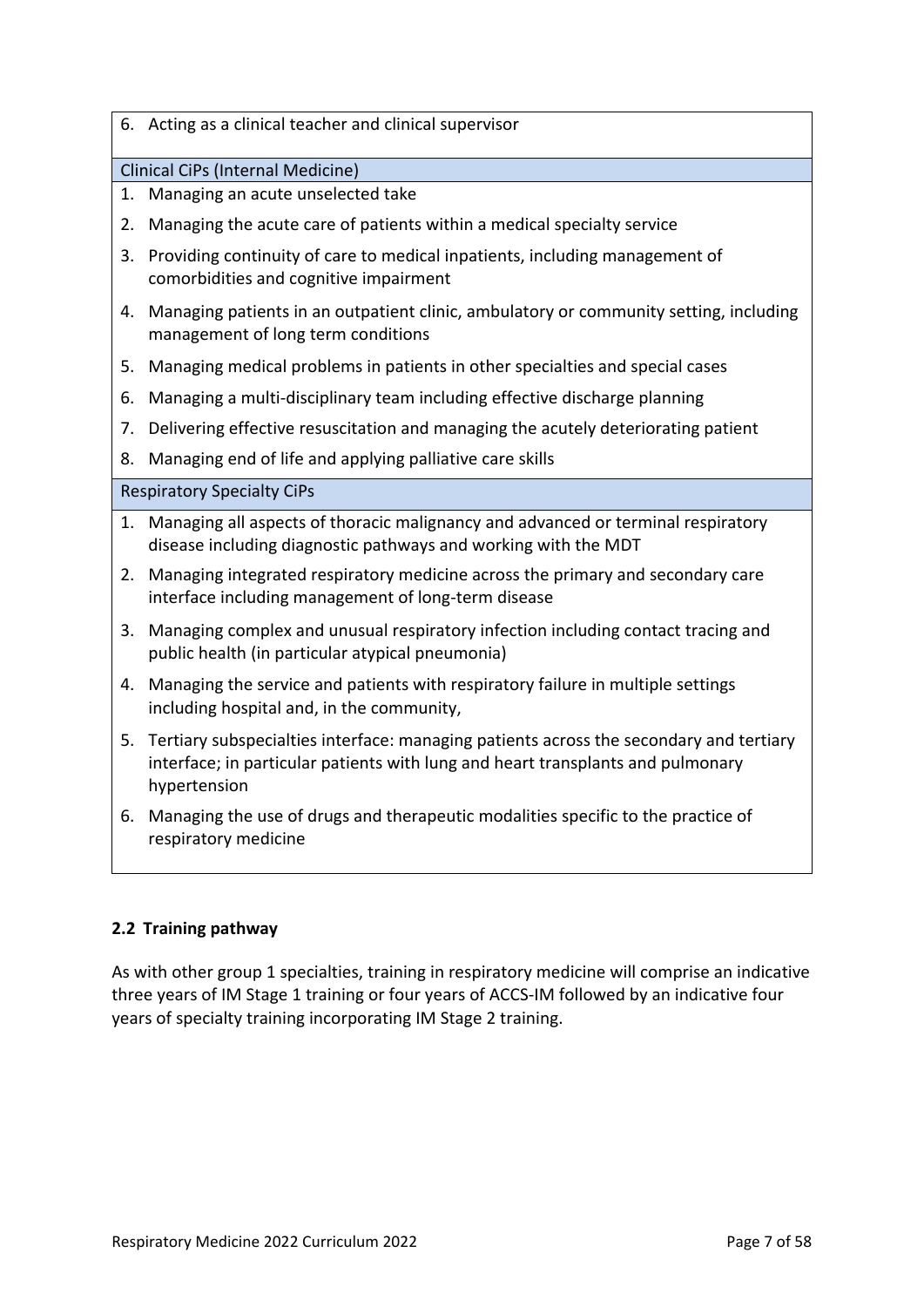

### Specialty Training (indicative structure with scope for flexibility)



#### <span id="page-7-0"></span>**2.3 Duration of training**

Training in Respiratory Medicine will usually be undertaken alongside Internal Medicine Stage 2 and will usually be completed in an indicative four years of full-time training.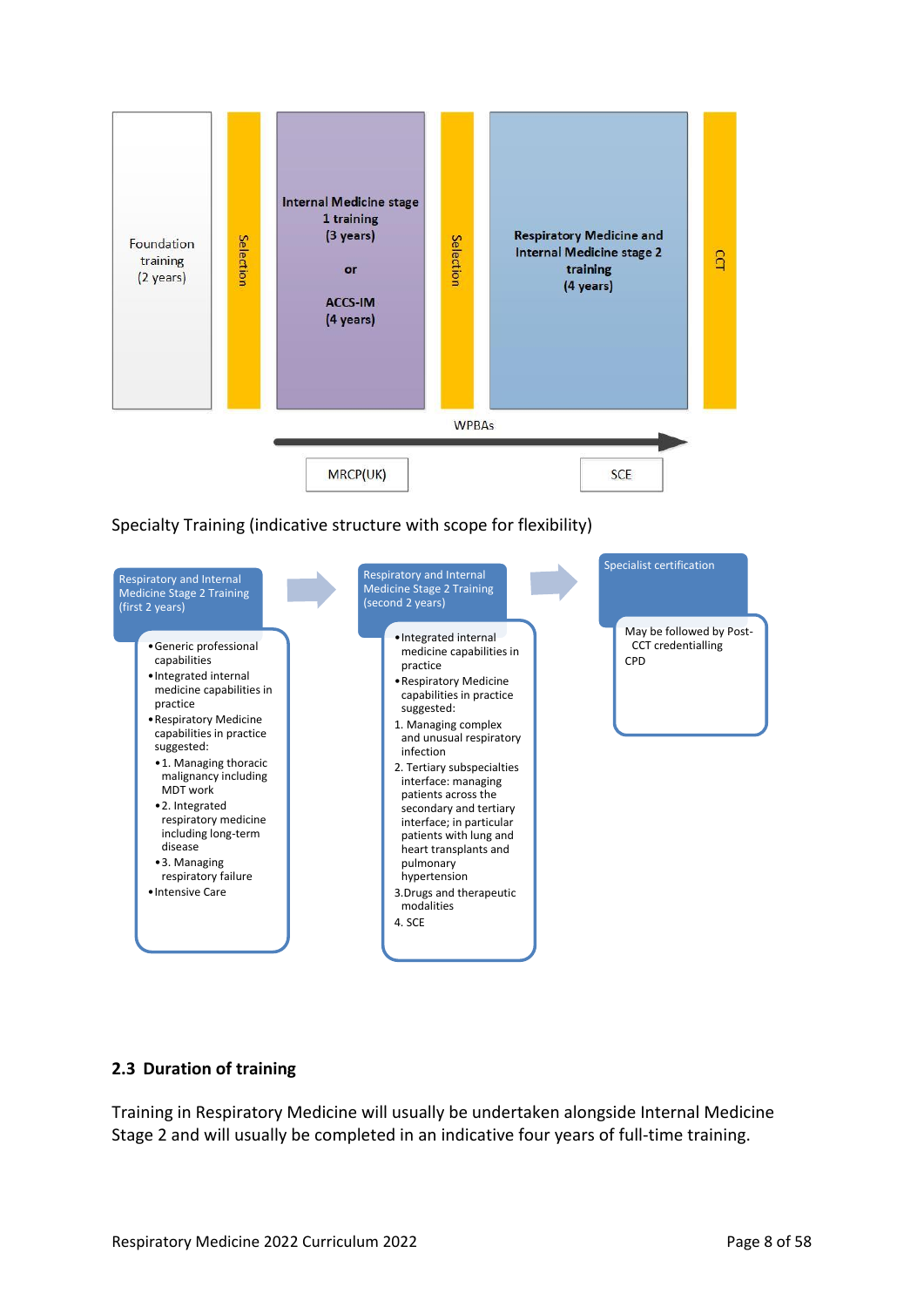There will be options for those trainees who demonstrate exceptionally rapid development and acquisition of capabilities to complete training more rapidly than the current indicative time although it is recognised that clinical experience is a fundamental aspect of development as a good physician (guidance on completing training early will be available on the [JRCPTB website\)](http://www.jrcptb.org.uk/). There may also be a small number of trainees who develop more slowly and will require an extension of training in line the Reference Guide for Postgraduate Specialty Training in the UK (The Gold Guide)<sup>1</sup>.

### <span id="page-8-0"></span>**2.4 Triple CCT with Intensive Care Medicine**

Prior to the introduction of the new 2021 ICM curriculum, trainees in Respiratory, Renal and Acute Internal Medicine could also apply to train in ICM and achieve a dual CCT. These groups of consultants provide an essential part of a modern Critical Care Service. The new curricula for group 1 medical specialties now compulsorily incorporates training in Internal Medicine (IM), resulting in dual CCTs. Addition of ICM therefore results in a triple CCT. This new development adds extra content to the programme for physicians wishing to train in ICM, but also produces consultants with broad skills ideally suited to the changing demands of an evolving, modern Critical Care Service.

The addition of the CCT in ICM requires careful communication between the Training Programme Directors to plan for a rotation that is effective, and outcome focused. Crossmapping exercises have shown a considerable overlap between the specialties, which allows the learning outcomes for the respective curricula to be achieved as efficiently as possible. However, there are capabilities which can only be achieved within a specific attachment. Consideration should be given to combining assessments and reviews wherever possible.

The specialties encompassed in this mapping are:

- Internal Medicine and Acute Internal Medicine
- Internal Medicine and Renal Medicine
- Internal Medicine and Respiratory Medicine

The indicative timeframe for each of the triple CCT programmes is 8.5-9.5 years.

### <span id="page-8-1"></span>**2.5 Flexibility and accreditation of transferrable capabilities**

The curriculum incorporates and emphasises the importance of the generic professional capabilities (GPCs). GPCs will promote flexibility in postgraduate training as these common capabilities can be transferred from specialty to specialty. In addition, the IM generic CiPs will be shared across all physicianly curricula and the IM clinical CiPs will be shared across all group 1 specialities, supporting flexibility for trainees to move between these specialties without needing to repeat aspects of training.

<sup>&</sup>lt;sup>1</sup> [A Reference Guide for Postgraduate Specialty Training in the UK](https://www.copmed.org.uk/publications/the-gold-guide)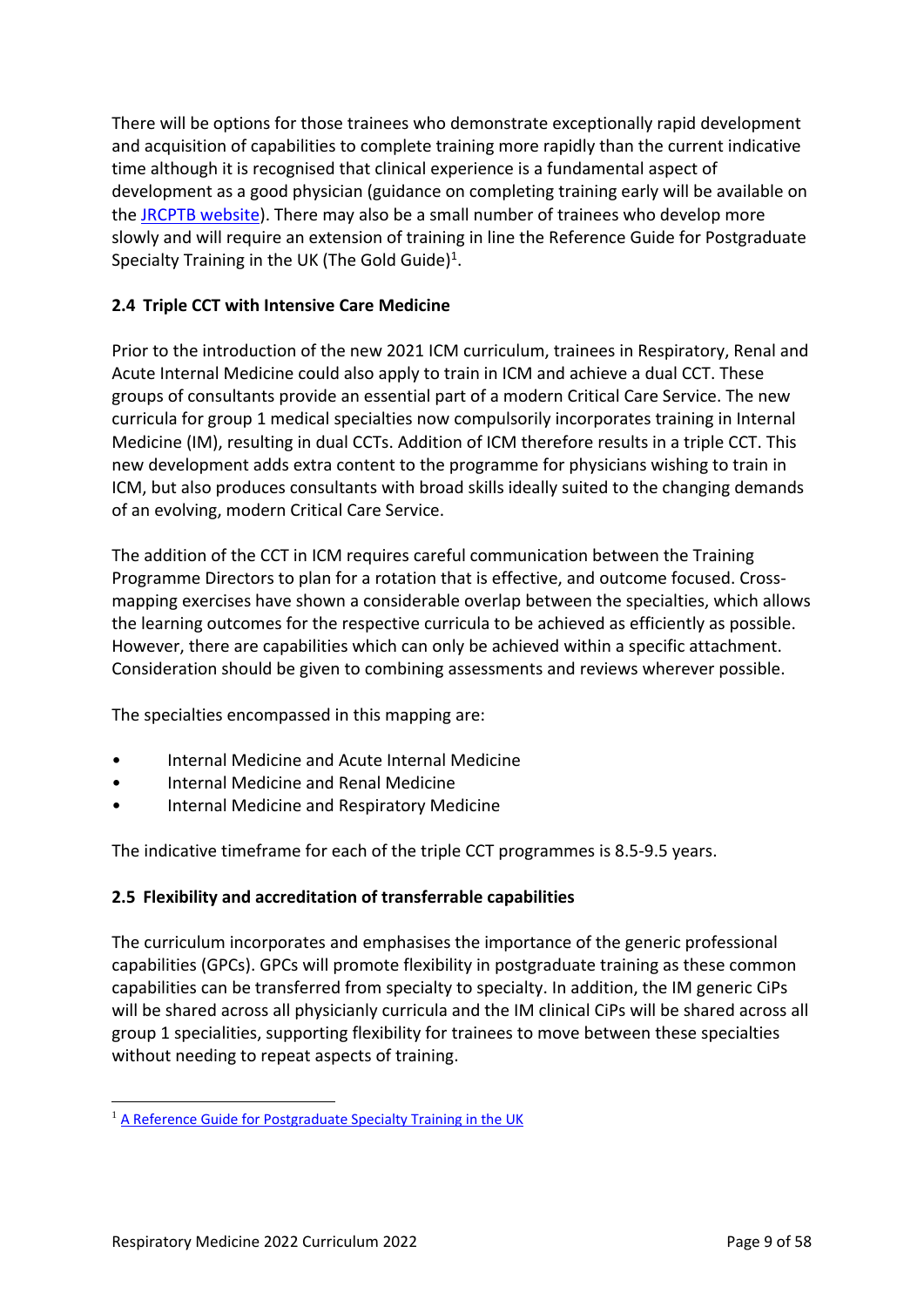The curriculum will allow trainees to train in academic medicine alongside their acquisition of clinical and generic capabilities, and these skills will be transferable across other specialties

Many of the competencies included in the respiratory medicine curriculum pertain to skills that are required for doctors working in any physicianly specialty. Managing outpatient referrals and seeing patients efficiently and effectively in clinic is a core skill for Respiratory Physicians and this described in further detail in the relevant CiP. The curriculum will furthermore describe skills such as management of acute respiratory failure, with ventilatory support when necessary, management of severe infection and sepsis, treatment of immunocompromised patients and patients requiring immunosuppressive medication, management of complex breathlessness including heart failure, management of cancer and acute oncological problems, palliative and end of life care.

Interdependencies: Respiratory Physicians are responsible for looking after patients with a wide range of diseases and complexities and therefore have to work alongside doctors in several specialities as well as a multidisciplinary team including specialist nurses, physiotherapists, occupational therapists, pharmacists, psychologists and radiographers. Some of the medical specialities with which Respiratory Physicians will have to work particularly closely include:

- Emergency Medicine
- Primary Care
- Intensive Care Medicine
- Radiology
- Palliative Care
- Oncology
- Thoracic Surgery
- Microbiology
- Pathology
- Immunology

While adult Respiratory Physicians do not usually look after children, there may be some areas where close working with Paediatricians and Transition arrangements will be required e.g. tuberculosis and cystic fibrosis.

The curriculum will describe the skills required to work effectively in partnership with all these specialities and professionals in order to effectively care for patients with respiratory disease.

### <span id="page-9-0"></span>**2.6 Less than full time training**

Trainees are entitled to opt for less than full time training programmes. Less than full time trainees should undertake a pro rata share of the out-of-hours duties (including on-call and other out-of-hours commitments) required of their full-time colleagues in the same programme and at the equivalent stage.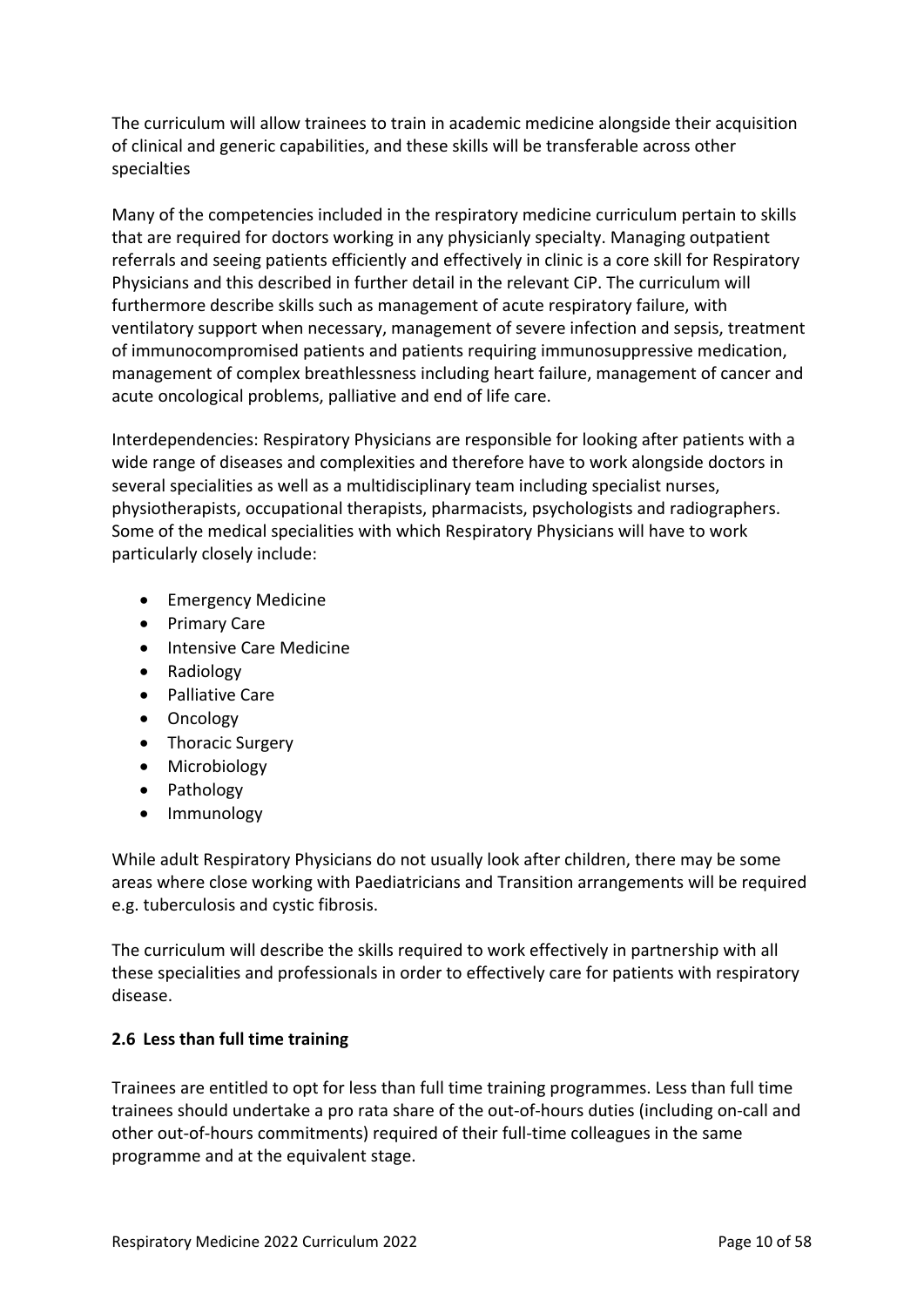Less than full time trainees should assume that their clinical training will be of a duration pro-rata with the time indicated/recommended, but this should be reviewed in accordance with the [Gold Guide.](https://www.copmed.org.uk/gold-guide/)

### <span id="page-10-0"></span>**2.7 Generic Professional Capabilities and Good Medical Practice**

The GMC has developed the Generic professional capabilities (GPC) framework<sup>2</sup> with the Academy of Medical Royal Colleges (AoMRC) to describe the fundamental, career-long, generic capabilities required of every doctor. The framework describes the requirement to develop and maintain key professional values and behaviours, knowledge, and skills, using a common language. GPCs also represent a system-wide, regulatory response to the most common contemporary concerns about patient safety and fitness to practise within the medical profession. The framework will be relevant at all stages of medical education, training and practice.





Good medical practice (GMP)<sup>3</sup> is embedded at the heart of the GPC framework. In describing the principles, duties and responsibilities of doctors the GPC framework articulates GMP as a series of achievable educational outcomes to enable curriculum design and assessment.

The GPC framework describes nine domains with associated descriptor outlining the 'minimum common regulatory requirement' of performance and professional behaviour for those completing a CCT or its equivalent. These attributes are common, minimum and generic standards expected of all medical practitioners achieving a CCT or its equivalent.

<sup>2</sup> [Generic professional capabilities framework](http://www.gmc-uk.org/education/postgraduate/GPC.asp)

<sup>3</sup> [Good Medical Practice](http://www.gmc-uk.org/guidance/good_medical_practice.asp)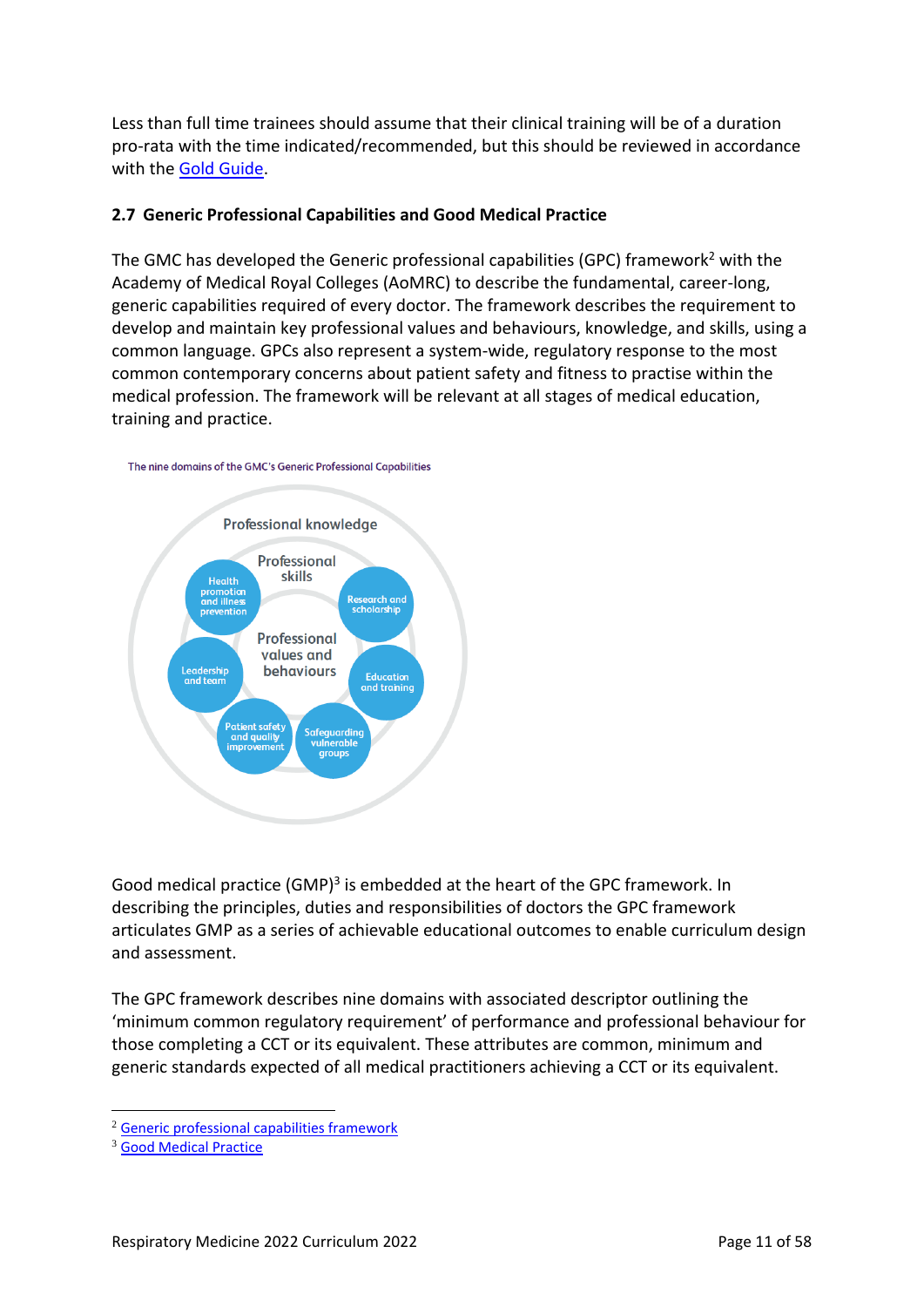The nine domains and subsections of the GPC framework are directly identifiable in the IM curriculum. They are mapped to each of the generic and clinical CiPs, which are in turn mapped to the assessment blueprints. This is to emphasise those core professional capabilities that are essential to safe clinical practice and that they must be demonstrated at every stage of training as part of the holistic development of responsible professionals.

This approach will allow early detection of issues most likely to be associated with fitness to practise and to minimise the possibility that any deficit is identified during the final phases of training.

# <span id="page-11-0"></span>**3. Content of Learning**

One of the aims of the new curriculum is to allow Respiratory Consultants of the future to develop new models of care with an emphasis on bridging the divide between primary and secondary care. With this in mind, there is an emphasis on integrated respiratory care, which has become a vital model to allow patients to receive the best possible care whether at home, in primary care facilities or in secondary care with appropriate referral to tertiary centres as needed for complex interventions. The new curriculum will describe the required knowledge and skills for managing patients effectively across the traditional boundaries between primary and secondary care. Skills in multidisciplinary working and effective teambuilding will be encouraged.

The curriculum is spiral and topics and themes will be revisited to expand understanding and expertise. The level of entrustment for capabilities in practice (CiPs) will increase as an individual progresses from needing direct supervision to being entrusted to act unsupervised.

# <span id="page-11-1"></span>**3.1 Capabilities in practice**

CiPs describe the professional tasks or work within the scope of the specialty and internal medicine. CiPs are based on the concept of entrustable professional activities<sup>4</sup> which use the professional judgement of appropriately trained, expert assessors as a defensible way of forming global judgements of professional performance.

Each CiP has a set of descriptors associated with that activity or task. Descriptors are intended to help trainees and trainers recognise the knowledge, skills and attitudes which should be demonstrated. Doctors in training may use these capabilities to provide evidence of how their performance meets or exceeds the minimum expected level of performance for their year of training. The descriptors are not a comprehensive list and there are many more examples that would provide equally valid evidence of performance.

Many of the CiP descriptors refer to patient centred care and shared decision making. This is to emphasise the importance of patients being at the centre of decisions about their own

<sup>4</sup> [Nuts and bolts of entrustable professional activities](https://www.ncbi.nlm.nih.gov/pmc/articles/PMC3613304/)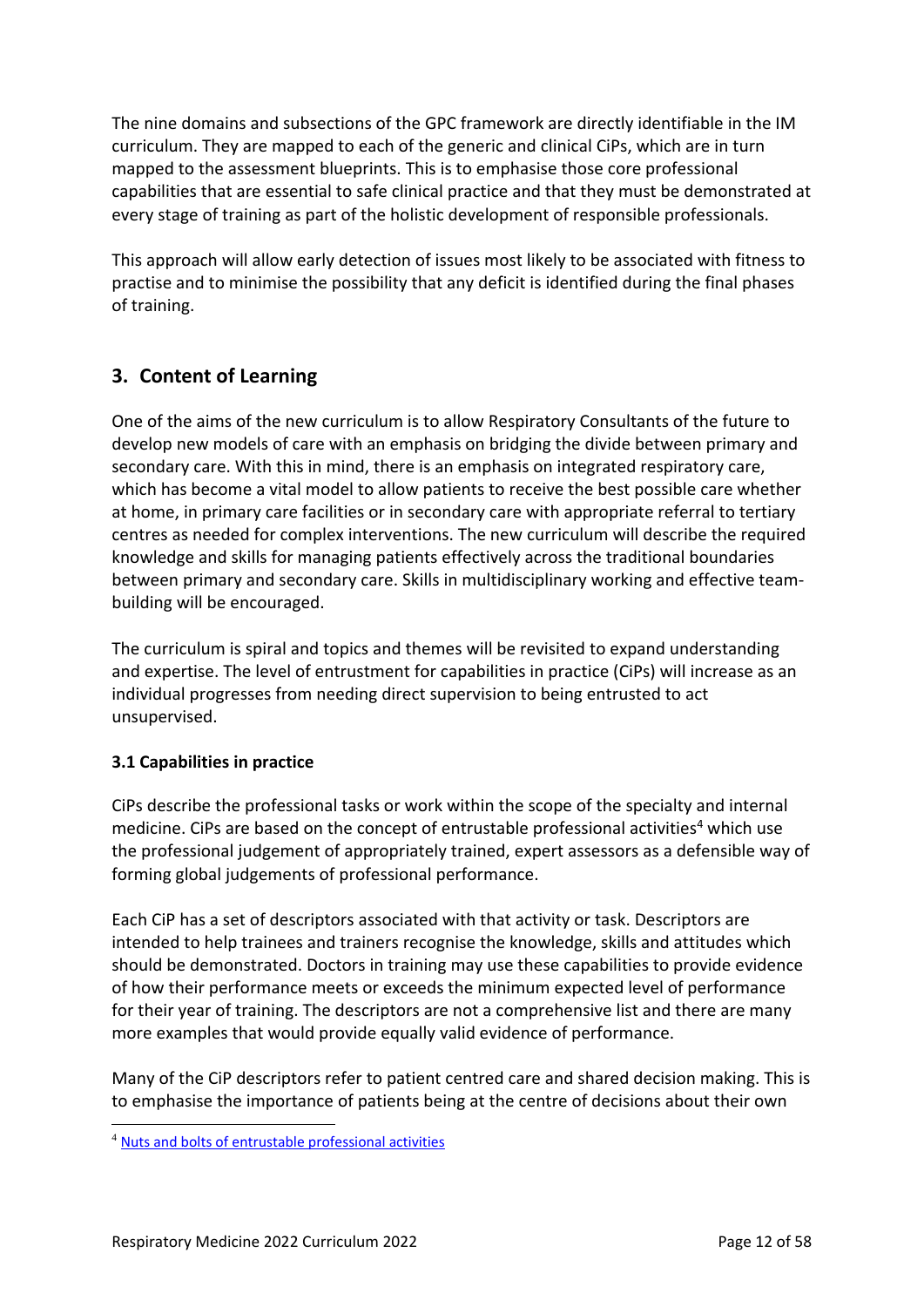treatment and care, by exploring care or treatment options and their risks and benefits and discussing choices available.

Additionally, the clinical CiPs repeatedly refer to the need to demonstrate professional behaviour with regard to patients, carers, colleagues and others. Good doctors work in partnership with patients and respect their rights to privacy and dignity. They treat each patient as an individual. They do their best to make sure all patients receive good care and treatment that will support them to live as well as possible, whatever their illness or disability. Appropriate professional behaviour should reflect the principles of GMP and the GPC framework.

In order to complete training and be recommended to the GMC for the award of CCT and entry to the specialist register, the doctor must demonstrate that they are capable of unsupervised practice in all generic and clinical CiPs. Once a trainee has achieved level 4 sign off for a CiP it will not be necessary to repeat assessment of that CiP if capability is maintained (in line with standard professional conduct).

This section of the curriculum details the six generic CiPs, eight clinical CiPs for internal medicine (stage 2) and six specialty CiPs for Respiratory Medicine. The expected levels of performance, mapping to relevant GPCs and the evidence that may be used to make an entrustment decision are given for each CiP. The list of evidence for each CiP is not prescriptive and other types of evidence may be equally valid for that CiP.

### <span id="page-12-0"></span>**3.2 Generic capabilities in practice**

The six generic CiPs cover the universal requirements of all specialties as described in GMP and the GPC framework. Assessment of the generic CiPs will be underpinned by the descriptors for the nine GPC domains and evidenced against the performance and behaviour expected at that stage of training. Satisfactory sign off will indicate that there are no concerns. It will not be necessary to assign a level of supervision for these non-clinical CiPs.

In order to ensure consistency and transferability, the generic CiPs have been grouped under the GMP-aligned categories used in the Foundation Programme curriculum plus an additional category for wider professional practice:

- Professional behaviour and trust
- Communication, team-working and leadership
- Safety and quality
- Wider professional practice

For each generic CiP there is a set of descriptors of the observable skills and behaviours which would demonstrate that a trainee has met the minimum level expected. The descriptors are not a comprehensive list and there may be more examples that would provide equally valid evidence of performance.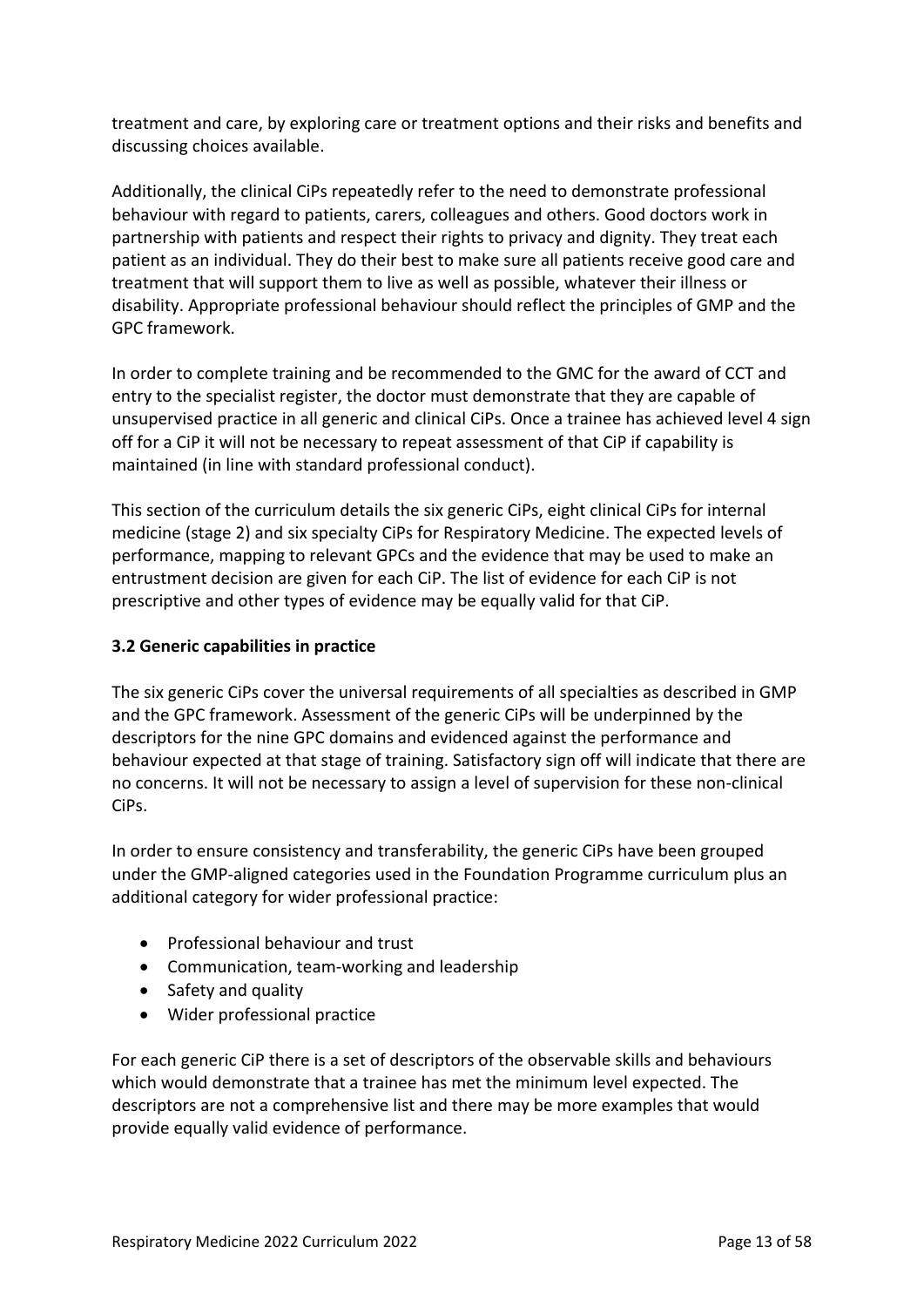| <b>KEY</b>   |                               |                |                                         |
|--------------|-------------------------------|----------------|-----------------------------------------|
| <b>ACAT</b>  | Acute care assessment tool    | <b>ALS</b>     | <b>Advanced Life Support</b>            |
| CbD          | Case-based discussion         | <b>DOPS</b>    | Direct observation of procedural skills |
| <b>GCP</b>   | <b>Good Clinical Practice</b> |                |                                         |
| Mini-CEX     | Mini-clinical evaluation      | <b>MCR</b>     | Multiple consultant report              |
|              | exercise                      |                |                                         |
| <b>MSF</b>   | Multi source feedback         | <b>PS</b>      | Patient survey                          |
| <b>QIPAT</b> | <b>Quality improvement</b>    | T <sub>O</sub> | Teaching observation                    |
|              | project assessment tool       |                |                                         |

| <b>Generic capabilities in practice (CiPs)</b>      |                                                                                                                                                                                                                                                                                                                                                                                                                                                                                                                                                                                                                                     |  |
|-----------------------------------------------------|-------------------------------------------------------------------------------------------------------------------------------------------------------------------------------------------------------------------------------------------------------------------------------------------------------------------------------------------------------------------------------------------------------------------------------------------------------------------------------------------------------------------------------------------------------------------------------------------------------------------------------------|--|
| <b>Category 1: Professional behaviour and trust</b> |                                                                                                                                                                                                                                                                                                                                                                                                                                                                                                                                                                                                                                     |  |
|                                                     | 1. Able to function successfully within NHS organisational and management systems                                                                                                                                                                                                                                                                                                                                                                                                                                                                                                                                                   |  |
| <b>Descriptors</b>                                  | • Aware of and adheres to the GMC professional requirements<br>• Aware of public health issues including population health, social<br>detriments of health and global health perspectives<br>• Demonstrates effective clinical leadership<br>• Demonstrates promotion of an open and transparent culture<br>• Keeps practice up to date through learning and teaching<br>• Demonstrates engagement in career planning<br>• Demonstrates capabilities in dealing with complexity and uncertainty<br>• Aware of the role of and processes for operational structures within<br>the NHS<br>• Aware of the need to use resources wisely |  |
| <b>GPCs</b>                                         | Domain 1: Professional values and behaviours<br>Domain 3: Professional knowledge<br>professional requirements<br>$\bullet$<br>national legislative requirements<br>the health service and healthcare systems in the four countries<br>Domain 9: Capabilities in research and scholarship                                                                                                                                                                                                                                                                                                                                            |  |
| <b>Evidence to</b><br>inform<br>decision            | <b>MCR</b><br><b>MSF</b><br>Active role in governance structures<br>Management course<br>End of placement reports                                                                                                                                                                                                                                                                                                                                                                                                                                                                                                                   |  |
|                                                     | 2. Able to deal with ethical and legal issues related to clinical practice                                                                                                                                                                                                                                                                                                                                                                                                                                                                                                                                                          |  |
| <b>Descriptors</b>                                  | • Aware of national legislation and legal responsibilities, including<br>safeguarding vulnerable groups<br>• Behaves in accordance with ethical and legal requirements<br>• Demonstrates ability to offer apology or explanation when<br>appropriate                                                                                                                                                                                                                                                                                                                                                                                |  |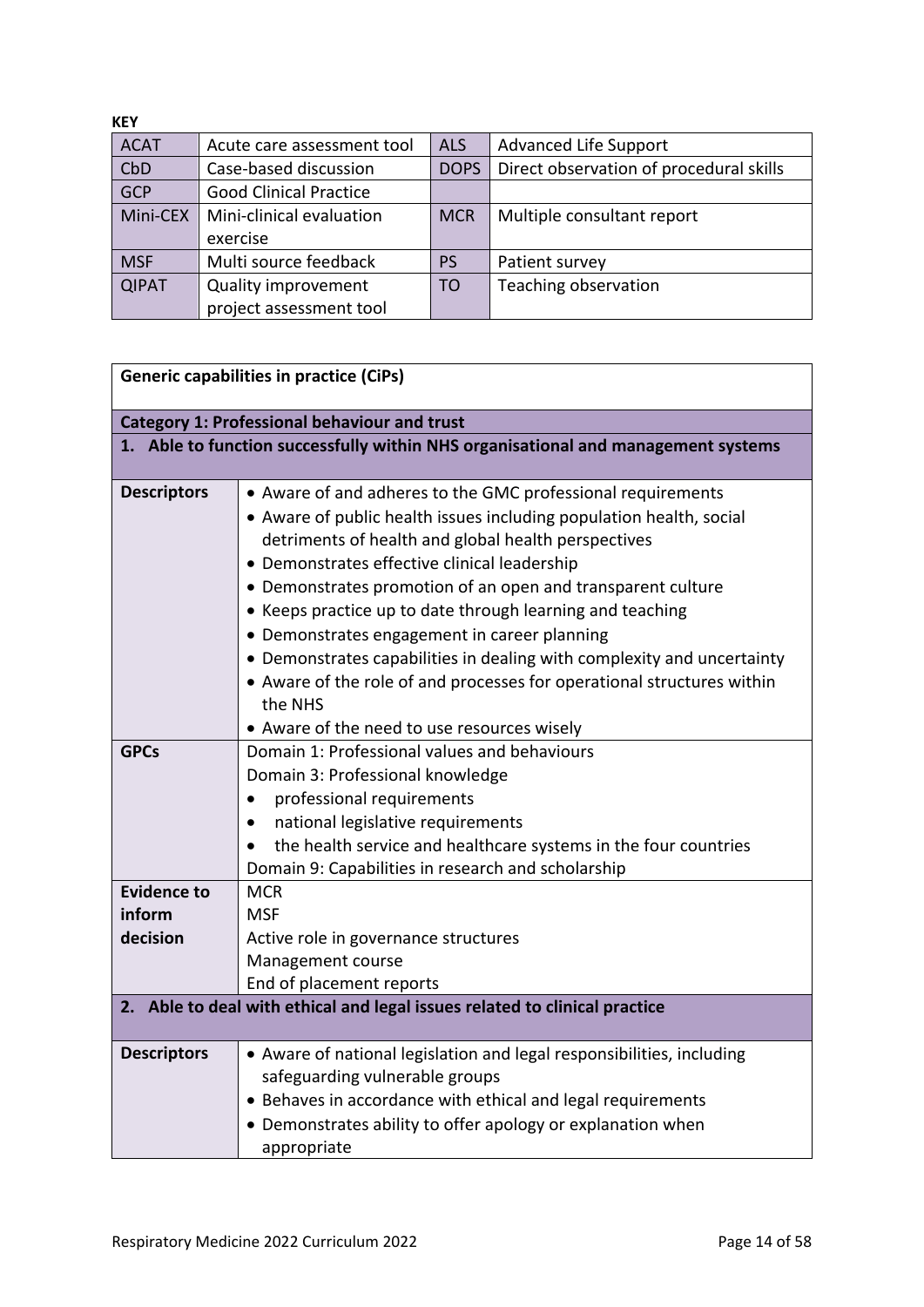|                    | • Demonstrates ability to lead the clinical team in ensuring that                        |
|--------------------|------------------------------------------------------------------------------------------|
|                    | medical legal factors are considered openly and consistently                             |
| <b>GPCs</b>        | Domain 3: Professional knowledge                                                         |
|                    | professional requirements                                                                |
|                    | national legislative requirements                                                        |
|                    | the health service and healthcare systems in the four countries                          |
|                    | Domain 4: Capabilities in health promotion and illness prevention                        |
|                    | Domain 7: Capabilities in safeguarding vulnerable groups                                 |
|                    | Domain 8: Capabilities in education and training                                         |
|                    | Domain 9: Capabilities in research and scholarship                                       |
| <b>Evidence to</b> | <b>MCR</b>                                                                               |
| inform             | <b>MSF</b>                                                                               |
| decision           | CbD                                                                                      |
|                    | <b>DOPS</b>                                                                              |
|                    | Mini-CEX                                                                                 |
|                    | ALS certificate                                                                          |
|                    | End of life care and capacity assessment                                                 |
|                    | End of placement reports<br><b>Category 2: Communication, teamworking and leadership</b> |
|                    | 3. Communicates effectively and is able to share decision making, while maintaining      |
|                    | appropriate situational awareness, professional behaviour and professional               |
| judgement          |                                                                                          |
| <b>Descriptors</b> | • Communicates clearly with patients and carers in a variety of settings                 |
|                    | • Communicates effectively with clinical and other professional                          |
|                    | colleagues                                                                               |
|                    | • Identifies and manages barriers to communication (e.g. cognitive                       |
|                    | impairment, speech and hearing problems, capacity issues)                                |
|                    | • Demonstrates effective consultation skills including effective verbal                  |
|                    | and nonverbal interpersonal skills                                                       |
|                    | • Shares decision making by informing the patient, prioritising the                      |
|                    | patient's wishes, and respecting the patient's beliefs, concerns and                     |
|                    | expectations                                                                             |
|                    | • Shares decision making with children and young people                                  |
|                    | • Applies management and team working skills appropriately, including                    |
|                    | influencing, negotiating, re-assessing priorities and effectively                        |
|                    | managing complex, dynamic situations                                                     |
| <b>GPCs</b>        | Domain 2: Professional skills                                                            |
|                    | practical skills                                                                         |
|                    | communication and interpersonal skills                                                   |
|                    | dealing with complexity and uncertainty                                                  |
|                    | clinical skills (history taking, diagnosis and medical management;                       |
|                    | consent; humane interventions; prescribing medicines safely;                             |
|                    | using medical devices safely; infection control and communicable                         |
|                    | disease)                                                                                 |
|                    | Domain 5: Capabilities in leadership and teamworking                                     |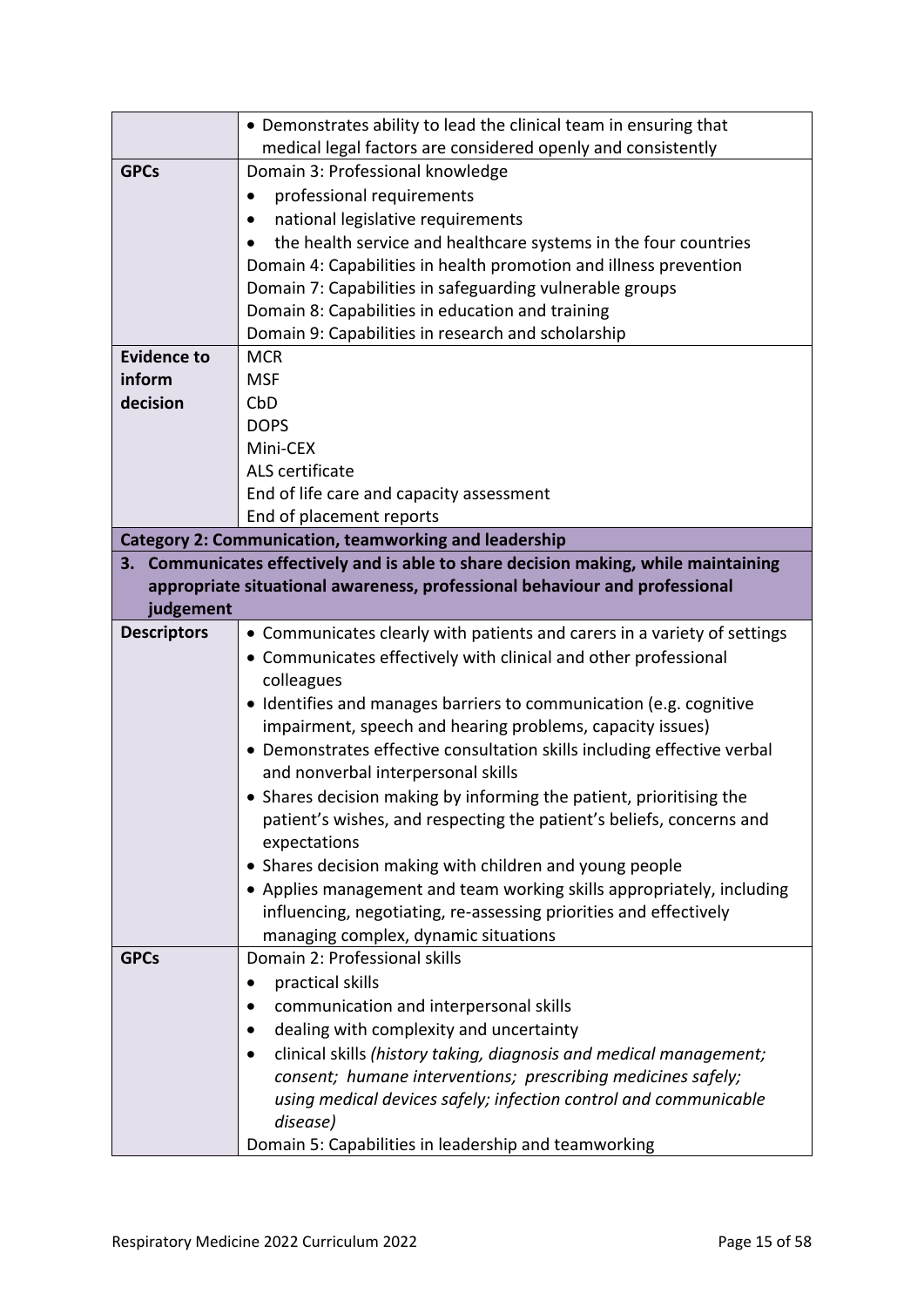| <b>Evidence to</b>                    | <b>MCR</b>                                                                             |  |  |
|---------------------------------------|----------------------------------------------------------------------------------------|--|--|
| inform                                | <b>MSF</b>                                                                             |  |  |
| decision                              | <b>PS</b>                                                                              |  |  |
|                                       | End of placement reports                                                               |  |  |
| <b>Category 3: Safety and quality</b> |                                                                                        |  |  |
|                                       | 4. Is focussed on patient safety and delivers effective quality improvement in patient |  |  |
| care                                  |                                                                                        |  |  |
| <b>Descriptors</b>                    | • Makes patient safety a priority in clinical practice                                 |  |  |
|                                       | • Raises and escalates concerns where there is an issue with patient                   |  |  |
|                                       | safety or quality of care                                                              |  |  |
|                                       | • Demonstrates commitment to learning from patient safety                              |  |  |
|                                       | investigations and complaints                                                          |  |  |
|                                       | • Shares good practice appropriately                                                   |  |  |
|                                       | • Contributes to and delivers quality improvement                                      |  |  |
|                                       | • Understands basic Human Factors principles and practice at individual,               |  |  |
|                                       | team, organisational and system levels                                                 |  |  |
|                                       | • Understands the importance of non-technical skills and crisis resource               |  |  |
|                                       | management                                                                             |  |  |
|                                       | • Recognises and works within limit of personal competence                             |  |  |
|                                       | • Avoids organising unnecessary investigations or prescribing poorly                   |  |  |
|                                       | evidenced treatments                                                                   |  |  |
| <b>GPCs</b>                           | Domain 1: Professional values and behaviours                                           |  |  |
|                                       | Domain 2: Professional skills                                                          |  |  |
|                                       | practical skills                                                                       |  |  |
|                                       | communication and interpersonal skills                                                 |  |  |
|                                       | dealing with complexity and uncertainty                                                |  |  |
|                                       | clinical skills (history taking, diagnosis and medical management;<br>$\bullet$        |  |  |
|                                       | consent; humane interventions; prescribing medicines safely;                           |  |  |
|                                       | using medical devices safely; infection control and communicable                       |  |  |
|                                       | disease)                                                                               |  |  |
|                                       | Domain 3: Professional knowledge                                                       |  |  |
|                                       | professional requirements<br>$\bullet$                                                 |  |  |
|                                       | national legislative requirements                                                      |  |  |
|                                       | the health service and healthcare systems in the four countries                        |  |  |
|                                       | Domain 4: Capabilities in health promotion and illness prevention                      |  |  |
|                                       | Domain 5: Capabilities in leadership and teamworking                                   |  |  |
|                                       | Domain 6: Capabilities in patient safety and quality improvement                       |  |  |
|                                       | patient safety                                                                         |  |  |
|                                       | quality improvement                                                                    |  |  |
| <b>Evidence to</b>                    | <b>MCR</b>                                                                             |  |  |
| inform                                | <b>MSF</b>                                                                             |  |  |
| decision                              | <b>QIPAT</b>                                                                           |  |  |
|                                       | End of placement reports                                                               |  |  |
|                                       | <b>Category 4: Wider professional practice</b>                                         |  |  |
|                                       | 5. Carrying out research and managing data appropriately                               |  |  |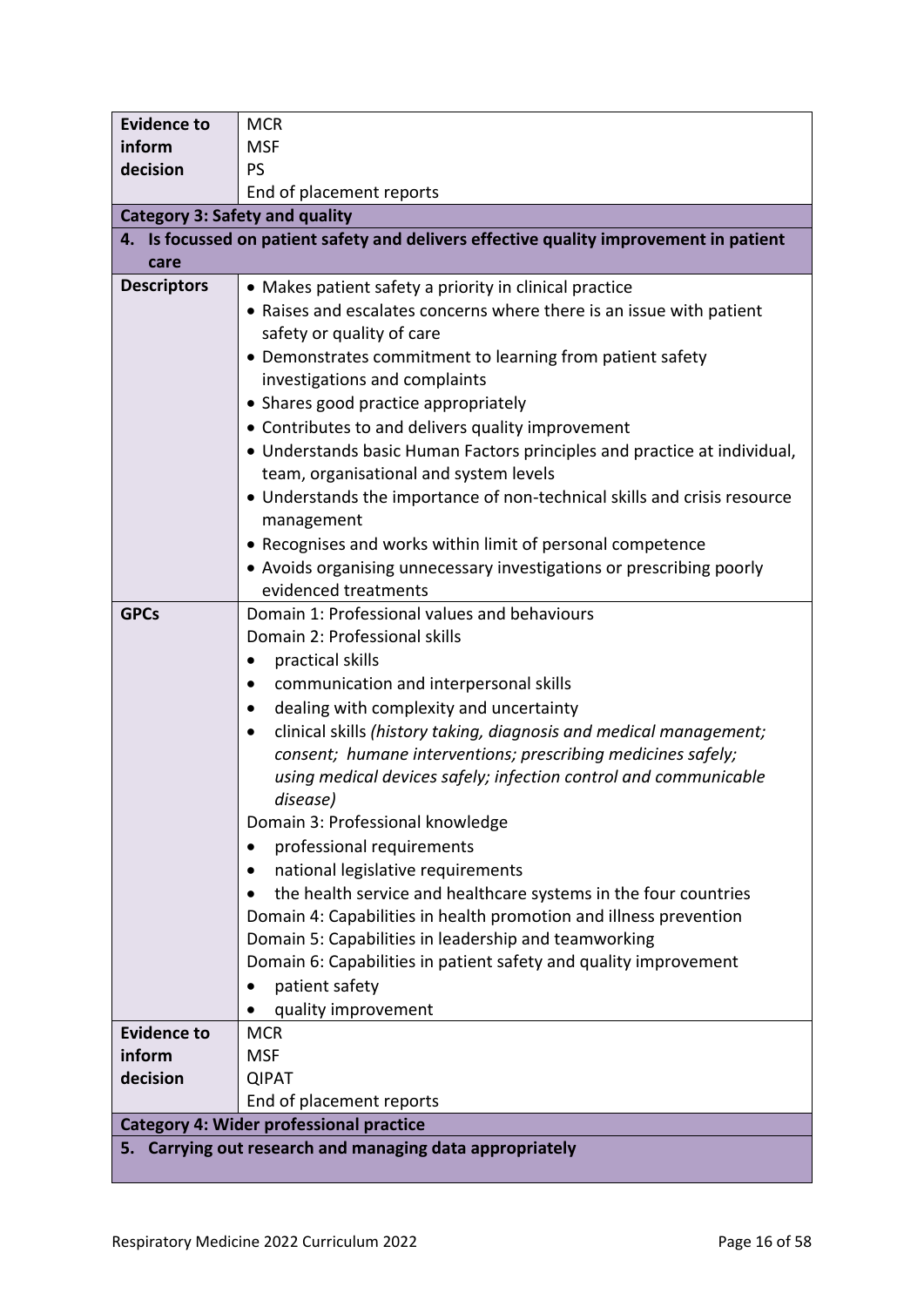| <b>Descriptors</b> | • Manages clinical information/data appropriately                                              |
|--------------------|------------------------------------------------------------------------------------------------|
|                    | • Understands principles of research and academic writing                                      |
|                    | • Demonstrates ability to carry out critical appraisal of the literature                       |
|                    | • Understands the role of evidence in clinical practice and demonstrates                       |
|                    | shared decision making with patients                                                           |
|                    | • Demonstrates appropriate knowledge of research methods, including                            |
|                    | qualitative and quantitative approaches in scientific enquiry                                  |
|                    | • Demonstrates appropriate knowledge of research principles and                                |
|                    | concepts and the translation of research into practice                                         |
|                    | • Follows guidelines on ethical conduct in research and consent for                            |
|                    | research                                                                                       |
|                    | • Understands public health epidemiology and global health patterns                            |
|                    | • Recognises potential of applied informatics, genomics, stratified risk                       |
|                    | and personalised medicine and seeks advice for patient benefit when                            |
|                    | appropriate                                                                                    |
| <b>GPCs</b>        | Domain 3: Professional knowledge                                                               |
|                    | professional requirements                                                                      |
|                    | national legislative requirements                                                              |
|                    | the health service and healthcare systems in the four countries                                |
|                    |                                                                                                |
|                    | Domain 7: Capabilities in safeguarding vulnerable groups                                       |
| <b>Evidence to</b> | Domain 9: Capabilities in research and scholarship<br><b>MCR</b>                               |
| inform             | <b>MSF</b>                                                                                     |
| decision           | GCP certificate (if involved in clinical research)                                             |
|                    |                                                                                                |
|                    | Evidence of literature search and critical appraisal of research<br>Use of clinical guidelines |
|                    | Quality improvement and audit                                                                  |
|                    | Evidence of research activity                                                                  |
|                    | End of placement reports                                                                       |
|                    | 6. Acting as a clinical teacher and clinical supervisor                                        |
|                    |                                                                                                |
| <b>Descriptors</b> | • Delivers effective teaching and training to medical students, junior                         |
|                    | doctors and other health care professionals                                                    |
|                    | • Delivers effective feedback with action plan                                                 |
|                    | • Able to supervise less experienced trainees in their clinical assessment                     |
|                    | and management of patients                                                                     |
|                    | • Able to supervise less experienced trainees in carrying out appropriate                      |
|                    | practical procedures                                                                           |
|                    | • Able to act a clinical supervisor to doctors in earlier stages of training                   |
| <b>GPCs</b>        | Domain 1: Professional values and behaviours                                                   |
|                    | Domain 8: Capabilities in education and training                                               |
| <b>Evidence to</b> | <b>MCR</b>                                                                                     |
| inform             | <b>MSF</b>                                                                                     |
| decision           | TO                                                                                             |
|                    | Relevant training course                                                                       |
|                    | End of placement reports                                                                       |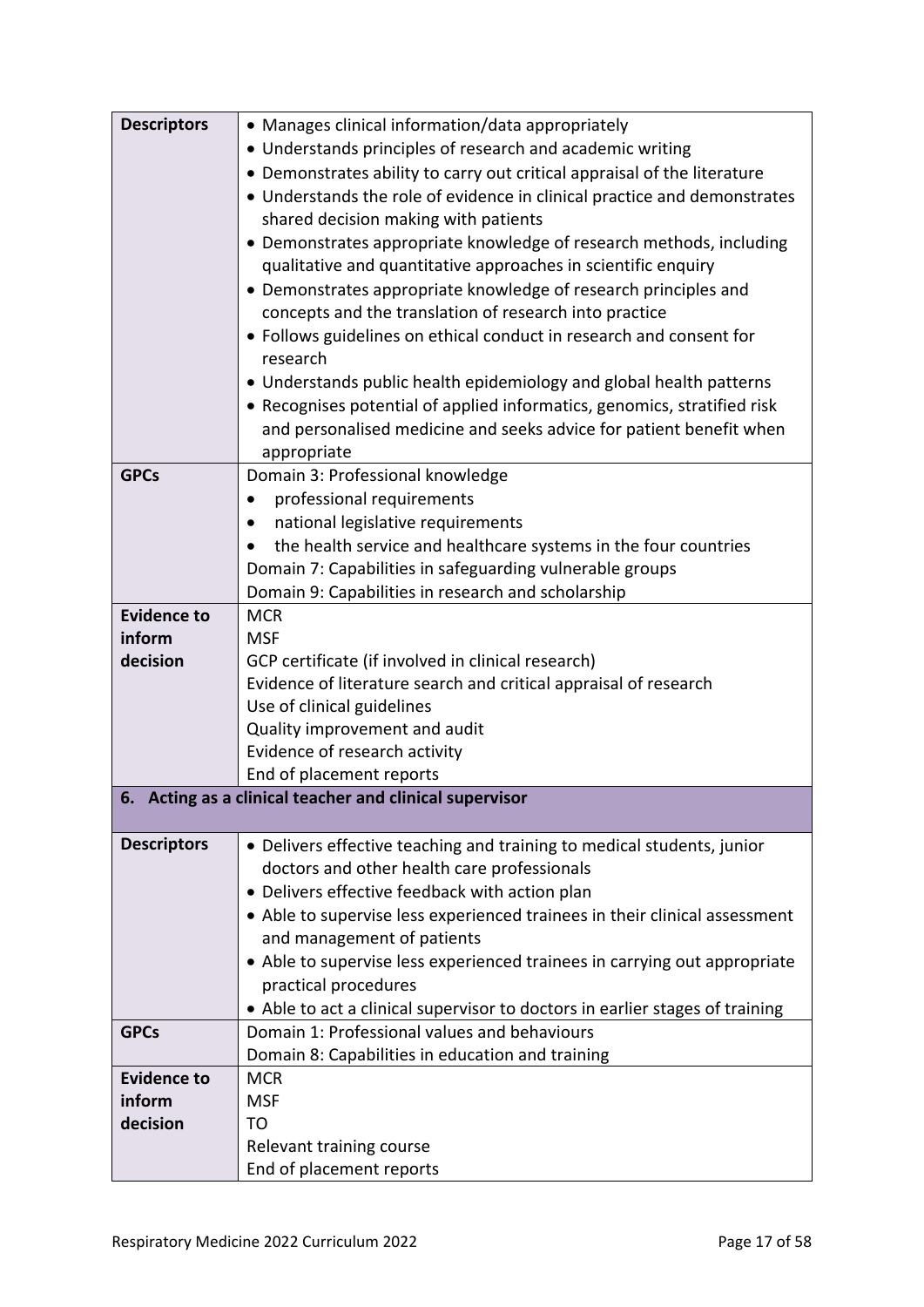### <span id="page-17-0"></span>**3.3 Clinical capabilities in practice**

The eight IM clinical CiPs describe the clinical tasks or activities which are essential to the practice of Internal Medicine. The clinical CiPs have been mapped to the nine GPC domains to reflect the professional generic capabilities required to undertake the clinical tasks.

Satisfactory sign off will require educational supervisors to make entrustment decisions on the level of supervision required for each CiP and if this is satisfactory for the stage of training, the trainee can progress. More detail is provided in the programme of assessment section of the curriculum.

| <b>Clinical CiPs - Internal Medicine</b> |                                                                                                                                                                                                                                                                                                                                                                                                                                                                                                                                                                                                                                                                                                                                                                                                                                                                                                                       |  |
|------------------------------------------|-----------------------------------------------------------------------------------------------------------------------------------------------------------------------------------------------------------------------------------------------------------------------------------------------------------------------------------------------------------------------------------------------------------------------------------------------------------------------------------------------------------------------------------------------------------------------------------------------------------------------------------------------------------------------------------------------------------------------------------------------------------------------------------------------------------------------------------------------------------------------------------------------------------------------|--|
|                                          | 1. Managing an acute unselected take                                                                                                                                                                                                                                                                                                                                                                                                                                                                                                                                                                                                                                                                                                                                                                                                                                                                                  |  |
| <b>Descriptors</b>                       | • Demonstrates professional behaviour with regard to patients, carers,<br>colleagues and others<br>• Delivers patient centred care including shared decision making<br>• Takes a relevant patient history including patient symptoms, concerns,<br>priorities and preferences<br>• Performs accurate clinical examinations<br>• Shows appropriate clinical reasoning by analysing physical and<br>psychological findings<br>• Formulates an appropriate differential diagnosis<br>• Formulates an appropriate diagnostic and management plan, taking<br>into account patient preferences, and the urgency required<br>• Explains clinical reasoning behind diagnostic and clinical management<br>decisions to patients/carers/guardians and other colleagues<br>• Appropriately selects, manages and interprets investigations<br>• Recognises need to liaise with specialty services and refers where<br>appropriate |  |
| <b>GPCs</b>                              | Domain 1: Professional values and behaviours<br>Domain 2: Professional skills<br>practical skills<br>communication and interpersonal skills<br>dealing with complexity and uncertainty<br>clinical skills (history taking, diagnosis and medical management;<br>consent; humane interventions; prescribing medicines safely;<br>using medical devices safely; infection control and communicable<br>disease)<br>Domain 3: Professional knowledge<br>professional requirements<br>national legislation<br>the health service and healthcare systems in the four countries                                                                                                                                                                                                                                                                                                                                              |  |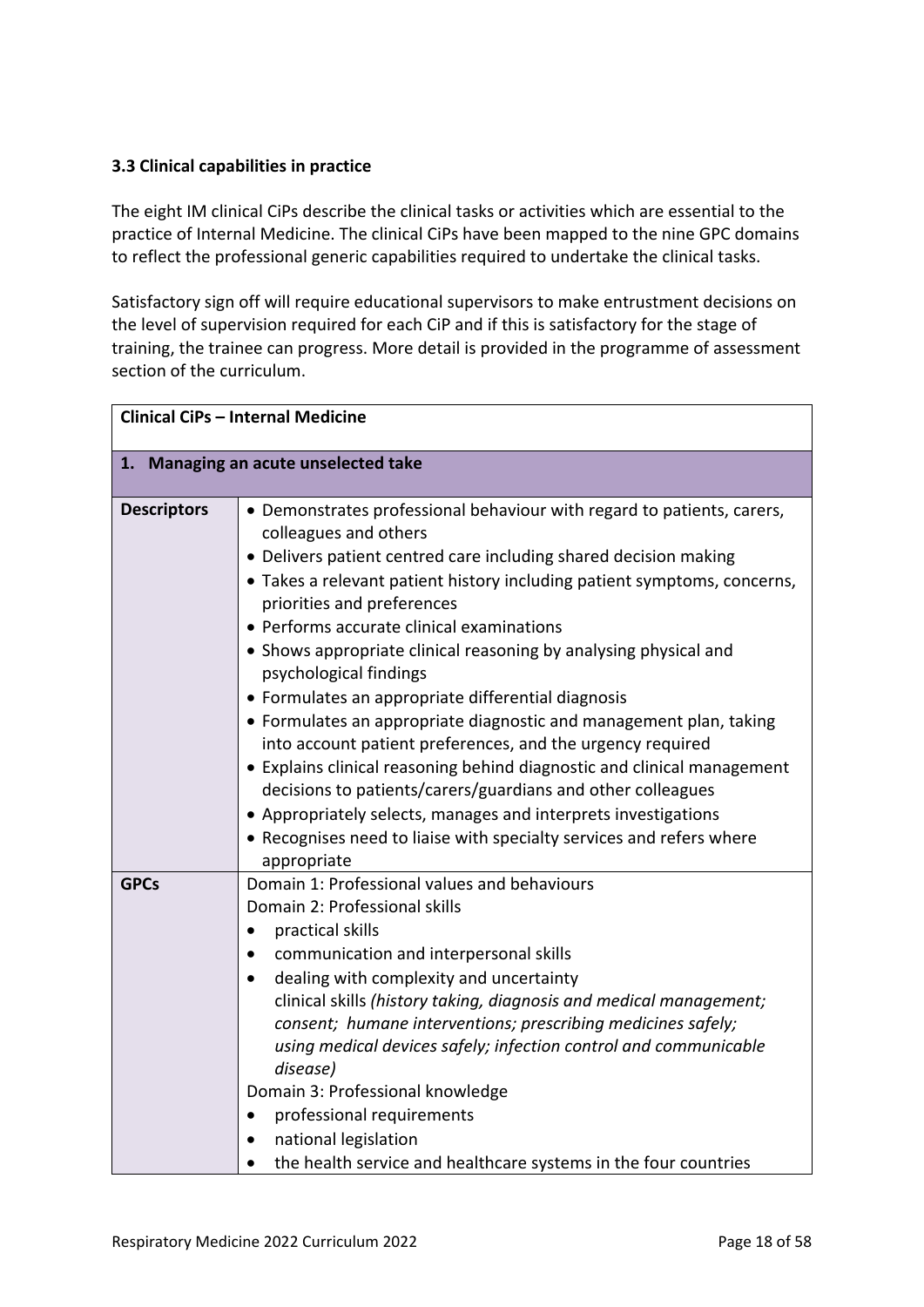|                    | Domain 4: Capabilities in health promotion and illness prevention                                                                                                                                        |
|--------------------|----------------------------------------------------------------------------------------------------------------------------------------------------------------------------------------------------------|
|                    | Domain 5: Capabilities in leadership and teamworking                                                                                                                                                     |
|                    | Domain 6: Capabilities in patient safety and quality improvement                                                                                                                                         |
|                    | patient safety                                                                                                                                                                                           |
|                    | quality improvement                                                                                                                                                                                      |
| <b>Evidence to</b> | <b>MCR</b>                                                                                                                                                                                               |
| inform             | <b>MSF</b>                                                                                                                                                                                               |
| decision           | CbD                                                                                                                                                                                                      |
|                    | <b>ACAT</b>                                                                                                                                                                                              |
|                    | Logbook of cases                                                                                                                                                                                         |
|                    | Simulation training with assessment                                                                                                                                                                      |
|                    | 2. Managing the acute care of patients within a medical specialty service                                                                                                                                |
| <b>Descriptors</b> | • Able to manage patients who have been referred acutely to a<br>specialised medical service as opposed to the acute unselected take (eg<br>cardiology and respiratory medicine acute admissions         |
|                    | • Demonstrates professional behaviour with regard to patients, carers,<br>colleagues and others                                                                                                          |
|                    | • Delivers patient centred care including shared decision making                                                                                                                                         |
|                    | • Takes a relevant patient history including patient symptoms, concerns,<br>priorities and preferences                                                                                                   |
|                    | • Performs accurate clinical examinations                                                                                                                                                                |
|                    | • Shows appropriate clinical reasoning by analysing physical and<br>psychological findings                                                                                                               |
|                    | • Formulates an appropriate differential diagnosis                                                                                                                                                       |
|                    | • Formulates an appropriate diagnostic and management plan, taking<br>into account patient preferences, and the urgency required                                                                         |
|                    | • Explains clinical reasoning behind diagnostic and clinical management<br>decisions to patients/carers/guardians and other colleagues<br>• Appropriately selects, manages and interprets investigations |
|                    |                                                                                                                                                                                                          |
|                    | • Demonstrates appropriate continuing management of acute medical<br>illness in a medical specialty setting                                                                                              |
|                    | • Refers patients appropriately to other specialties as required                                                                                                                                         |
| <b>GPCs</b>        | Domain 1: Professional values and behaviours                                                                                                                                                             |
|                    | Domain 2: Professional skills:                                                                                                                                                                           |
|                    | practical skills<br>$\bullet$                                                                                                                                                                            |
|                    | communication and interpersonal skills                                                                                                                                                                   |
|                    | dealing with complexity and uncertainty<br>$\bullet$                                                                                                                                                     |
|                    | clinical skills (history taking, diagnosis and medical management;                                                                                                                                       |
|                    | consent; humane interventions; prescribing medicines safely;                                                                                                                                             |
|                    | using medical devices safely; infection control and communicable                                                                                                                                         |
|                    | disease)                                                                                                                                                                                                 |
|                    | Domain 3: Professional knowledge                                                                                                                                                                         |
|                    | professional requirements                                                                                                                                                                                |
|                    | national legislation                                                                                                                                                                                     |
|                    | the health service and healthcare systems in the four countries                                                                                                                                          |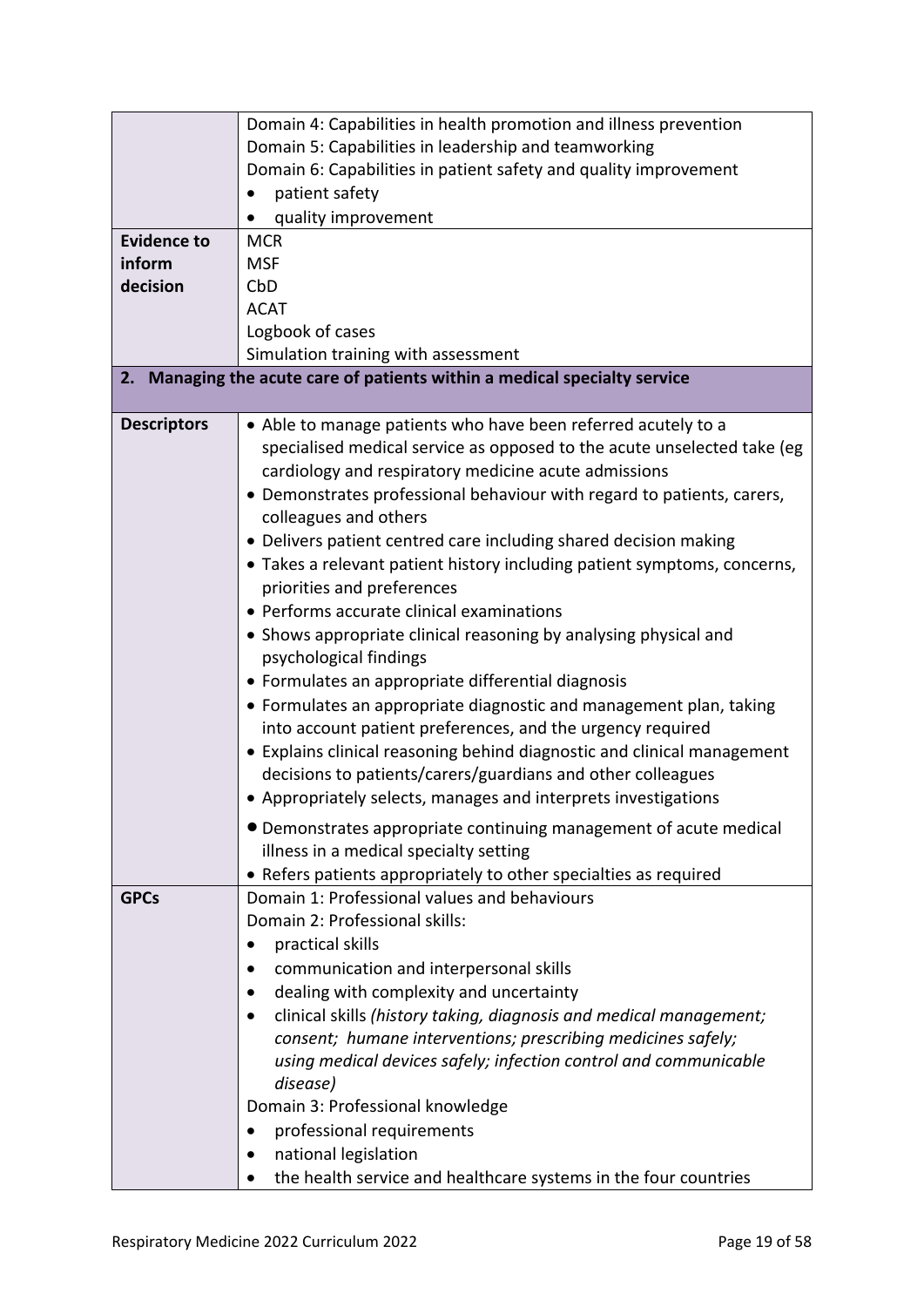|                    | Domain 4: Capabilities in health promotion and illness prevention           |
|--------------------|-----------------------------------------------------------------------------|
|                    | Domain 5: Capabilities in leadership and teamworking                        |
|                    | Domain 6: Capabilities in patient safety and quality improvement            |
|                    | patient safety                                                              |
|                    | quality improvement                                                         |
| <b>Evidence to</b> | <b>MCR</b>                                                                  |
| inform             | <b>MSF</b>                                                                  |
| decision           | CbD                                                                         |
|                    | <b>ACAT</b>                                                                 |
|                    | Logbook of cases                                                            |
|                    | Simulation training with assessment                                         |
| 3.                 | Providing continuity of care to medical inpatients, including management of |
|                    | comorbidities and cognitive impairment                                      |
| <b>Descriptors</b> | • Demonstrates professional behaviour with regard to patients, carers,      |
|                    | colleagues and others                                                       |
|                    | • Delivers patient centred care including shared decision making            |
|                    | • Demonstrates effective consultation skills                                |
|                    | • Formulates an appropriate diagnostic and management plan, taking          |
|                    | into account patient preferences, and the urgency required                  |
|                    | • Explains clinical reasoning behind diagnostic and clinical management     |
|                    | decisions to patients/carers/guardians and other colleagues                 |
|                    | • Demonstrates appropriate continuing management of acute medical           |
|                    | illness inpatients admitted to hospital on an acute unselected take or      |
|                    | selected take                                                               |
|                    | • Recognises need to liaise with specialty services and refers where        |
|                    | appropriate Appropriately manages comorbidities in medial inpatients        |
|                    | (unselected take, selected acute take or specialty admissions)              |
|                    | • Demonstrates awareness of the quality of patient experience               |
| <b>GPCs</b>        | Domain 1: Professional values and behaviours                                |
|                    | Domain 2: Professional skills                                               |
|                    | practical skills                                                            |
|                    | communication and interpersonal skills                                      |
|                    | dealing with complexity and uncertainty                                     |
|                    | clinical skills (history taking, diagnosis and medical management;          |
|                    | consent; humane interventions; prescribing medicines safely;                |
|                    | using medical devices safely; infection control and communicable            |
|                    | disease)                                                                    |
|                    | Domain 3: Professional knowledge                                            |
|                    | professional requirements                                                   |
|                    | national legislation                                                        |
|                    | the health service and healthcare systems in the four countries             |
|                    | Domain 4: Capabilities in health promotion and illness prevention           |
|                    | Domain 5: Capabilities in leadership and teamworking                        |
|                    | Domain 6: Capabilities in patient safety and quality improvement            |
|                    | patient safety                                                              |
|                    | quality improvement                                                         |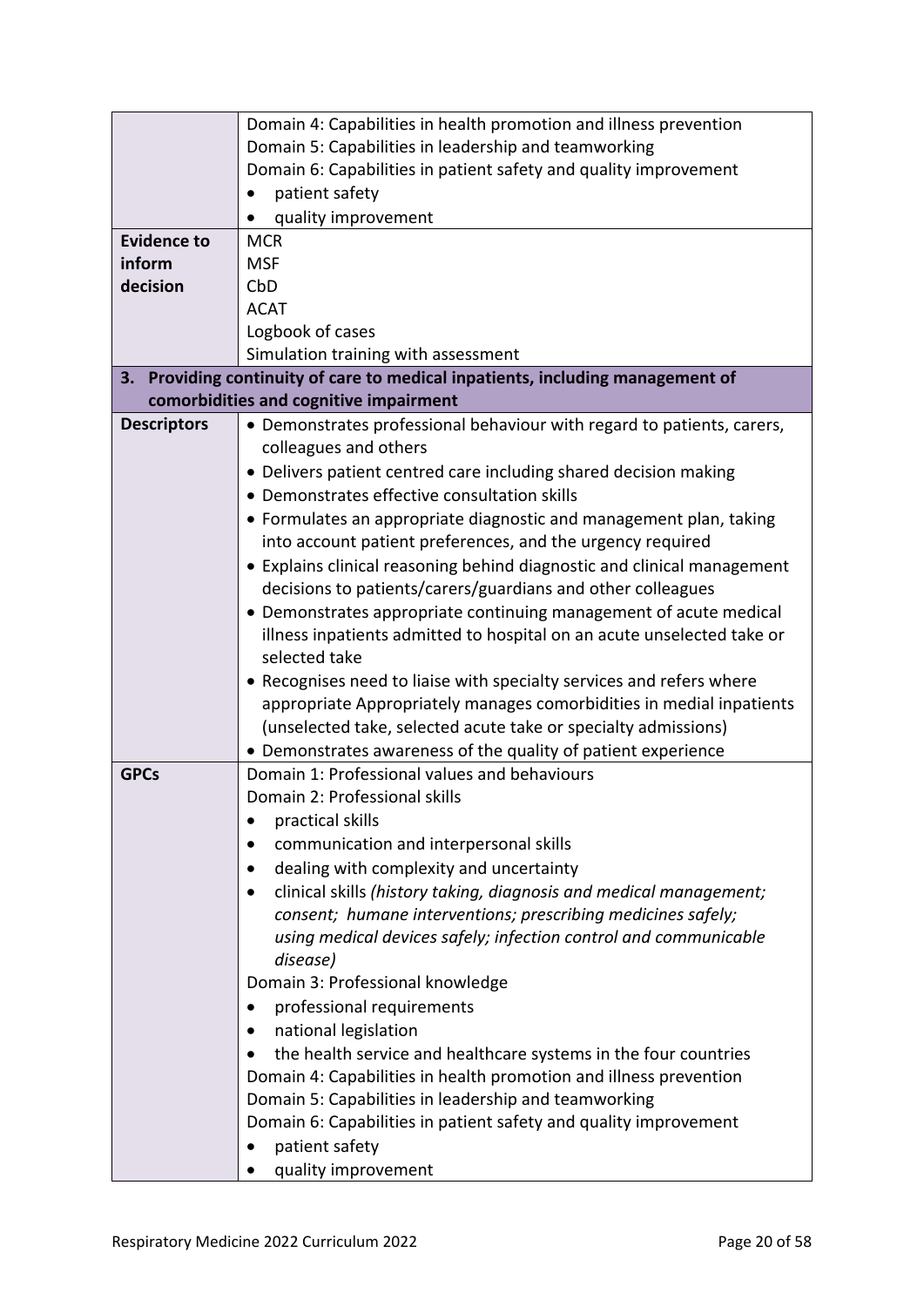| <b>Evidence to</b> | <b>MCR</b>                                                                   |  |  |
|--------------------|------------------------------------------------------------------------------|--|--|
| inform             | <b>MSF</b>                                                                   |  |  |
| decision           | <b>ACAT</b>                                                                  |  |  |
|                    | Mini-CEX                                                                     |  |  |
|                    | <b>DOPS</b>                                                                  |  |  |
| 4.                 | Managing patients in an outpatient clinic, ambulatory or community setting   |  |  |
|                    | (including management of long term conditions)                               |  |  |
| <b>Descriptors</b> | • Demonstrates professional behaviour with regard to patients, carers,       |  |  |
|                    | colleagues and others                                                        |  |  |
|                    | • Delivers patient centred care including shared decision making             |  |  |
|                    | • Demonstrates effective consultation skills                                 |  |  |
|                    | • Formulates an appropriate diagnostic and management plan, taking           |  |  |
|                    | into account patient preferences                                             |  |  |
|                    | • Explains clinical reasoning behind diagnostic and clinical management      |  |  |
|                    | decisions to patients/carers/guardians and other colleagues                  |  |  |
|                    | • Appropriately manages comorbidities in outpatient clinic, ambulatory       |  |  |
|                    | or community setting                                                         |  |  |
|                    | • Demonstrates awareness of the quality of patient experience                |  |  |
| <b>GPCs</b>        | Domain 1: Professional values and behaviours                                 |  |  |
|                    | Domain 2: Professional skills                                                |  |  |
|                    | practical skills                                                             |  |  |
|                    | communication and interpersonal skills                                       |  |  |
|                    | dealing with complexity and uncertainty                                      |  |  |
|                    | clinical skills (history taking, diagnosis and medical management;           |  |  |
|                    | consent; humane interventions; prescribing medicines safely;                 |  |  |
|                    | using medical devices safely; infection control and communicable             |  |  |
|                    | disease)                                                                     |  |  |
|                    | Domain 3: Professional knowledge                                             |  |  |
|                    | professional requirements                                                    |  |  |
|                    | national legislation                                                         |  |  |
|                    | the health service and healthcare systems in the four countries              |  |  |
|                    | Domain 5: Capabilities in leadership and teamworking                         |  |  |
| <b>Evidence to</b> | <b>MCR</b>                                                                   |  |  |
| inform             | <b>ACAT</b>                                                                  |  |  |
| decision           | mini-CEX                                                                     |  |  |
|                    | PS                                                                           |  |  |
|                    | Letters generated at outpatient clinics                                      |  |  |
| 5.                 | Managing medical problems in patients in other specialties and special cases |  |  |
| <b>Descriptors</b> | • Demonstrates effective consultation skills (including when in              |  |  |
|                    | challenging circumstances)                                                   |  |  |
|                    | • Demonstrates management of medical problems in inpatients under            |  |  |
|                    | the care of other specialties                                                |  |  |
|                    | • Demonstrates appropriate and timely liaison with other medical             |  |  |
|                    | specialty services when required                                             |  |  |
| <b>GPCs</b>        | Domain 1: Professional values and behaviours                                 |  |  |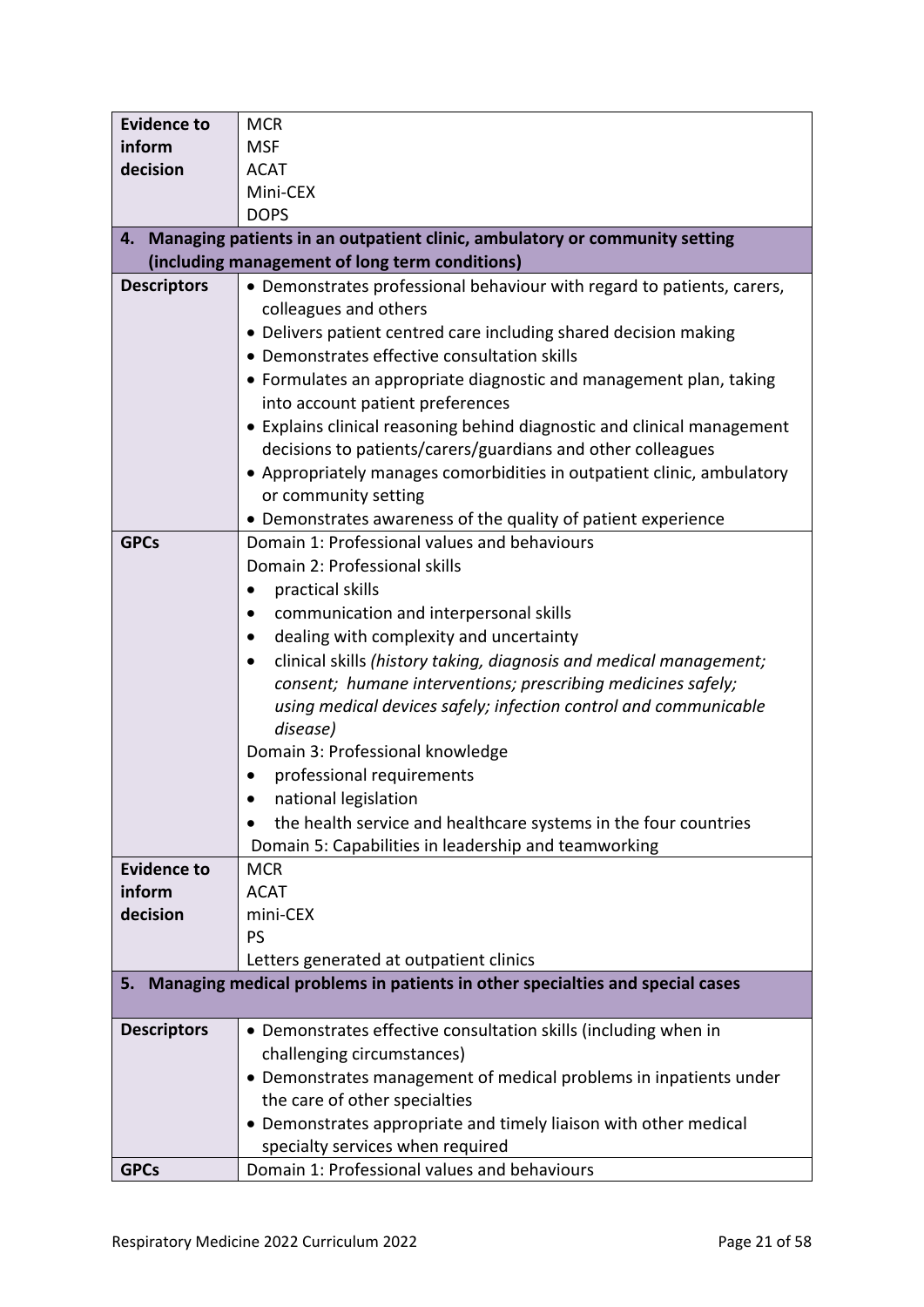|                    | Domain 2: Professional skills                                                     |  |  |
|--------------------|-----------------------------------------------------------------------------------|--|--|
|                    | practical skills                                                                  |  |  |
|                    | communication and interpersonal skills                                            |  |  |
|                    | dealing with complexity and uncertainty                                           |  |  |
|                    | clinical skills (history taking, diagnosis and medical management;                |  |  |
|                    | consent; humane interventions; prescribing medicines safely;                      |  |  |
|                    | using medical devices safely; infection control and communicable                  |  |  |
|                    | disease)                                                                          |  |  |
|                    | Domain 7: Capabilities in safeguarding vulnerable groups                          |  |  |
| <b>Evidence to</b> | <b>MCR</b>                                                                        |  |  |
| inform             | <b>ACAT</b>                                                                       |  |  |
| decision           | CbD                                                                               |  |  |
|                    | 6. Managing a multi-disciplinary team including effective discharge planning      |  |  |
|                    |                                                                                   |  |  |
| <b>Descriptors</b> | • Applies management and team working skills appropriately, including             |  |  |
|                    | influencing, negotiating, continuously re-assessing priorities and                |  |  |
|                    | effectively managing complex, dynamic situations                                  |  |  |
|                    | • Ensures continuity and coordination of patient care through the                 |  |  |
|                    | appropriate transfer of information demonstrating safe and effective              |  |  |
|                    | handover                                                                          |  |  |
|                    | • Effectively estimates length of stay                                            |  |  |
|                    | • Delivers patient centred care including shared decision making                  |  |  |
|                    | · Identifies appropriate discharge plan                                           |  |  |
|                    | • Recognises the importance of prompt and accurate information                    |  |  |
|                    | sharing with primary care team following hospital discharge                       |  |  |
| <b>GPCs</b>        | Domain 1: Professional values and behaviours                                      |  |  |
|                    | Domain 2: Professional skills                                                     |  |  |
|                    | practical skills                                                                  |  |  |
|                    | communication and interpersonal skills                                            |  |  |
|                    | dealing with complexity and uncertainty                                           |  |  |
|                    | clinical skills (history taking, diagnosis and medical management;                |  |  |
|                    | consent; humane interventions; prescribing medicines safely;                      |  |  |
|                    | using medical devices safely; infection control and communicable                  |  |  |
|                    | disease)                                                                          |  |  |
|                    | Domain 5: Capabilities in leadership and teamworking                              |  |  |
| <b>Evidence to</b> | <b>MCR</b>                                                                        |  |  |
| inform             | <b>MSF</b>                                                                        |  |  |
| decision           | <b>ACAT</b>                                                                       |  |  |
|                    | Discharge summaries                                                               |  |  |
| 7.                 | Delivering effective resuscitation and managing the acutely deteriorating patient |  |  |
| <b>Descriptors</b> | • Demonstrates prompt assessment of the acutely deteriorating patient,            |  |  |
|                    | including those who are shocked or unconscious                                    |  |  |
|                    | • Demonstrates the professional requirements and legal processes                  |  |  |
|                    | associated with consent for resuscitation                                         |  |  |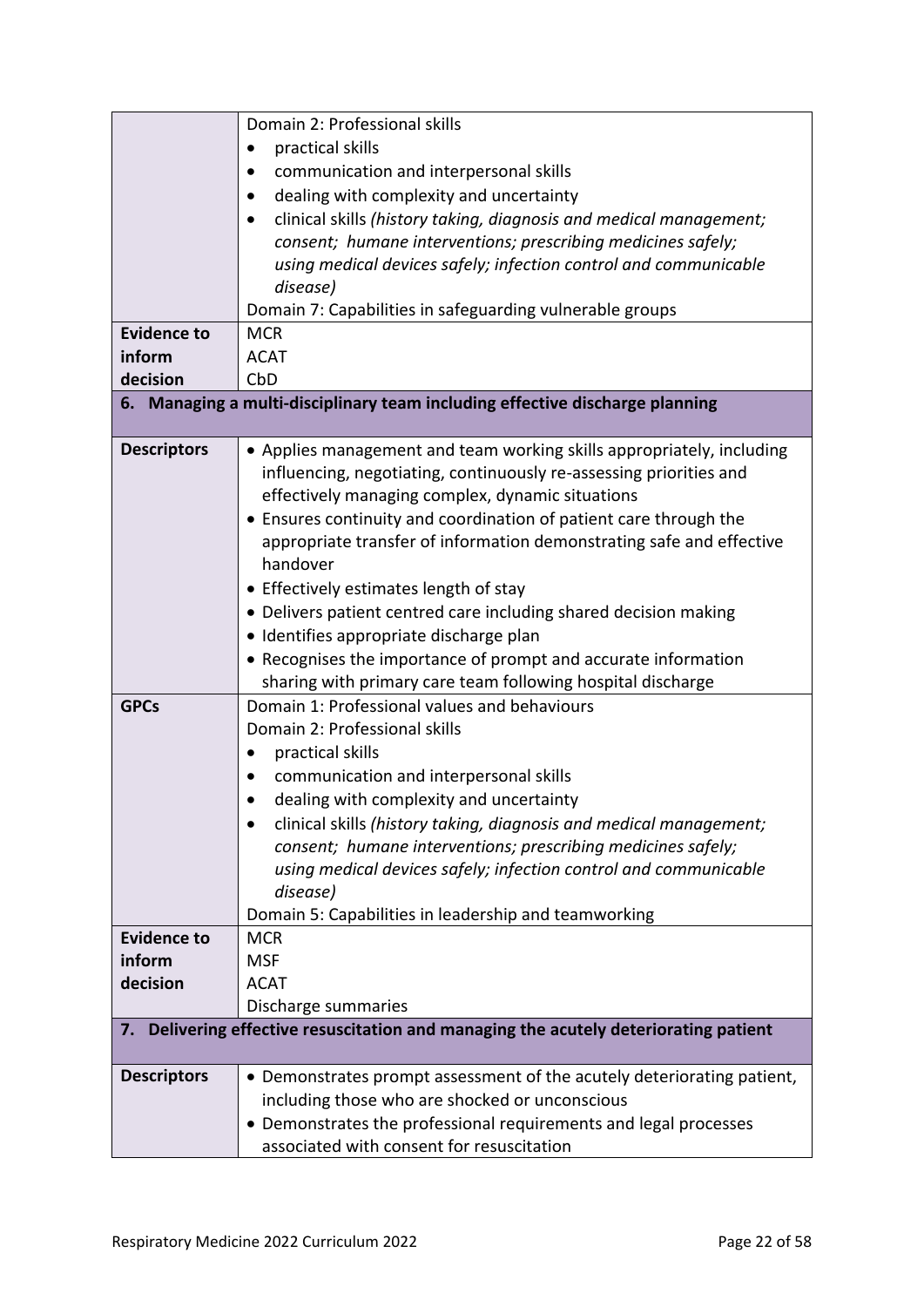|                    | • Participates effectively in decision making with regard to resuscitation             |  |
|--------------------|----------------------------------------------------------------------------------------|--|
|                    | decisions, including decisions not to attempt CPR, and involves patients               |  |
|                    | and their families                                                                     |  |
|                    | • Demonstrates competence in carrying out resuscitation                                |  |
| <b>GPCs</b>        | Domain 1: Professional values and behaviours                                           |  |
|                    | Domain 2: Professional skills                                                          |  |
|                    | practical skills<br>$\bullet$                                                          |  |
|                    | communication and interpersonal skills                                                 |  |
|                    | dealing with complexity and uncertainty<br>$\bullet$                                   |  |
|                    | clinical skills (history taking, diagnosis and medical management;                     |  |
|                    | consent; humane interventions; prescribing medicines safely;                           |  |
|                    | using medical devices safely; infection control and communicable                       |  |
|                    | disease)                                                                               |  |
|                    | Domain 3: Professional knowledge                                                       |  |
|                    | professional requirements                                                              |  |
|                    | national legislation                                                                   |  |
|                    | the health service and healthcare systems in the four countries                        |  |
|                    | Domain 5: Capabilities in leadership and teamworking                                   |  |
|                    | Domain 6: Capabilities in patient safety and quality improvement                       |  |
|                    | patient safety                                                                         |  |
|                    | quality improvement                                                                    |  |
|                    | Domain 7: Capabilities in safeguarding vulnerable groups                               |  |
| <b>Evidence to</b> | <b>MCR</b>                                                                             |  |
| inform             | <b>DOPS</b>                                                                            |  |
| decision           | <b>ACAT</b>                                                                            |  |
|                    | <b>MSF</b>                                                                             |  |
|                    | ALS certificate                                                                        |  |
|                    | Logbook of cases                                                                       |  |
|                    | Reflection                                                                             |  |
|                    | Simulation training with assessment                                                    |  |
|                    | 8. Managing end of life and applying palliative care skills                            |  |
| <b>Descriptors</b> | Identifies patients with limited reversibility of their medical condition<br>$\bullet$ |  |
|                    | and determines palliative and end of life care needs                                   |  |
|                    | Identifies the dying patient and develops an individualised care plan,                 |  |
|                    | including anticipatory prescribing at end of life                                      |  |
|                    | Demonstrates safe and effective use of syringe pumps in the                            |  |
|                    | palliative care population                                                             |  |
|                    | Able to manage non-complex symptom control including pain                              |  |
|                    | Facilitates referrals to specialist palliative care across all settings                |  |
|                    | Demonstrates effective consultation skills in challenging<br>$\bullet$                 |  |
|                    | circumstances                                                                          |  |
|                    | Demonstrates compassionate professional behaviour and clinical                         |  |
|                    | judgement                                                                              |  |
| <b>GPCs</b>        | Domain 1: Professional values and behaviours                                           |  |
|                    | Domain 2: Professional skills:                                                         |  |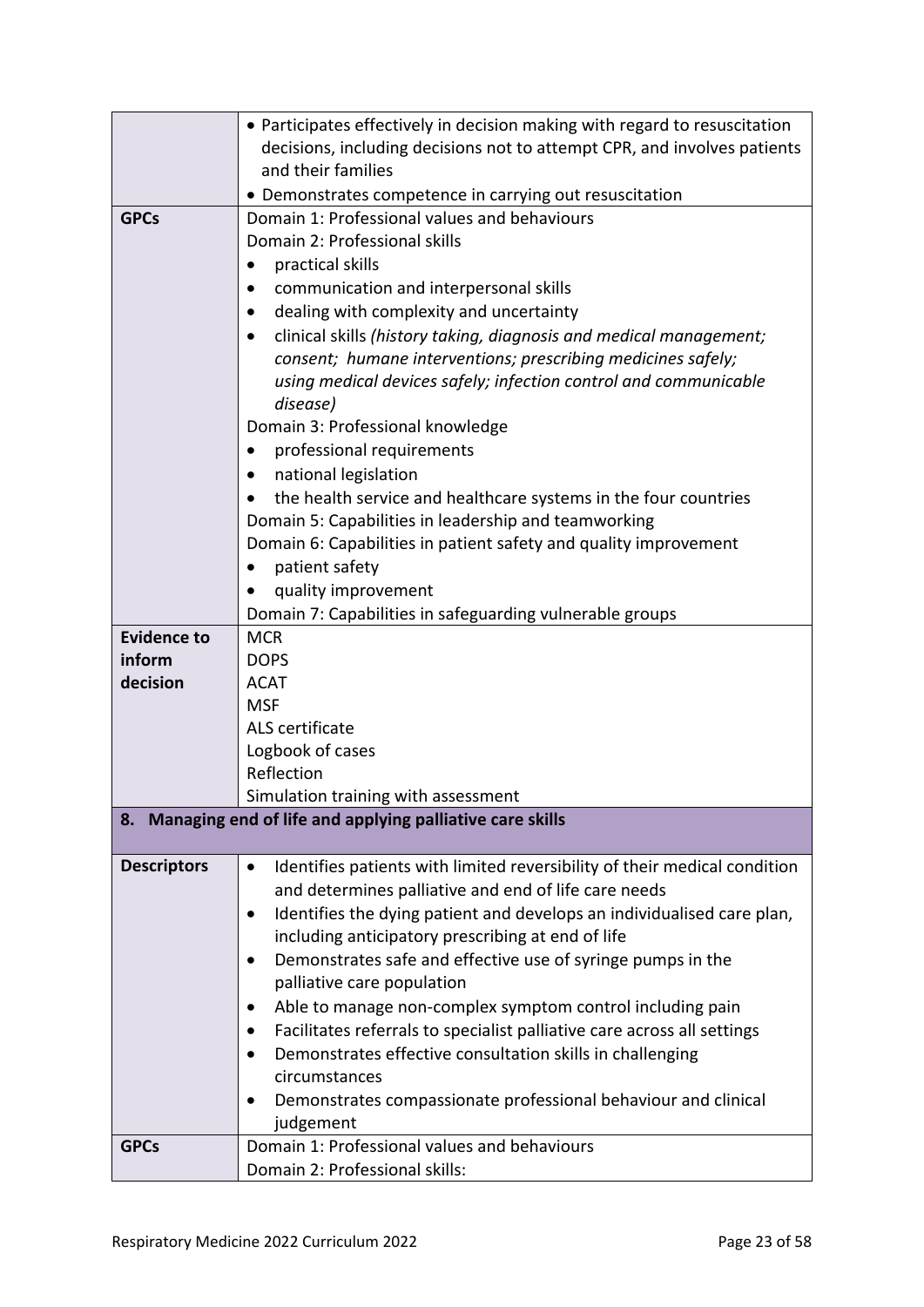|                    | practical skills                                                   |  |  |
|--------------------|--------------------------------------------------------------------|--|--|
|                    | communication and interpersonal skills                             |  |  |
|                    | dealing with complexity and uncertainty                            |  |  |
|                    | clinical skills (history taking, diagnosis and medical management; |  |  |
|                    | consent; humane interventions; prescribing medicines safely;       |  |  |
|                    | using medical devices safely; infection control and communicable   |  |  |
|                    | disease)                                                           |  |  |
|                    | Domain 3: Professional knowledge                                   |  |  |
|                    | professional requirements                                          |  |  |
|                    | national legislation                                               |  |  |
|                    | the health service and healthcare systems in the four countries    |  |  |
| <b>Evidence to</b> | <b>MCR</b>                                                         |  |  |
| inform             | CbD                                                                |  |  |
| decision           | Mini-CEX                                                           |  |  |
|                    | MSF                                                                |  |  |
|                    | Regional teaching                                                  |  |  |
|                    | Reflection                                                         |  |  |

### <span id="page-23-0"></span>**3.4 Specialty capabilities in practice**

The six specialty CiPs describe the clinical tasks or activities which are essential to the practice of Respiratory Medicine. The CiPs have been mapped to the nine GPC domains to reflect the professional generic capabilities required to undertake the clinical tasks.

Satisfactory sign off will require educational supervisors to make entrustment decisions on the level of supervision required for each CiP and if this is satisfactory for the stage of training, the trainee can progress. More detail is provided in the programme of assessment section of the curriculum.

| <b>KEY</b>       |                               |                |                                          |
|------------------|-------------------------------|----------------|------------------------------------------|
| <b>ACAT</b>      | Acute care assessment tool    | <b>ALS</b>     | Advanced Life Support                    |
| C <sub>b</sub> D | Case-based discussion         | <b>DOPS</b>    | Direct observation of procedural skills  |
| GCP              | <b>Good Clinical Practice</b> | <b>SCE</b>     | <b>Respiratory Specialty Certificate</b> |
|                  |                               |                | Examination                              |
| Mini-CEX         | Mini-clinical evaluation      | <b>MCR</b>     | Multiple consultant report               |
|                  | exercise                      |                |                                          |
| <b>MSF</b>       | Multi source feedback         | <b>PS</b>      | Patient survey                           |
| <b>QIPAT</b>     | <b>Quality improvement</b>    | T <sub>O</sub> | Teaching observation                     |
|                  | project assessment tool       |                |                                          |

### **Specialty CiPs**

### **1. Managing all aspects of thoracic malignancy and terminal disease including diagnostic pathways and working with the MDT**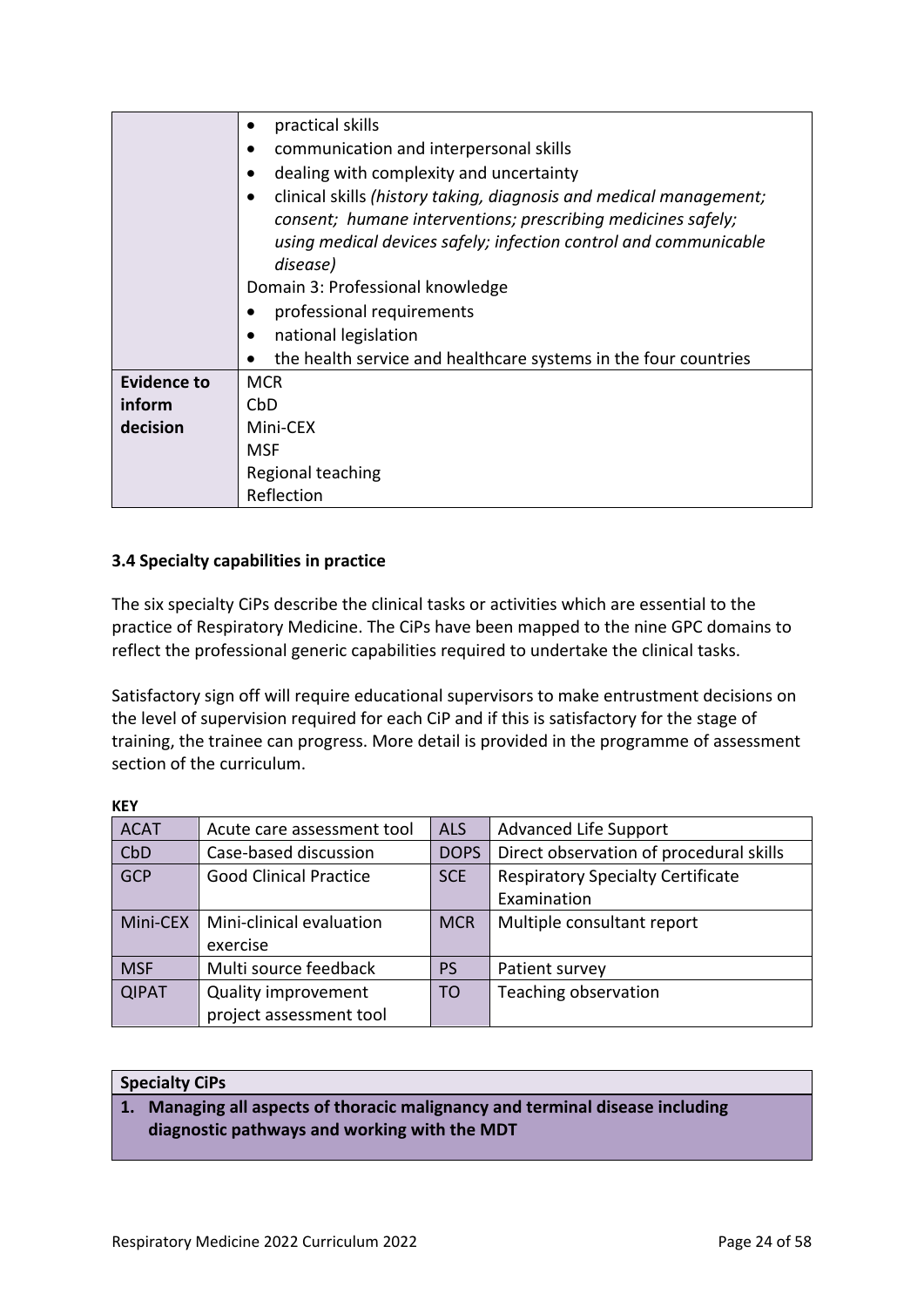| <b>Descriptors</b> | Demonstrate appropriate behaviour towards patients and relatives,<br>$\bullet$      |  |  |  |
|--------------------|-------------------------------------------------------------------------------------|--|--|--|
|                    | especially in the context of breaking bad news                                      |  |  |  |
|                    | Demonstrates diagnostic acumen<br>$\bullet$                                         |  |  |  |
|                    | Ability to perform relevant diagnostic tests and procedures                         |  |  |  |
|                    | Knowledge of guidelines and ability to apply them to practice<br>$\bullet$          |  |  |  |
|                    | Demonstrates appropriate behaviour to clinical and other<br>$\bullet$               |  |  |  |
|                    | professional colleagues                                                             |  |  |  |
|                    | Communication with GP and specialist colleagues                                     |  |  |  |
|                    | Ability to construct decision algorithms (e.g. planning in advance the<br>$\bullet$ |  |  |  |
|                    | different possible courses of action resulting from investigation                   |  |  |  |
|                    | results)                                                                            |  |  |  |
|                    | Knowledge of principles and evidence behind screening                               |  |  |  |
|                    | Demonstrates compassion and care                                                    |  |  |  |
| <b>GPCs</b>        | Domain 1: Professional values and behaviours                                        |  |  |  |
|                    | Domain 2: Professional skills                                                       |  |  |  |
|                    | practical skills                                                                    |  |  |  |
|                    | communication and interpersonal skills                                              |  |  |  |
|                    | dealing with complexity and uncertainty                                             |  |  |  |
|                    | clinical skills (history taking, diagnosis and medical management;                  |  |  |  |
|                    | consent; humane interventions; prescribing medicines safely;                        |  |  |  |
|                    | using medical devices safely; infection control and communicable                    |  |  |  |
|                    | disease)                                                                            |  |  |  |
|                    | Domain 3: Professional knowledge                                                    |  |  |  |
|                    | professional requirements                                                           |  |  |  |
|                    | national legislation<br>$\bullet$                                                   |  |  |  |
|                    | the health service and healthcare systems in the four countries                     |  |  |  |
|                    | Domain 4: Capabilities in health promotion and illness prevention                   |  |  |  |
| <b>Evidence to</b> | Domain 5: Capabilities in leadership and teamworking                                |  |  |  |
| inform             | <b>ACAT</b><br>CbD                                                                  |  |  |  |
| decision           | <b>DOPS</b>                                                                         |  |  |  |
|                    | Simulation training and observation                                                 |  |  |  |
|                    | <b>MCR</b>                                                                          |  |  |  |
|                    | Mini-CEX                                                                            |  |  |  |
|                    | <b>MSF</b>                                                                          |  |  |  |
|                    | Patient survey                                                                      |  |  |  |
| 2.                 | Managing integrated respiratory medicine across the primary and secondary           |  |  |  |
|                    | care interface including management of long-term disease                            |  |  |  |
|                    |                                                                                     |  |  |  |
| <b>Descriptors</b> | Demonstrates appropriate behaviour with regard to patients<br>$\bullet$             |  |  |  |
|                    | Demonstrates ability to apply guidelines to practice                                |  |  |  |
|                    | Demonstrates expertise in the management of airway disease and                      |  |  |  |
|                    | provides guidance to non-respiratory specialists                                    |  |  |  |
|                    | Understands how to set up integrated respiratory services (including                |  |  |  |
|                    | relevant NHS structures, business cases, commissioning, tendering                   |  |  |  |
|                    | processes)                                                                          |  |  |  |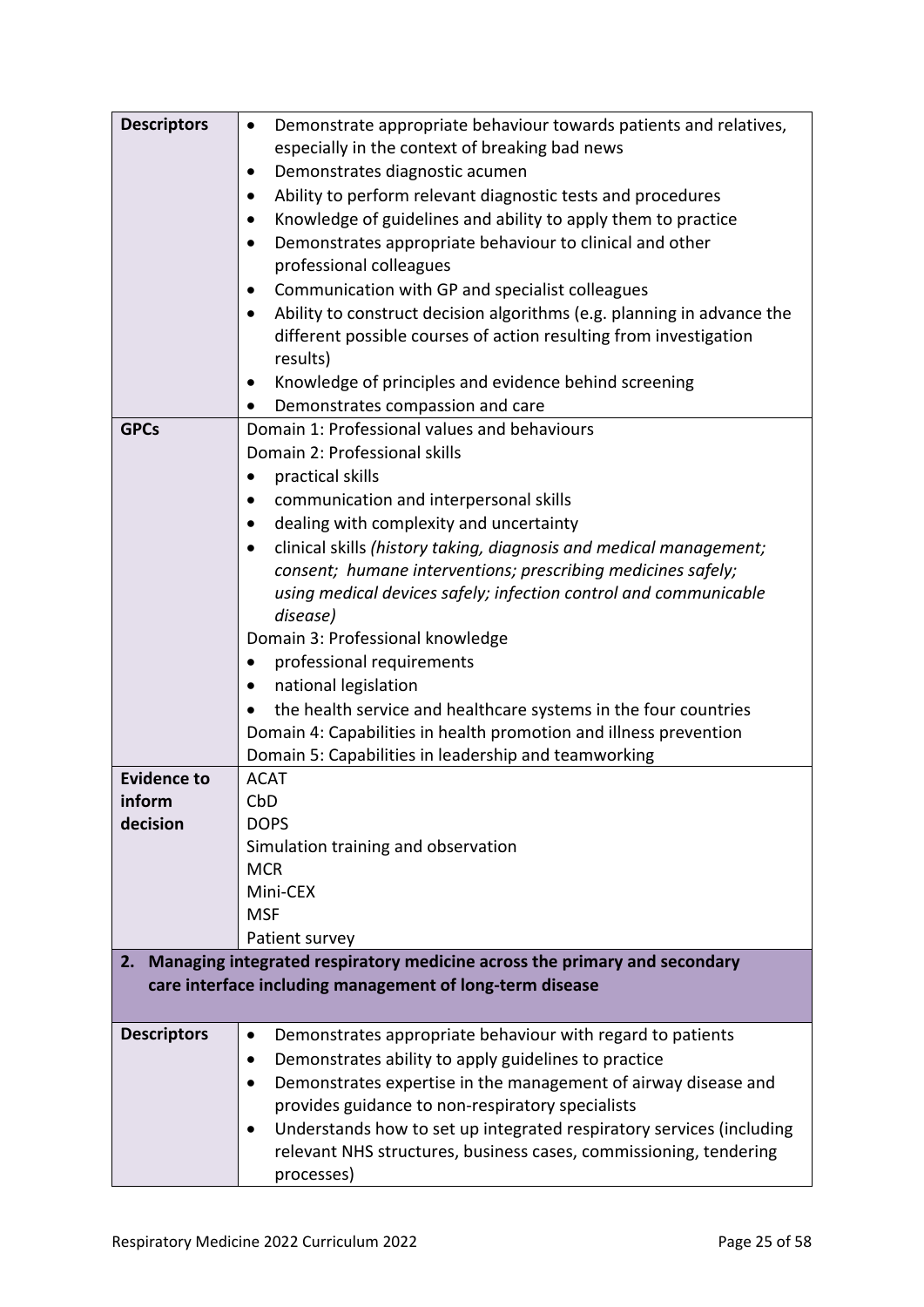|                    | Demonstrates practical application of "Hospital at Home" and                        |  |  |  |
|--------------------|-------------------------------------------------------------------------------------|--|--|--|
|                    | admission avoidance systems                                                         |  |  |  |
|                    | Works in partnership with the Respiratory Multi-disciplinary team                   |  |  |  |
|                    | (e.g. physiotherapists, specialist nurses, palliative care team,                    |  |  |  |
|                    | pharmacists, physiologists and psychologists)                                       |  |  |  |
|                    | Is able to refer patients for pulmonary rehabilitation and participate              |  |  |  |
|                    | in delivery                                                                         |  |  |  |
|                    | Demonstrates skills in smoking cessation techniques                                 |  |  |  |
|                    | Understands impact of air pollution in lung disease and contributes to<br>$\bullet$ |  |  |  |
|                    | measures to improve air quality                                                     |  |  |  |
|                    | Understands the importance of maintaining continuity of care for                    |  |  |  |
|                    | patients with learning difficulties                                                 |  |  |  |
|                    | Understands psychological interventions e.g. CBT                                    |  |  |  |
| <b>GPCs</b>        | Domain 1: Professional values and behaviours                                        |  |  |  |
|                    | Domain 2: Professional skills:                                                      |  |  |  |
|                    | practical skills                                                                    |  |  |  |
|                    | communication and interpersonal skills                                              |  |  |  |
|                    | dealing with complexity and uncertainty                                             |  |  |  |
|                    | clinical skills (history taking, diagnosis and medical management;<br>$\bullet$     |  |  |  |
|                    | consent; humane interventions; prescribing medicines safely;                        |  |  |  |
|                    | using medical devices safely; infection control and communicable                    |  |  |  |
|                    | disease)                                                                            |  |  |  |
|                    | Domain 3: Professional knowledge                                                    |  |  |  |
|                    | professional requirements                                                           |  |  |  |
|                    | national legislation<br>$\bullet$                                                   |  |  |  |
|                    | the health service and healthcare systems in the four countries                     |  |  |  |
|                    | Domain 4: Capabilities in health promotion and illness prevention                   |  |  |  |
|                    | Domain 5: Capabilities in leadership and teamworking                                |  |  |  |
|                    | Domain 8: Capabilities in education and training                                    |  |  |  |
| <b>Evidence to</b> | <b>ACAT</b>                                                                         |  |  |  |
| inform             | CbD                                                                                 |  |  |  |
| decision           | <b>MCR</b>                                                                          |  |  |  |
|                    | Mini CEX                                                                            |  |  |  |
|                    | <b>MSF</b>                                                                          |  |  |  |
|                    | Patient survey                                                                      |  |  |  |
|                    | Teaching observation                                                                |  |  |  |
| 3.                 | Managing complex and unusual respiratory infection including contact tracing and    |  |  |  |
|                    | public health (in particular atypical pneumonia)                                    |  |  |  |
|                    |                                                                                     |  |  |  |
| <b>Descriptors</b> | Demonstrates accurate diagnosis of patients presenting with<br>$\bullet$            |  |  |  |
|                    | pulmonary infections including interpretation of clinical features,                 |  |  |  |
|                    | investigations and laboratory results                                               |  |  |  |
|                    | Demonstrates knowledge and interpersonal skills in dealing with<br>$\bullet$        |  |  |  |
|                    | immunocompromised patients                                                          |  |  |  |
|                    | Demonstrates appropriate management of patients diagnosed with<br>$\bullet$         |  |  |  |
|                    | pulmonary infections including appropriate selection of drugs                       |  |  |  |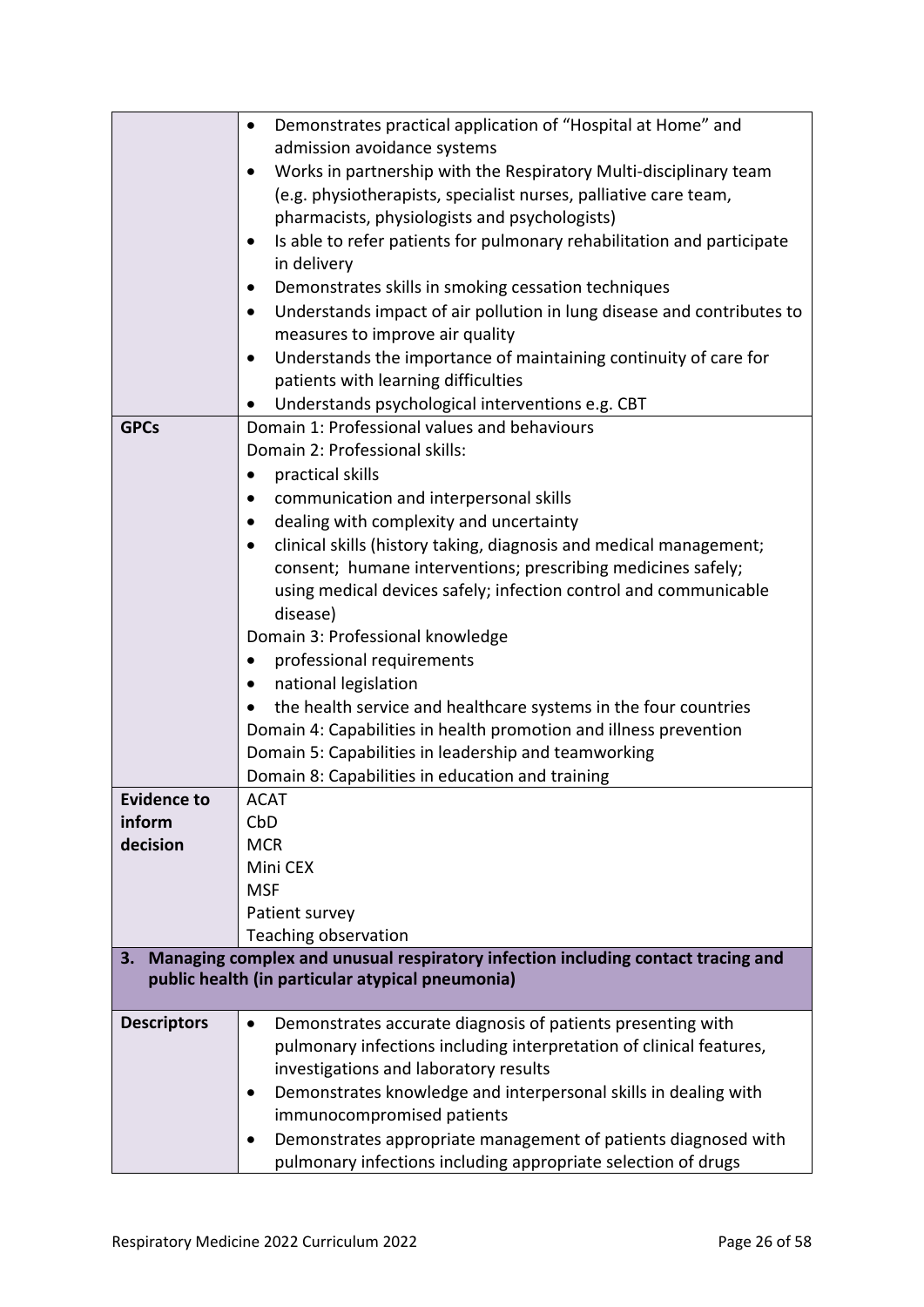|                    | Shows awareness of broader aspects of pulmonary infections                                                                         |
|--------------------|------------------------------------------------------------------------------------------------------------------------------------|
|                    | especially public health issues including notification and contact                                                                 |
|                    | tracing of patients with specific infections                                                                                       |
| <b>GPCs</b>        | Domain 1: Professional values and behaviours                                                                                       |
|                    | Domain 2: Professional skills                                                                                                      |
|                    | practical skills                                                                                                                   |
|                    | communication and interpersonal skills                                                                                             |
|                    | dealing with complexity and uncertainty                                                                                            |
|                    | clinical skills (history taking, diagnosis and medical management;                                                                 |
|                    | consent; humane interventions; prescribing medicines safely;                                                                       |
|                    | using medical devices safely; infection control and communicable                                                                   |
|                    | disease)                                                                                                                           |
|                    | Domain 3: Professional knowledge                                                                                                   |
|                    | professional requirements                                                                                                          |
|                    | national legislation<br>$\bullet$                                                                                                  |
|                    | the health service and healthcare systems in the four countries                                                                    |
|                    | Domain 4: Capabilities in health promotion and illness prevention                                                                  |
|                    | Domain 6: Capabilities in patient safety and quality improvement                                                                   |
|                    | patient safety                                                                                                                     |
|                    | Domain 7: Capabilities in safeguarding vulnerable groups                                                                           |
| <b>Evidence to</b> | <b>ACAT</b>                                                                                                                        |
| inform             | CbD<br><b>MCR</b>                                                                                                                  |
| decision           |                                                                                                                                    |
|                    |                                                                                                                                    |
|                    | <b>SCE</b>                                                                                                                         |
| 4.                 | Managing the service and patients with respiratory failure in multiple settings                                                    |
|                    | including hospital and in the community                                                                                            |
| <b>Descriptors</b> | Demonstrate an understanding of the role of the respiratory<br>$\bullet$                                                           |
|                    | physician in the management of critically ill patients                                                                             |
|                    | Show recognition of patients who will and will not benefit from                                                                    |
|                    | intensive care or from care in an HDU                                                                                              |
|                    | Demonstrate knowledge and skill in managing oxygen therapy in the<br>$\bullet$                                                     |
|                    | acute and domiciliary settings                                                                                                     |
|                    | Demonstrate understanding of and the skills required to provide non-                                                               |
|                    | invasive ventilation for acute and acute on chronic) respiratory failure                                                           |
|                    | in hospital                                                                                                                        |
|                    | Demonstrate understanding of and the skills needed to provide non-<br>$\bullet$                                                    |
|                    | invasive ventilation for chronic respiratory failure in the community                                                              |
| <b>GPCs</b>        | Domain 1: Professional values and behaviours                                                                                       |
|                    | Domain 2: Professional skills                                                                                                      |
|                    | practical skills                                                                                                                   |
|                    | communication and interpersonal skills                                                                                             |
|                    | dealing with complexity and uncertainty                                                                                            |
|                    | clinical skills (history taking, diagnosis and medical management;<br>consent; humane interventions; prescribing medicines safely; |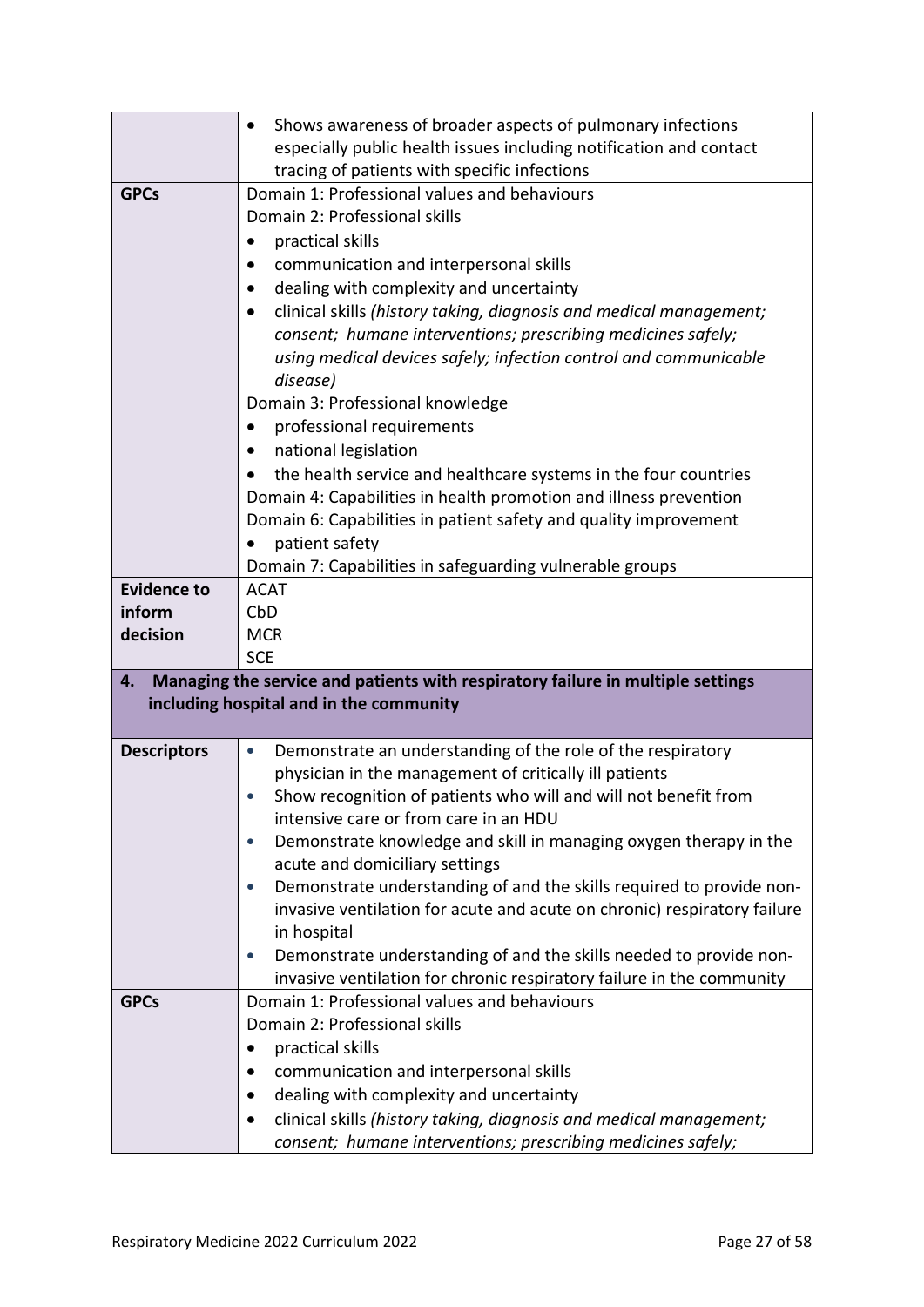|                    | using medical devices safely; infection control and communicable                        |
|--------------------|-----------------------------------------------------------------------------------------|
|                    | disease)<br>Domain 3: Professional knowledge                                            |
|                    | professional requirements                                                               |
|                    | national legislation<br>٠                                                               |
|                    | the health service and healthcare systems in the four countries                         |
|                    | Domain 5: Capabilities in leadership and teamworking                                    |
|                    | Domain 6: Capabilities in patient safety and quality improvement                        |
|                    | patient safety<br>$\bullet$                                                             |
|                    | quality improvement                                                                     |
| <b>Evidence to</b> | <b>ACAT</b>                                                                             |
| inform             | CbD                                                                                     |
| decision           | Simulation training and observation                                                     |
|                    | <b>DOPS</b>                                                                             |
|                    | MCR (ITU based)                                                                         |
|                    | <b>SCE</b>                                                                              |
| 5.                 | Tertiary subspecialties interface: managing patients across the secondary and           |
|                    | tertiary interface; in particular patients with lung and heart transplants and          |
|                    | pulmonary hypertension                                                                  |
|                    |                                                                                         |
| <b>Descriptors</b> | Demonstrates ability to consider the diagnosis of pulmonary<br>$\bullet$                |
|                    | hypertension, occupational lung disease, allergy, severe asthma,                        |
|                    | cystic fibrosis, interstitial lung diseases and other orphan lung                       |
|                    | diseases                                                                                |
|                    | Knowledge of diagnostic criteria for rare lung diseases                                 |
|                    | Identification of patients to be considered for lung transplantation<br>$\bullet$       |
|                    | and appropriate investigations and treatments before and after                          |
|                    | transplantation                                                                         |
|                    | Presentation of cases at specialist MDT                                                 |
|                    | Demonstrates good communication skills when dealing with tertiary                       |
|                    | centres                                                                                 |
|                    | Demonstrates knowledge of these disorders and ability to manage                         |
|                    | patients locally in a joint care model when appropriate                                 |
| <b>GPCs</b>        | Domain 1: Professional values and behaviours<br>Domain 2: Professional skills           |
|                    |                                                                                         |
|                    | practical skills                                                                        |
|                    | communication and interpersonal skills                                                  |
|                    | dealing with complexity and uncertainty                                                 |
|                    | clinical skills (history taking, diagnosis and medical management;                      |
|                    | consent; humane interventions; prescribing medicines safely;                            |
|                    | using medical devices safely; infection control and communicable<br>disease)            |
|                    | Domain 3: Professional knowledge                                                        |
|                    | professional requirements                                                               |
|                    |                                                                                         |
|                    | national legislation<br>the health service and healthcare systems in the four countries |
|                    |                                                                                         |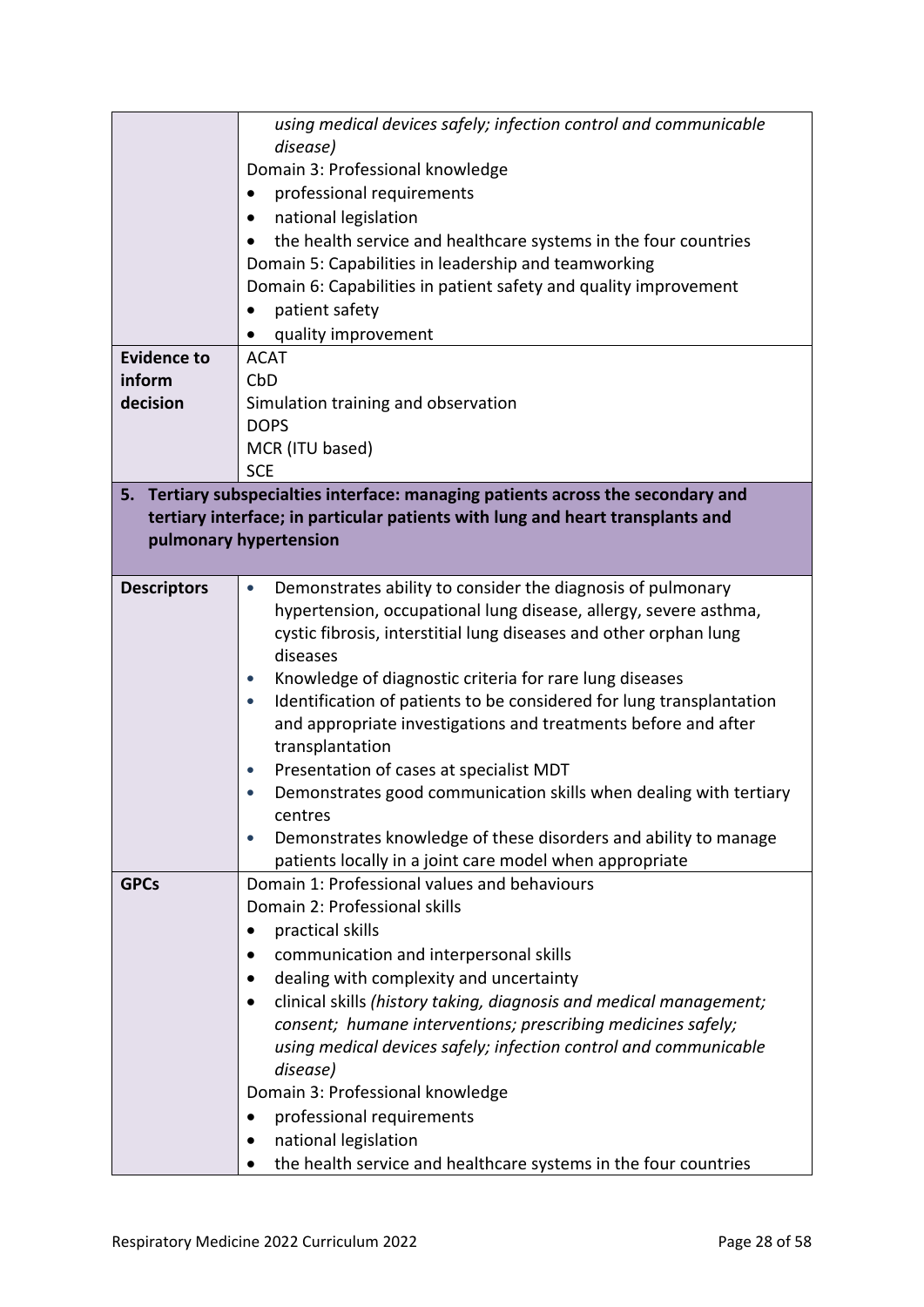|                      | Domain 5: Capabilities in leadership and teamworking                             |
|----------------------|----------------------------------------------------------------------------------|
|                      | Domain 9: Capabilities in research and scholarship                               |
| <b>Evidence to</b>   | <b>ACAT</b>                                                                      |
| inform               | CbD                                                                              |
| decision             | <b>MCR</b>                                                                       |
|                      | <b>SCE</b>                                                                       |
| 6.                   | Managing the use of drugs and therapeutic modalities specific to the practice of |
| respiratory medicine |                                                                                  |
|                      |                                                                                  |
| <b>Descriptors</b>   | Accurate diagnosis of patients presenting with respiratory problems<br>$\bullet$ |
|                      | on an acute unselected take or in a respiratory clinic                           |
|                      | Demonstrates knowledge of the pharmacology of respiratory drugs<br>$\bullet$     |
|                      | and delivery systems                                                             |
|                      | Familiarity with relevant therapeutic guidelines                                 |
|                      | Ability to perform relevant therapeutic procedures                               |
|                      | Demonstrates ability to liaise with speciality services when required            |
|                      | Recognises the importance of prompt and accurate information                     |
|                      | sharing with primary care team following hospital discharge                      |
| <b>GPCs</b>          | Domain 1: Professional values and behaviours                                     |
|                      | Domain 2: Professional skills                                                    |
|                      | practical skills                                                                 |
|                      | communication and interpersonal skills                                           |
|                      | dealing with complexity and uncertainty                                          |
|                      | clinical skills (history taking, diagnosis and medical management;               |
|                      | consent; humane interventions; prescribing medicines safely;                     |
|                      | using medical devices safely; infection control and communicable                 |
|                      | disease)                                                                         |
|                      | Domain 3: Professional knowledge                                                 |
|                      | professional requirements                                                        |
|                      | national legislation                                                             |
|                      | the health service and healthcare systems in the four countries                  |
| <b>Evidence to</b>   | <b>ACAT</b>                                                                      |
| inform               | CbD                                                                              |
| decision             | <b>DOPS</b>                                                                      |
|                      | Multi-Consultant reports (MCR)                                                   |
|                      | Mini-CEX                                                                         |
|                      | <b>SCE</b>                                                                       |

### <span id="page-28-0"></span>**3.5 Presentations and conditions**

The table below details the key presentations and conditions of Respiratory Medicine. Each of these should be regarded as a clinical context in which trainees should be able to demonstrate CiPs and GPCs. In this spiral curriculum, trainees will expand and develop the knowledge, skills and attitudes around managing patients with these conditions and presentations. The patient should always be at the centre of knowledge, learning and care.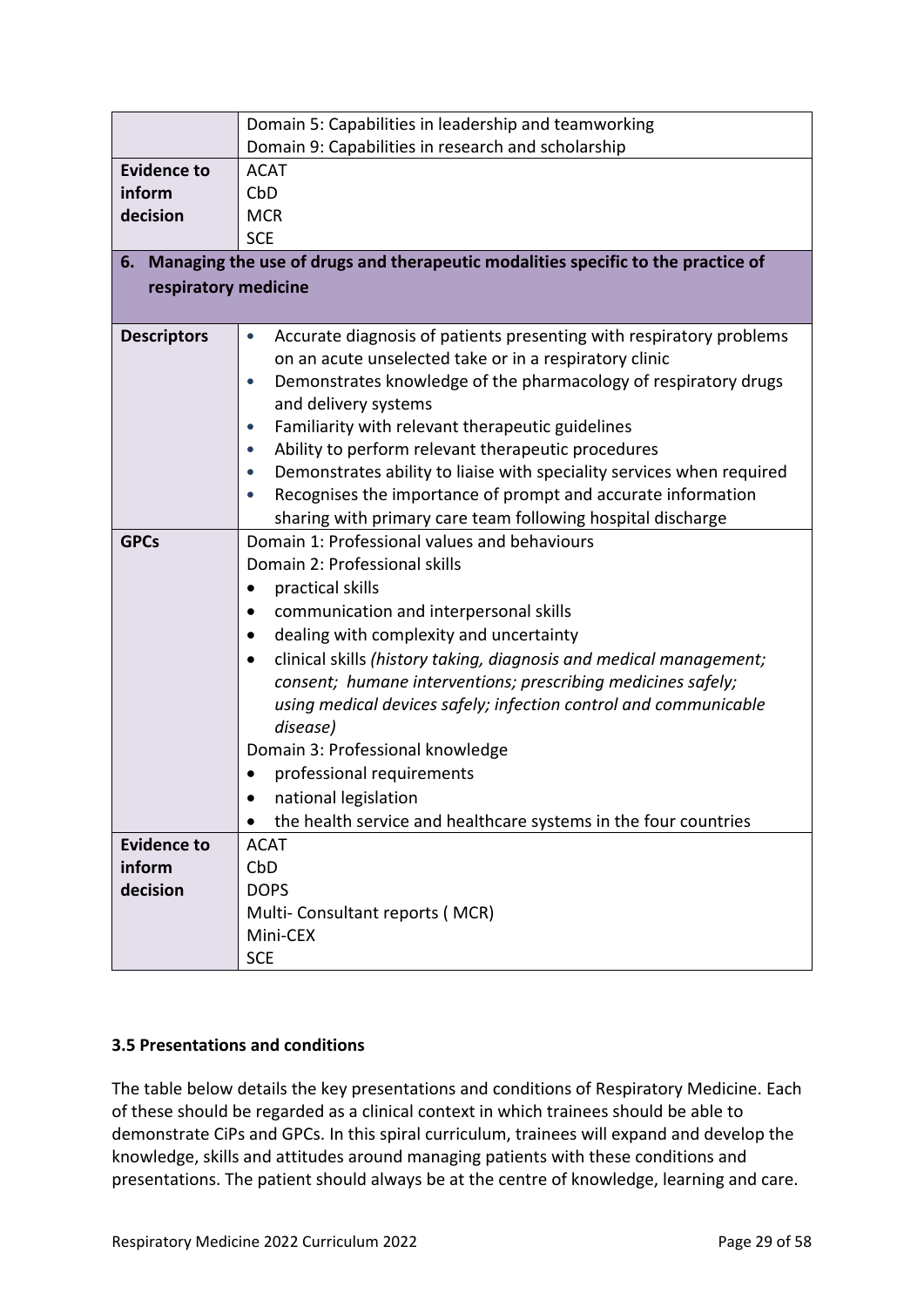Trainees must demonstrate core bedside skills, including information gathering through history and physical examination and information sharing with patients, families and colleagues.

Treatment care and strategy covers how a doctor selects drug treatments or interventions for a patient. It includes discussions and decisions as to whether care is focused mainly on curative intent or whether the main focus is on symptomatic relief. It also covers broader aspects of care, including involvement of other professionals or services.

Particular presentations, conditions and issues are listed either because they are common or serious (having high morbidity, mortality and/or serious implications for treatment or public health).

For each condition/presentation, trainees will need to be familiar with such aspects as aetiology, epidemiology, clinical features, investigation, management and prognosis. Our approach is to provide general guidance and not exhaustive detail, which would inevitably become out of date.

| <b>Presentations</b>            | <b>Conditions/Issues</b>                                   |
|---------------------------------|------------------------------------------------------------|
| Cough                           | Asthma                                                     |
| Sputum                          | <b>COPD</b>                                                |
| Haemoptysis                     | Thoracic malignancy                                        |
| Dyspnoea                        | <b>Pulmonary Infections</b>                                |
| Wheeze                          | Tuberculosis and Opportunistic Mycobacterial<br>infections |
| Stridor                         | Pulmonary disease in the immunocompromised                 |
|                                 | patient                                                    |
| Chest pain                      | <b>Bronchiectasis</b>                                      |
| Fever                           | <b>Interstitial Lung Disease</b>                           |
| Night sweats                    | Sleep related breathing disorders                          |
| Abnormal sleepiness             | Pulmonary vascular diseases                                |
| Fatigue                         | Allergic lung disorders and anaphylaxis                    |
| Symptoms related to environment | Disorders of Pleura and Mediastinum                        |
| Symptoms related to occupation  | Pneumothorax                                               |
| Allergy                         | Pulmonary manifestations of systemic disease               |
| Respiratory failure             | <b>Cystic Fibrosis</b>                                     |
|                                 | Malignant mesothelioma                                     |
|                                 | Respiratory disease in pregnancy and                       |
|                                 | puerperium                                                 |
|                                 | Occupational and environmental lung disease                |
|                                 | Genetic and developmental lung disease                     |
|                                 | Lung transplantation                                       |
|                                 | Breathing pattern disorders                                |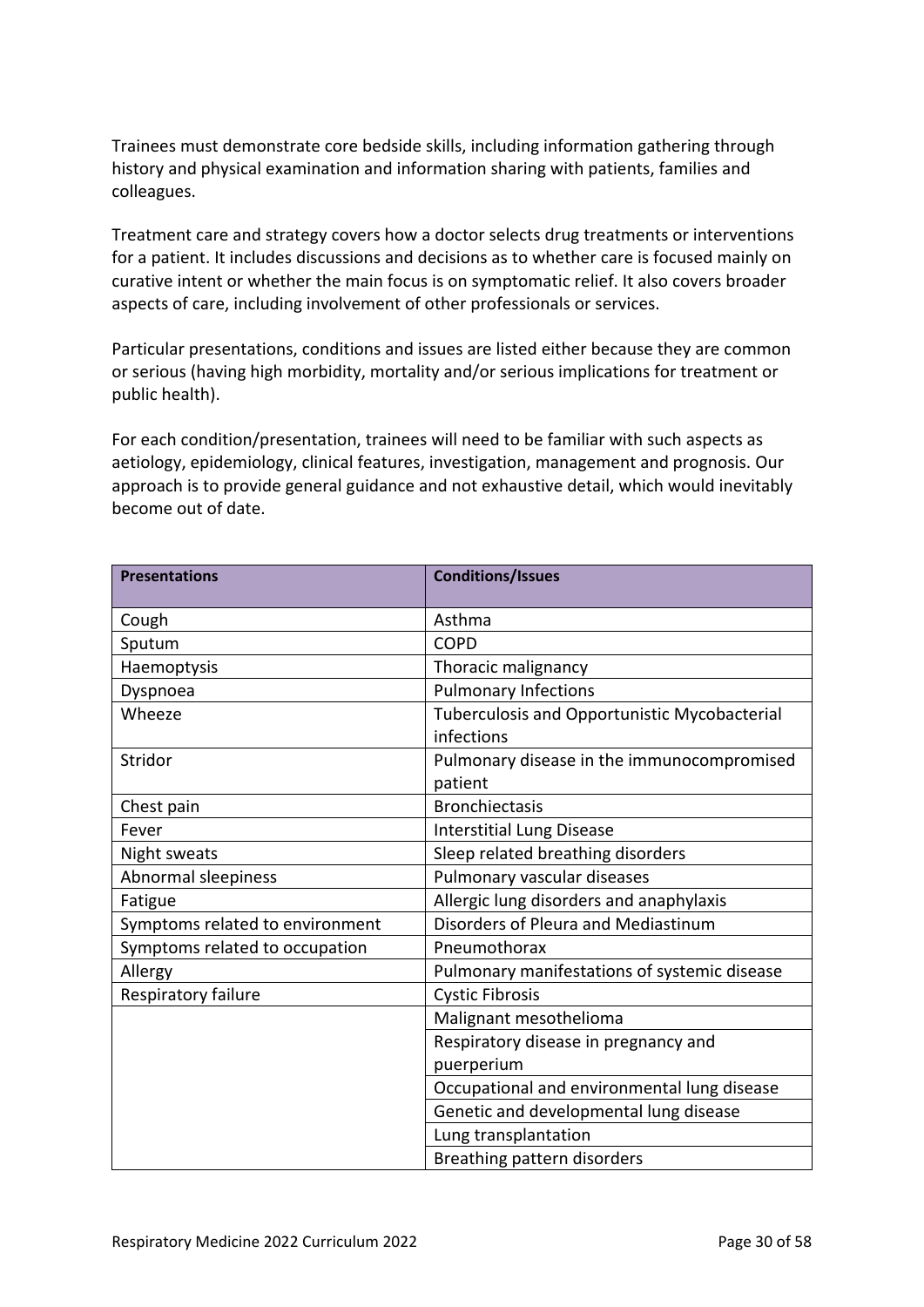### <span id="page-30-0"></span>**3.6 Practical procedures**

There are a number of procedural skills in which a trainee must become proficient.

Trainees must be able to outline the indications for these procedures and recognise the importance of valid consent, aseptic technique, safe use of analgesia and local anaesthetics, minimisation of patient discomfort, and requesting help when appropriate. For all practical procedures the trainee must be able to recognise complications and respond appropriately if they arise, including calling for help from colleagues in other specialties when necessary.

Trainees should receive training in procedural skills in a clinical skills lab if required. Assessment of procedural skills will be made using the direct observation of procedural skills (DOPS) tool. The table below sets out the minimum competency level expected for each of the practical procedures.

When a trainee has been signed off as being able to perform a procedure independently, they are not required to have any further assessment (DOPS) of that procedure, unless they or their educational supervisor think that this is required (in line with standard professional conduct).

| <b>Procedure</b>           | ST <sub>4</sub> | ST <sub>5</sub> | ST <sub>6</sub> | ST7          |
|----------------------------|-----------------|-----------------|-----------------|--------------|
| Safe sedation              | Able to         | Able to         | Competent to    | Maintain     |
|                            | perform with    | perform with    | perform         |              |
|                            | supervision     | supervision     | unsupervised    |              |
| Lung function testing      | Skills lab or   | Competent to    | Maintain        | Maintain     |
|                            | satisfactory    | perform         |                 |              |
|                            | supervised      | unsupervised    |                 |              |
|                            | practice        |                 |                 |              |
| Sleep studies              | Skills lab or   | Able to         | Competent to    | Maintain     |
|                            | satisfactory    | perform with    | perform         |              |
|                            | supervised      | supervision     | unsupervised    |              |
|                            | practice        |                 |                 |              |
| Non-invasive               | Able to         | Competent to    | Maintain        | Maintain     |
| ventilation and CPAP       | perform with    | perform         |                 |              |
|                            | supervision     | unsupervised    |                 |              |
| Bronchoscopy               | Skills lab or   | Able to         | Able to         | Competent to |
|                            | satisfactory    | perform with    | perform with    | perform      |
|                            | supervised      | supervision     | supervision     | unsupervised |
|                            | practice        |                 |                 |              |
| <b>Focused Pleural</b>     | Skills lab or   | Competent to    | Maintain        | Maintain     |
| <b>Ultrasound (see BTS</b> | satisfactory    | perform         |                 |              |
| <b>Thoracic Ultrasound</b> | supervised      | unsupervised    |                 |              |
| $document)^5$              | practice        |                 |                 |              |

<sup>5</sup> <https://bmjopenrespres.bmj.com/content/7/1/e000552>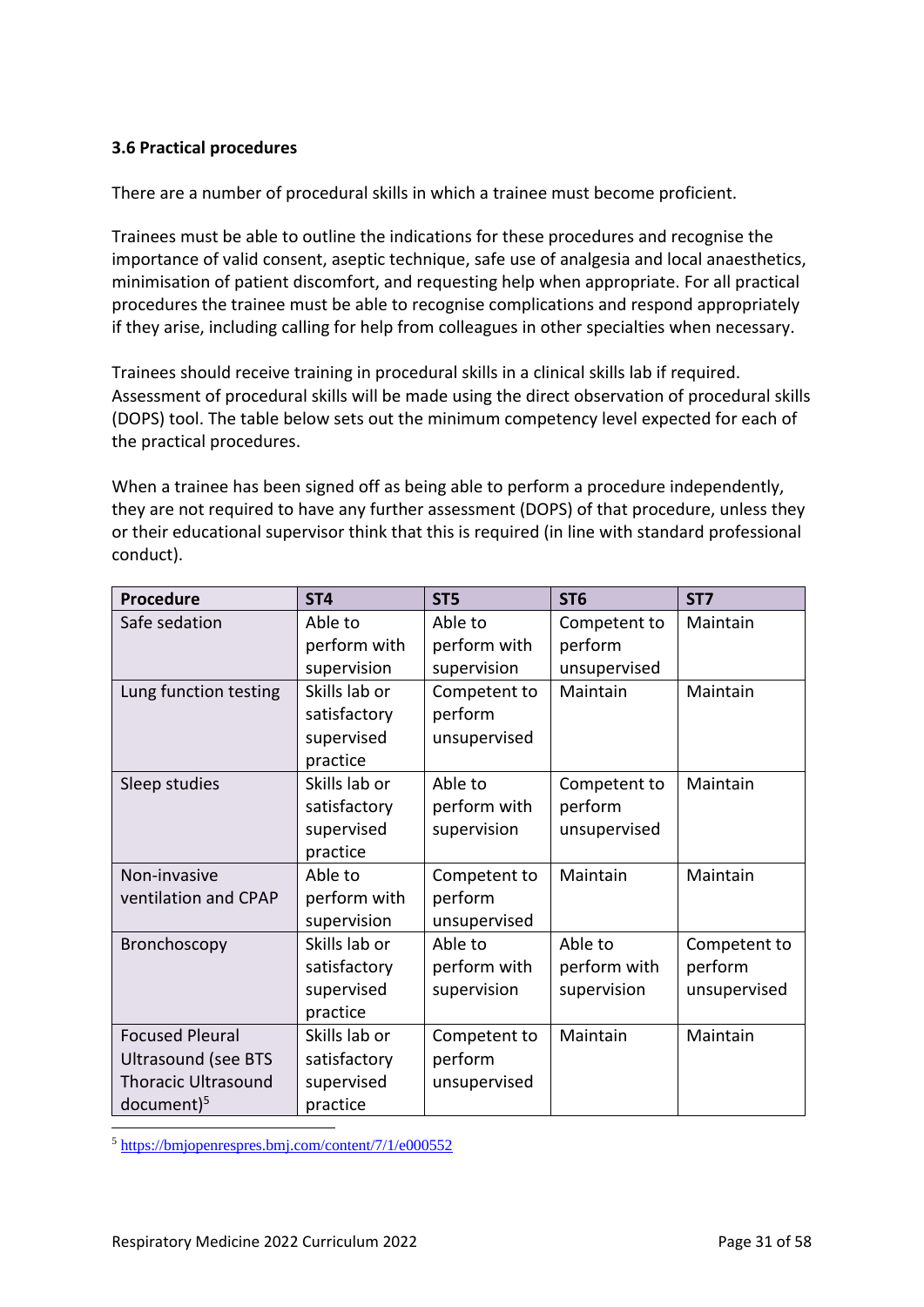| Procedure             | ST <sub>4</sub> | ST <sub>5</sub> | ST <sub>6</sub> | ST <sub>7</sub> |
|-----------------------|-----------------|-----------------|-----------------|-----------------|
| Pleural aspiration    | Competent to    | Maintain        | Maintain        | Maintain        |
|                       | perform         |                 |                 |                 |
|                       | unsupervised    |                 |                 |                 |
| Intercostal tube      | Able to         | Competent to    | Maintain        | Maintain        |
| placement and         | perform with    | perform         |                 |                 |
| "medical" pleurodesis | supervision     | unsupervised    |                 |                 |
| Indwelling pleural    | Skills lab or   | Skills lab or   | Skills lab or   | Skills lab or   |
| catheter              | satisfactory    | satisfactory    | satisfactory    | satisfactory    |
|                       | supervised      | supervised      | supervised      | supervised      |
|                       | practice        | practice        | practice        | practice        |

Trainees are not required to gain practical skills in performing the following procedures, but they should have knowledge of the indications and an understanding of the theoretical basis and principles. Some trainees may gain practical experience in these procedures in keeping with the need for developing special interests in accordance with employment opportunities.

| Procedure                        | Level of skill/knowledge                                |
|----------------------------------|---------------------------------------------------------|
| Thoracic surgical procedures     | Have knowledge of thoracic surgery                      |
|                                  | Have seen some thoracic surgical procedures             |
|                                  | Be competent in the assessment of patient fitness for   |
|                                  | thoracic surgery                                        |
|                                  | Have knowledge of the short and long term               |
|                                  | complications of thoracic surgery                       |
|                                  | Have experience of MDT working                          |
| Thoracoscopy                     | Have knowledge of the procedure of local anaesthetic    |
|                                  | ("medical") thoracoscopy.                               |
|                                  | Some trainees may have some experience of the           |
|                                  | procedure. Neither experience nor competence is a       |
|                                  | mandatory requirement.                                  |
| Skin test to demonstrate Allergy | Understand the role of (experience), and be able to     |
|                                  | interpret (competence), skin tests for allergy Trainees |
|                                  | are not expected to be competent in performing          |
|                                  | allergy skin tests, only to have knowledge and          |
|                                  | experience of them and to be able to interpret them     |
| <b>Tuberculin Skin Test</b>      | Understand the role of (experience), and be able to     |
|                                  | interpret (competence), tuberculin skin tests. Trainees |
|                                  | are not expected to be competent in performing          |
|                                  | tuberculin skin tests, only to have knowledge and       |
|                                  | experience of them and to be able to interpret them     |
| Fine needle aspiration of        | Have knowledge of the role and technique of lymph       |
| Peripheral Lymph Node            | node FNA. Some trainees may have experience of the      |
|                                  | procedure. Some trainees may wish to become             |
|                                  | competent (optional)                                    |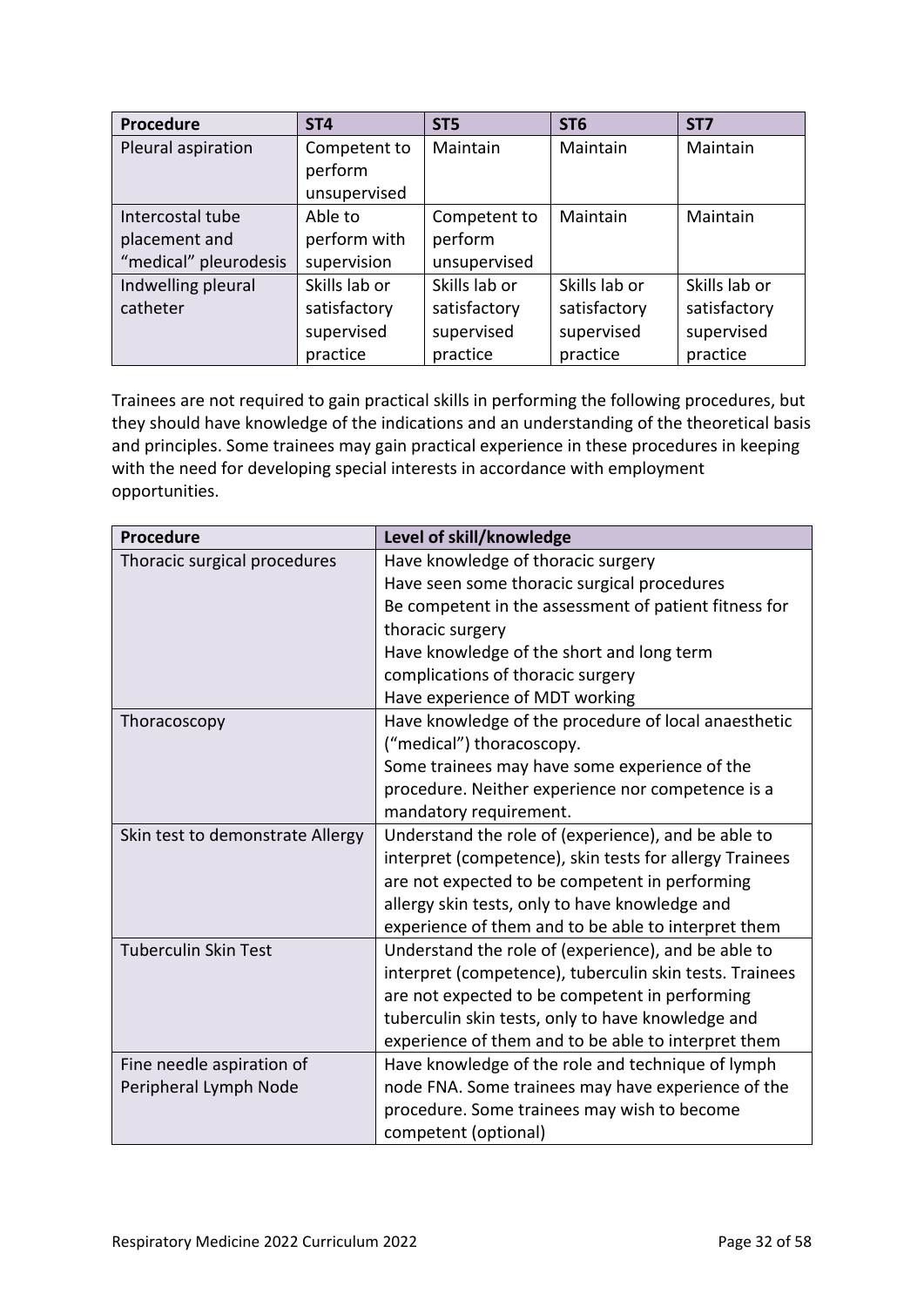| Cardiopulmonary Exercise        | Have knowledge of the principles and theoretical basis. |
|---------------------------------|---------------------------------------------------------|
| Testing                         | Some trainees may gain practical experience in the      |
|                                 | procedure (optional)                                    |
| <b>Endobronchial Ultrasound</b> | Have knowledge of the indications and technique of      |
| guided transbronchial needle    | EBUS-TBNA and be able to decide when other              |
| aspiration (EBUS-TBNA)          | diagnostic tests are preferable. Some trainees may      |
|                                 | have experience of the procedure. Some trainees may     |
|                                 | wish to become competent (optional)                     |

# <span id="page-32-0"></span>**4 Learning and Teaching**

### <span id="page-32-1"></span>**4.1 The training programme**

The organisation and delivery of postgraduate training is the responsibility of the Health Education England (HEE), NHS Education for Scotland (NES), Health Education and Improvement Wales (HEIW) and the Northern Ireland Medical and Dental Training Agency (NIMDTA) – referred to from this point as 'deaneries'. A training programme director (TPD) will be responsible for coordinating the specialty training programme. In England, the local organisation and delivery of training is overseen by a school of medicine.

Progression through the programme will be determined by the Annual Review of Competency Progression (ARCP) process and the training requirements for each indicative year of training are summarised in the ARCP decision aid (available on the [JRCPTB website\)](http://www.jrcptb.org.uk/).

The sequence of training should ensure appropriate progression in experience and responsibility. The training to be provided at each training site is defined to ensure that, during the programme, the curriculum requirements are met and also that unnecessary duplication and educationally unrewarding experiences are avoided.

Trainees will have an appropriate clinical supervisor and a named educational supervisor. The clinical supervisor and educational supervisor may be the same person. It will be best practice for trainees to have an educational supervisor who practises internal medicine for periods of IM stage 2 training. Educational supervisors of IM trainees who do not themselves practise IM must take particular care to ensure that they obtain and consider detailed feedback from clinical supervisors who are knowledgeable about the trainees' IM performance and include this in their educational reports.

The following provides a guide on how training programmes should be focussed in each training year in order for trainees to gain the experience and develop the capabilities to the level required.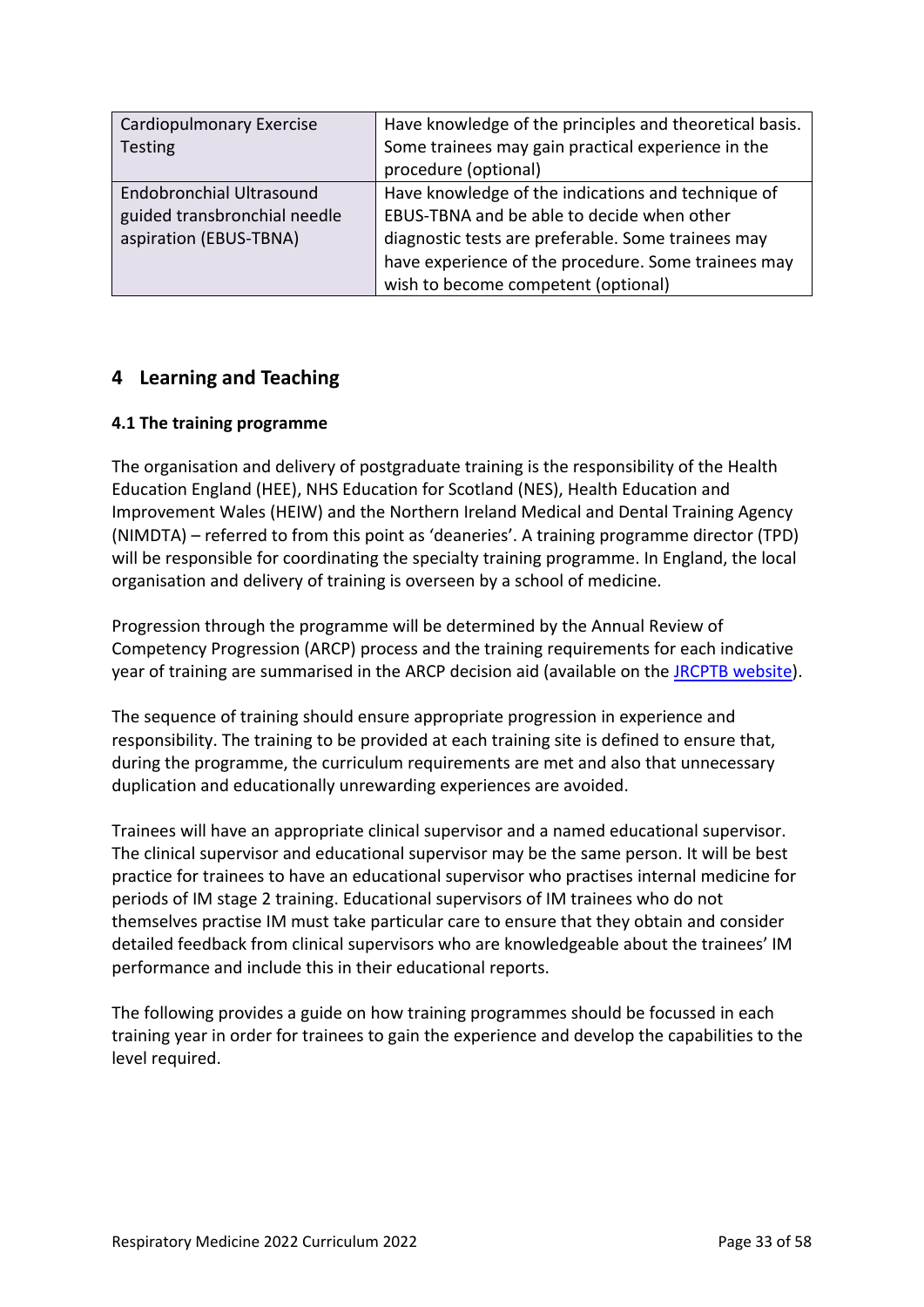- 1. Thoracic ultrasound: The required standards have been described in the [British Thoracic](https://bmjopenrespres.bmj.com/content/7/1/e000552)  [Society Training Standards for Thoracic Ultrasound \(TUS\)](https://bmjopenrespres.bmj.com/content/7/1/e000552)<sup>6</sup>. All trainees are required to achieve the level of "Primary Operator".
- 2. Pulmonary Vascular disease: minimum training requirements are: attend the regional teaching programme session (or equivalent) on pulmonary hypertension plus attend two outpatient sessions and a specialist centre or satellite clinic and undertake a focussed case based discussion (CbD).
- 3. Cystic Fibrosis: some trainees may have the opportunity for a three month attachment to a recognised specialist adult CF unit, or weekly attendance at a CF clinic and a CF MDT/Ward Round for 3-4 months. However not all trainees will have this opportunity and in such cases, minimum requirements are: attendance at a regional training programme session (or equivalent), plus attend a minimum of two outpatient sessions, one MDT and carry out a focussed case based discussion (CbD).
- 4. Occupational and Environmental Lung disease: Trainees may care for inpatients and outpatients with occupational and environmental lung disease during clinical placements but may have to be seconded to a specialised unit to gain experience as this is not available in all placements.
- 5. Trainee may care for inpatients and outpatients with genetic and developmental lung diseases during clinical placements but may have to be seconded to a specialised unit to gain experience as this is not available in all placements.
- 6. Lung Transplantation: Some trainees may have the opportunity to be seconded to a specialised unit to gain experience. Otherwise, the minimum requirements are: attend the regional teaching programme session (or equivalent), plus attend a minimum of two outpatient sessions in a specialist centre or satellite clinic and undertake a case based discussion (CbD).
- 7. Intensive Care (ICU) and High Dependency Units (HDU): Trainees must spend at least 60 working days in an intensive care unit approved by the Regional Respiratory Medicine STC/TPD. Ideally this should occur in one block. If this is not possible, 4 units of 15 consecutive working days is acceptable. This mandatory time provision does not include any allowance for annual leave. It is strongly preferred that trainees should be on call for ICU rather than GIM during this period (recommendation/guidance only) Critical Care Educational Supervisor must provide a report and formally sign off trainee's critical care experience. This requirement is in addition to any ITU experience gained during IM stage 1 training.
- 8. Bronchoscopy: At ST7 trainees will be independent in diagnostic bronchoscopy. A typical trainee will have performed in excess of 100 procedures by this stage. Trainees will have experience of EBUS but need not be independent practitioners. Trainees will have knowledge of therapeutic bronchoscopy (e.g. valve insertion, thermoplasty) but need not be independent practitioners.
- 9. Intercostal drainage: At ST7 trainees will be independent in the assessment, insertion and management of temporary intercostal drains. A typical trainee will have performed or supervised 50 drain insertions by this time. Trainees will have experience of the assessment, insertion and management of long term (indwelling) intercostal drains but need not be independent practitioners.

<sup>6</sup> Stanton AE, Edey A, Evison M*, et al.* British Thoracic Society Training Standards for Thoracic Ultrasound (TUS). *BMJ Open Respiratory Research* 2020;**7:**e000552. doi: 10.1136/bmjresp-2019-000552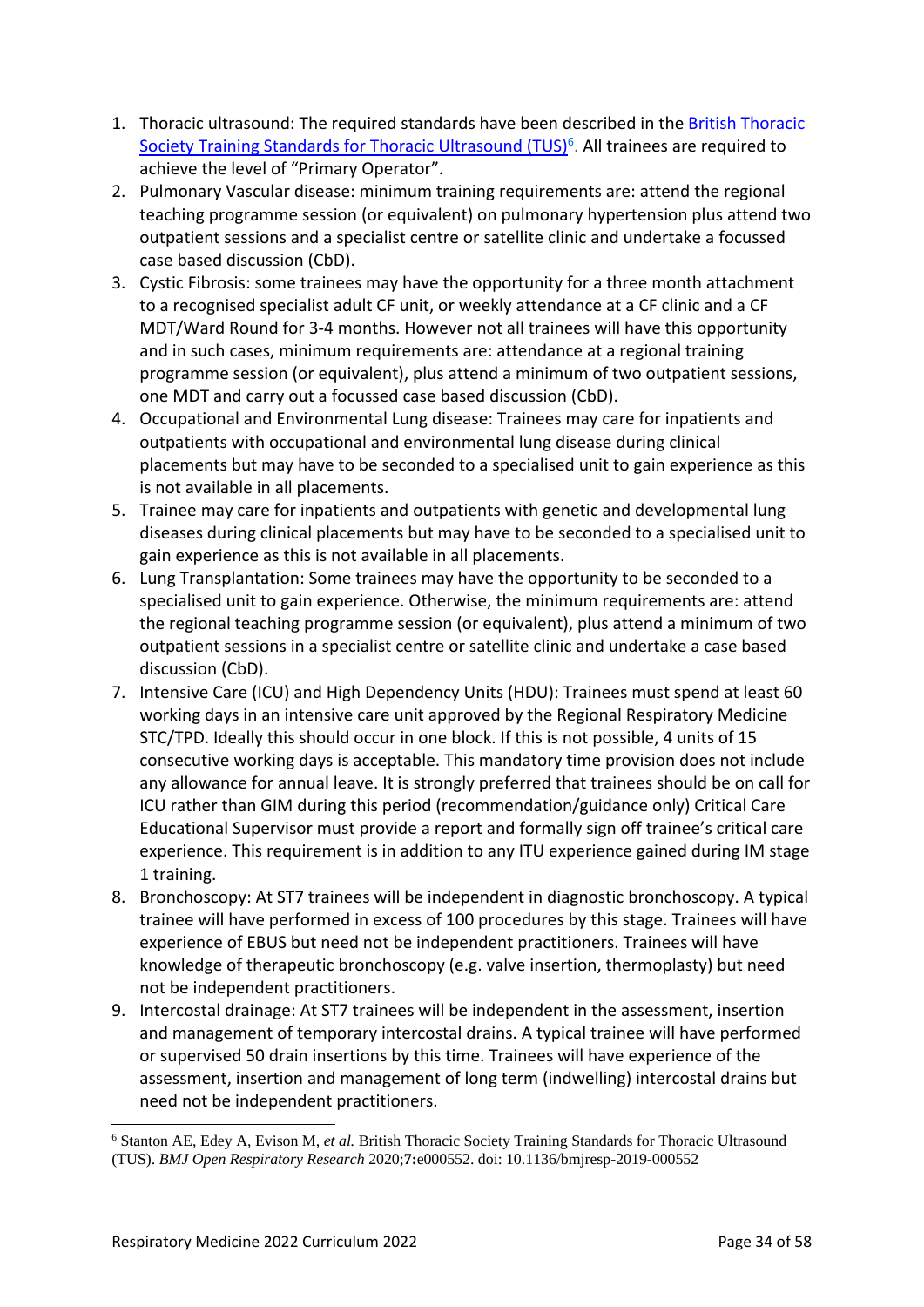- 10. Non-invasive ventilation (NIV): At ST7 trainees will be independent in the delivery and management of non-invasive ventilation in the acute setting. A typical trainee will have managed in excess of 50 episodes of acute NIV by this stage. Trainees will have experience of long term domiciliary non-invasive ventilation but need not be independent practitioners.
- 11. Continuous Positive Airway Pressure (CPAP): At ST7 trainees will be independent in the use of CPAP to manage obstructive sleep apnoea. Trainees will also be independent in the use of CPAP to support type 1 respiratory failure in the acute setting (e.g. in the management of severe viral pneumonia).

### **Recommended training**

There are many trainees who will go into Consultant posts with specific sub-specialty interests e.g.

- cystic fibrosis
- pulmonary hypertension
- endobronchial ultrasound
- lung transplant
- occupational lung disease

Training to the level of independent practice in these sub-specialty areas is not mandatory. However, a proportion of trainees should gain specialist training in some of these subspecialties and it is recommended that training programmes allow for some trainees to rotate through posts where they will gain sufficient expertise in these areas to practice as Consultants.

#### Research:

Trainees should be encouraged to participate in clinical research. This may be during rotational clinical posts or as part of a defined period of time out of programme for research (OOPR). [The Associate Principal Investigator Scheme](https://www.nihr.ac.uk/documents/associate-principal-investigator-pi-scheme/25040)<sup>7</sup> has been developed by the NIHR to allow trainees to develop themselves to become PIs of the future. Trainees will be encouraged to integrate clinical research into routine clinical training, to make a significant contribution to research projects, to "shadow" the PI and to help involve more patients to be involved in high quality research to improve care.

#### *Palliative and end of life care*

Palliative and end of life care is a core component of the Internal Medicine (IM) curriculum and trainees will continue to develop their knowledge and skills throughout specialty training. Palliative and end of life care is one of the eight clinical Capabilities in Practice (CiPs, CiP8), with specialist palliative care experience recommended as mentioned in Respiratory CiP number 2 – "Managing integrated respiratory medicine across the primary and secondary care interface including management of long-term disease". Patients with various respiratory diseases such as lung cancer, COPD, cystic fibrosis, pulmonary

 $^7$ https://www.nihr.ac.uk/documents/associate-principal-investigator-pi-scheme/25040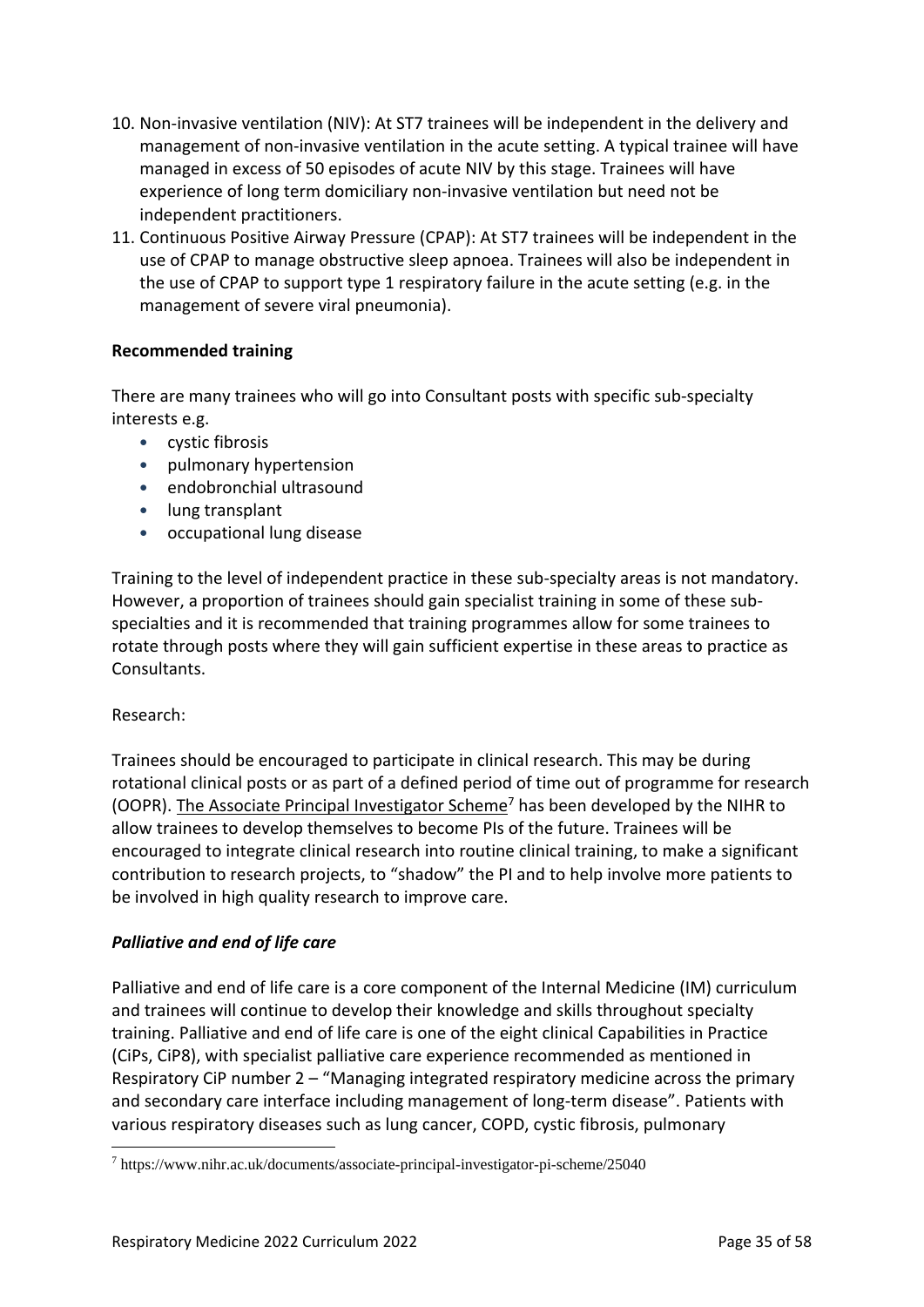hypertension and UIP will likely die prematurely from their illness and skills will have to be gained in the management of physical and emotional symptoms for patients and their families. Experience of end of life care can be achieved during attachments to routine medical teams (eg geriatric medicine, oncology) and ICU but trainees may have the opportunity to undertake a palliative medicine attachment to a specialist palliative care setting (or range of settings), which would enhance a trainee's ability to gain knowledge and skills in managing palliative and end of life patients beyond experience in an IM or other speciality environment.

During a palliative medicine placement, trainees will have a clinical supervisor and will be encouraged to undertake relevant work place based assessments to evidence entrustment decisions for internal medicine clinical CiP8. Depending on the setting in which they are based, trainees will have the opportunity to provide direct care to hospice/specialist palliative care unit inpatients, work in day hospice and outpatient settings, undertake domiciliary visits and work with hospital and community palliative care teams. During an attachment, trainees are likely to participate in the specialty palliative care on call.

### <span id="page-35-0"></span>**4.2 Teaching and learning methods**

The curriculum will be delivered through a variety of learning experiences and will achieve the capabilities described in the syllabus through a variety of learning methods. There will be a balance of different modes of learning from formal teaching programmes to experiential learning 'on the job'. The proportion of time allocated to different learning methods may vary depending on the nature of the attachment within a rotation.

This section identifies the types of situations in which a trainee will learn.

**Simulation training** - should be used where possible not only for practical procedures (see below) but also for clinical scenarios where possible. Regional training days should incorporate simulation training.

**Work-based experiential learning** - The content of work-based experiential learning is decided by the local faculty for education but includes active participation in:

#### **Medical clinics including specialty clinics**

The educational objectives of attending clinics are:

- To understand the management of chronic diseases.
- Be able to assess a patient in a defined time-frame.
- To interpret and act on the referral letter to clinic .
- To propose an investigation and management plan in a setting different from the acute medical situation.
- To review and amend existing investigation plans.
- To write an acceptable letter back to the referrer.
- To communicate with the patient and where necessary relatives and other health care professionals.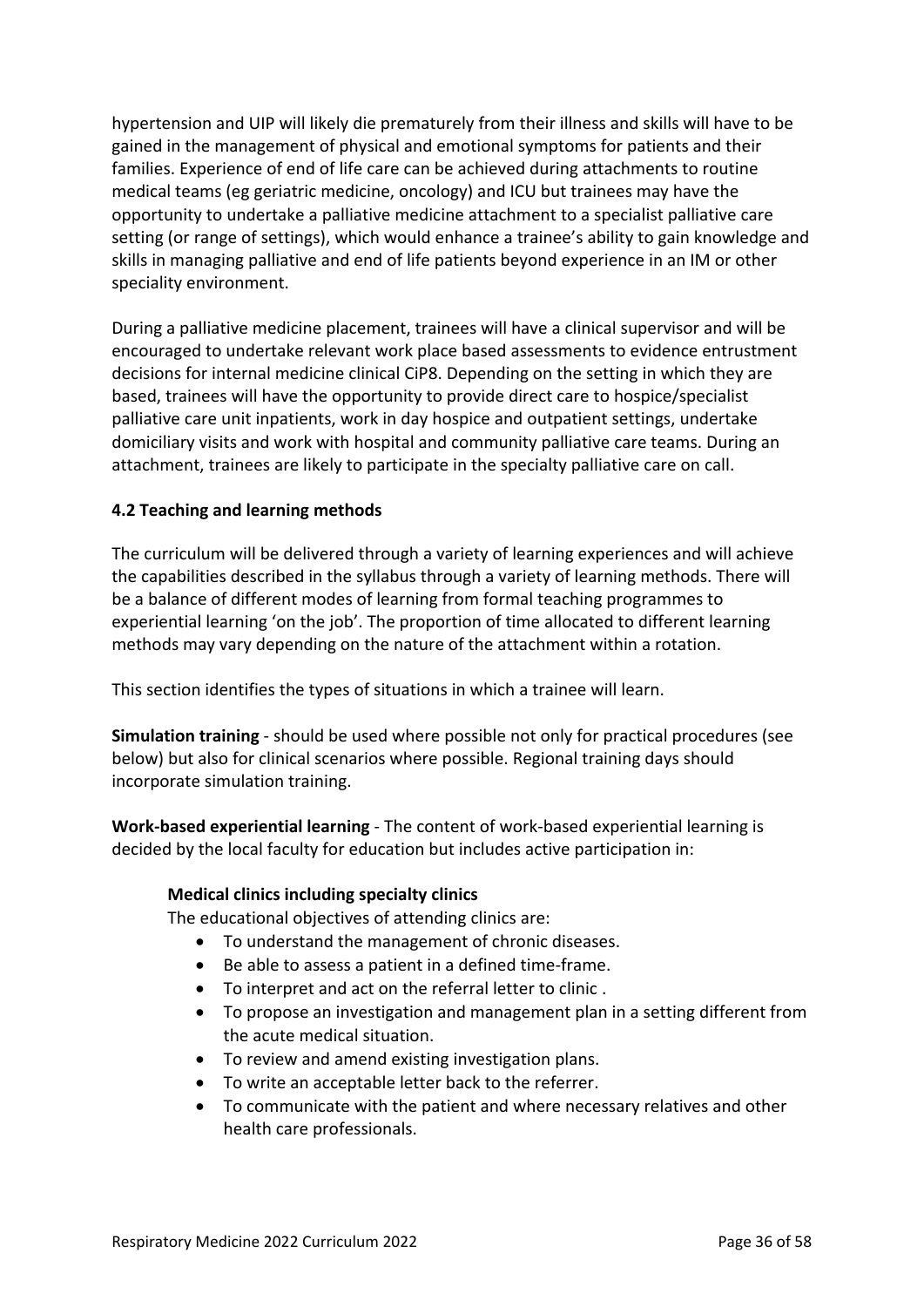These objectives can be achieved in a variety of settings including hospitals, day care facilities and the community. The clinic might be primarily run by a specialist nurse (or other qualified health care professionals) rather than a consultant physician. After initial induction, trainees will review patients in clinic settings, under direct supervision. The degree of responsibility taken by the trainee will increase as competency increases. Trainees should see a range of new and follow-up patients and present their findings to their clinical supervisor. Clinic letters written by the trainee should also be reviewed and feedback given.

The number of patients that a trainee should see in each clinic is not defined, neither is the time that should be spent in clinic, but as a guide this should be a minimum of two hours. It is expected that at least 186 clinics should be completed in general respiratory and internal medicine

Training and experience should be obtained in the care of patients using a "virtual clinic" setting.

Clinic experience should be used as an opportunity to undertake supervised learning events and reflection.

#### **Reviewing patients with consultants**

It is important that trainees have an opportunity to present at least a proportion of the patients whom they have admitted to their consultant for senior review in order to obtain immediate feedback into their performance (that may be supplemented by an appropriate WPBA such as an ACAT, mini-CEX or CBD). This may be accomplished when working on a take shift along with a consultant, or on a post-take ward round with a consultant. The training programme should provide a balance of experience in the "DGH" setting as well as tertiary care units, typically with at least 12 months' experience in each setting.

#### **Practical procedures**

Trainees will gain experience in the practical procedures related to respiratory medicine in a variety of locations including the medical admissions unit, the respiratory ward, endoscopy/bronchoscopy units and surgical theatres. Use will be made of simulation suites, especially early in training. Competence in practical procedures will usually be assessed by DOPS and other WPBAs as appropriate

### **Personal ward rounds and provision of ongoing clinical care on specialist medical ward attachments**

Every patient seen, on the ward or in outpatients, provides a learning opportunity, which will be enhanced by following the patient through the course of their illness. The experience of the evolution of patients' problems over time is a critical part both of the diagnostic process as well as management. Patients seen should provide the basis for critical reading and reflection on clinical problems.

#### **Ward rounds by more senior doctors**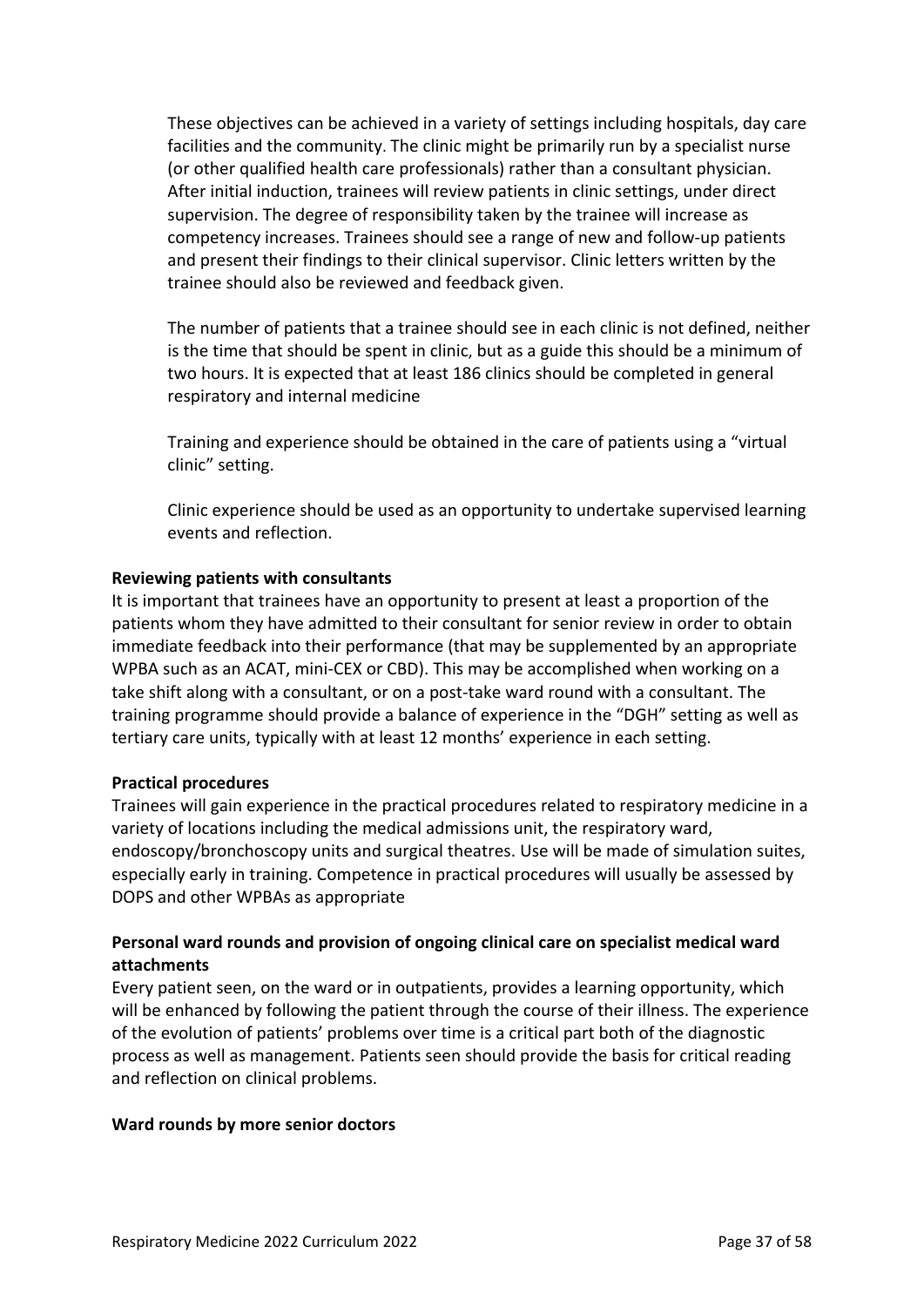Every time a trainee observes another doctor seeing a patient or their relatives there is an opportunity for learning. Ward rounds (including post-take) should be led by a more senior doctor and include feedback on clinical and decision-making skills.

#### **Multi-disciplinary team meetings**

There are many situations where clinical problems are discussed with clinicians in other disciplines. These provide excellent opportunities for observation of clinical reasoning.

Trainees have supervised responsibility for the care of inpatients. This includes day-to-day review of clinical conditions, note keeping, and the initial management of the acutely ill patient with referral to and liaison with clinical colleagues as necessary. The degree of responsibility taken by the trainee will increase as competency increases. There should be appropriate levels of clinical supervision throughout training, with increasing clinical independence and responsibility.

### **Palliative and end of life care**

Trainees undertaking a palliative medicine attachment will see palliative care patients with a range of life-limiting illnesses, including cancer, frailty, multi-morbidity, dementia and organ failure. They will gain expertise in:

- Managing difficult physical symptoms;
- Managing psychological, spiritual and existential distress for patients and those close to them;
- Addressing complex social issues for patients at the end of life (including facilitating preferences for place of care and death);
- Managing challenging symptoms in the dying patient;
- Identifying those in need of proactive or enhanced bereavement support;
- Managing palliative care patients out of hours, including in non-acute settings (hospice and community).

Trainees will also have the opportunity to:

- Enhance skills in recognising the patient with limited reversibility of their medical condition and the dying patient;
- Improve understanding of the range of interventions that can be delivered in acute and non-acute settings (e.g. community, hospice or care home);
- Increase confidence in developing and communicating appropriate advance care plans, including DNACPR and treatment escalation decisions;
- Increase confidence in providing a senior opinion where there is conflict regarding a patient's goals of care;
- Increase confidence in working in an advisory/liaison role, e.g. in hospital or community, providing advice to other multiprofessional teams.

#### **Formal postgraduate teaching**

The content of these sessions is determined by the local faculty of medical education and will be based on the curriculum. There are many opportunities throughout the year for formal teaching in the local postgraduate teaching sessions and at regional, national and international meetings. Many of these are organised by the Royal Colleges of Physicians.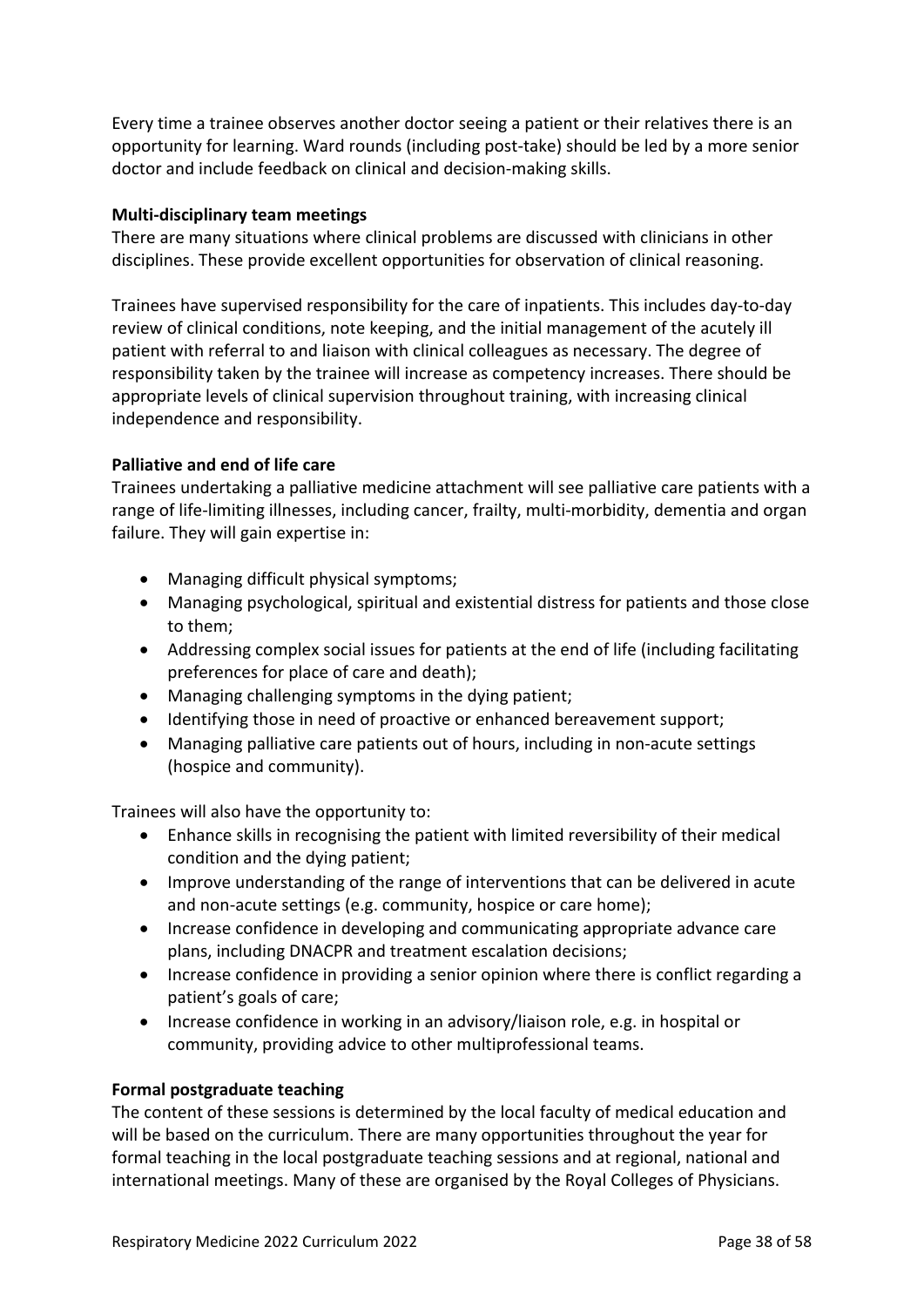Suggested activities include:

- a programme of formal bleep-free regular teaching sessions to cohorts of trainees (e.g. a weekly training hour for IM teaching within a training site)
- case presentations
- research, audit and quality improvement projects
- lectures and small group teaching
- Grand Rounds
- clinical skills demonstrations and teaching
- critical appraisal and evidence based medicine and journal clubs
- joint specialty meetings
- attendance at training programmes organised on a deanery or regional basis, which are designed to cover aspects of the training programme outlined in this curriculum
- attendance at appropriate national and international conferences during the training programme.

**Learning with peers** - There are many opportunities for trainees to learn with their peers. Local postgraduate teaching opportunities allow trainees of varied levels of experience to come together for small group sessions.

### **Independent self-directed learning**

Trainees will use this time in a variety of ways depending upon their stage of learning. Suggested activities include:

- reading a general comprehensive textbook of Respiratory Medicine is advisable
- web-based material such as e-Learning for Healthcare (e-LfH)
- reading journals
- maintenance of personal portfolio (self-assessment, reflective learning, personal development plan)
- audit, quality improvement and research projects
- achieving personal learning goals beyond the essential, core curriculum.

#### **Formal study courses**

Time to be made available for formal courses is encouraged, subject to local conditions of service. Examples include management and leadership courses and communication courses, which are particularly relevant to patient safety and experience.

#### <span id="page-38-0"></span>**4.3 Academic training**

The four nations have different arrangements for academic training and doctors in training should consult the local deanery for further guidance.

Trainees may train in academic medicine as an academic clinical fellow (ACF), academic clinical lecturer (ACL) or equivalent.

Some trainees may opt to do research leading to a higher degree without being appointed to a formal academic programme. This new curriculum should not impact in any way on the facility to take time out of programme for research (OOPR) but as now, such time requires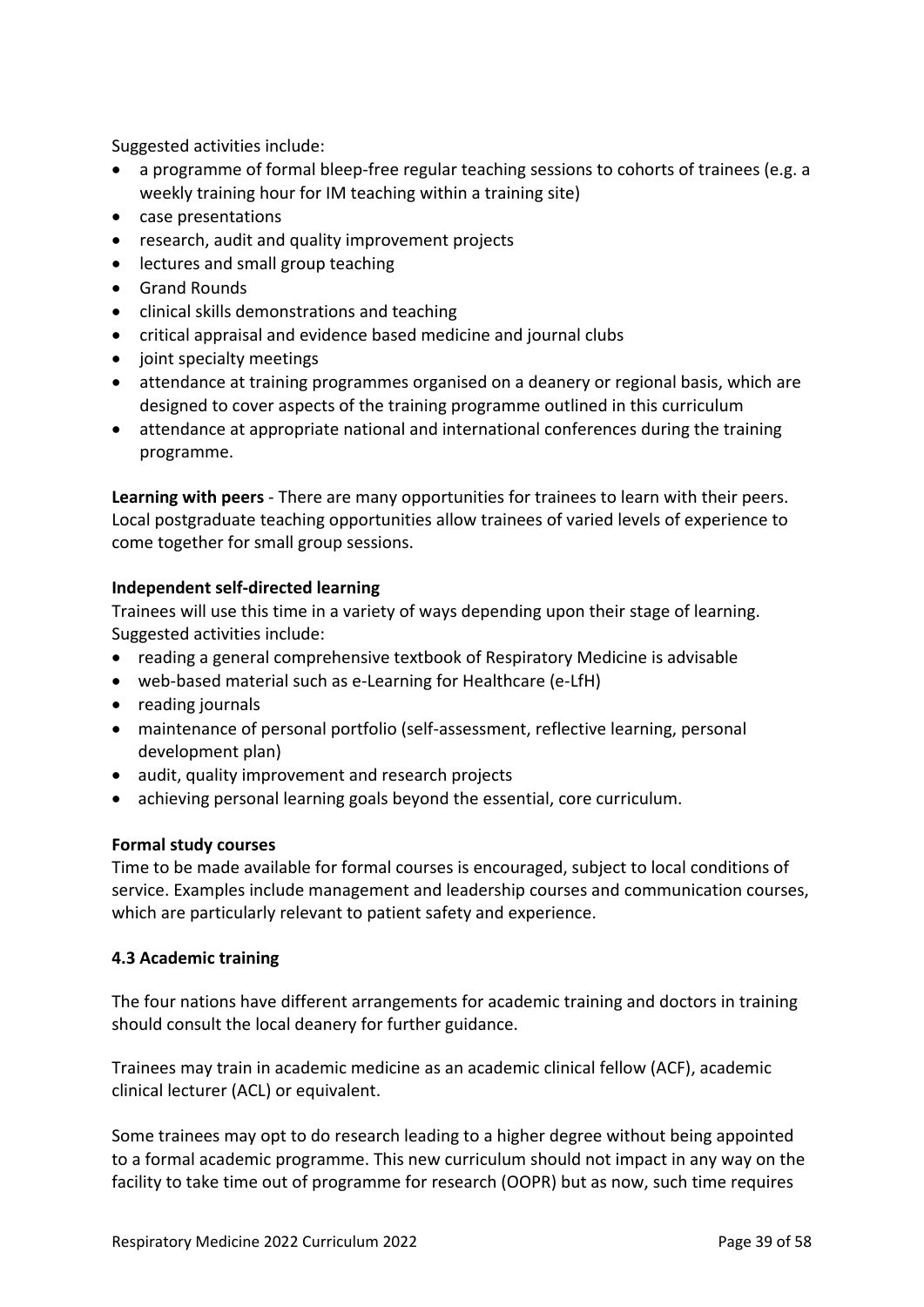discussion between the trainee, the TPD and the Deanery as to what is appropriate together with guidance from the appropriate SAC that the proposed period and scope of study is sensible.

The Associate Principal Investigator Scheme should be encouraged when possible during training and may allow trainees to gain experience in managing research projects and prepare them for the role of a PI in future.

### <span id="page-39-0"></span>**4.4 Taking time out of programme**

There are a number of circumstances when a trainee may seek to spend some time out of specialty training, such as undertaking a period of research or taking up a fellowship post. All such requests must be agreed by the postgraduate dean in advance and trainees are advised to discuss their proposals as early as possible. Full guidance on taking time out of programme can be found in the Gold Guide.

#### <span id="page-39-1"></span>**4.5 Acting up as a consultant**

A trainee coming towards the end of their training may spend up to three months "actingup" as a consultant, provided that a consultant supervisor is identified for the post and satisfactory progress is made. As long as the trainee remains within an approved training programme, the GMC does not need to approve this period of "acting up" and their original CCT date will not be affected. More information on acting up as a consultant can be found in the Gold Guide.

# <span id="page-39-2"></span>**5 Programme of Assessment**

#### <span id="page-39-3"></span>**5.1 Purpose of assessment**

The purpose of the programme of assessment is to:

- assess trainees' actual performance in the workplace;
- enhance learning by providing formative assessment, enabling trainees to receive immediate feedback, understand their own performance and identify areas for development;
- drive learning and enhance the training process by making it clear what is required of trainees and motivating them to ensure they receive suitable training and experience;
- demonstrate trainees have acquired the GPCs and meet the requirements of GMP;
- ensure that trainees possess the essential underlying knowledge required for their specialty;
- provide robust, summative evidence that trainees are meeting the curriculum standards during the training programme;
- inform the ARCP, identifying any requirements for targeted or additional training where necessary and facilitating decisions regarding progression through the training programme;
- identify trainees who should be advised to consider changes of career direction.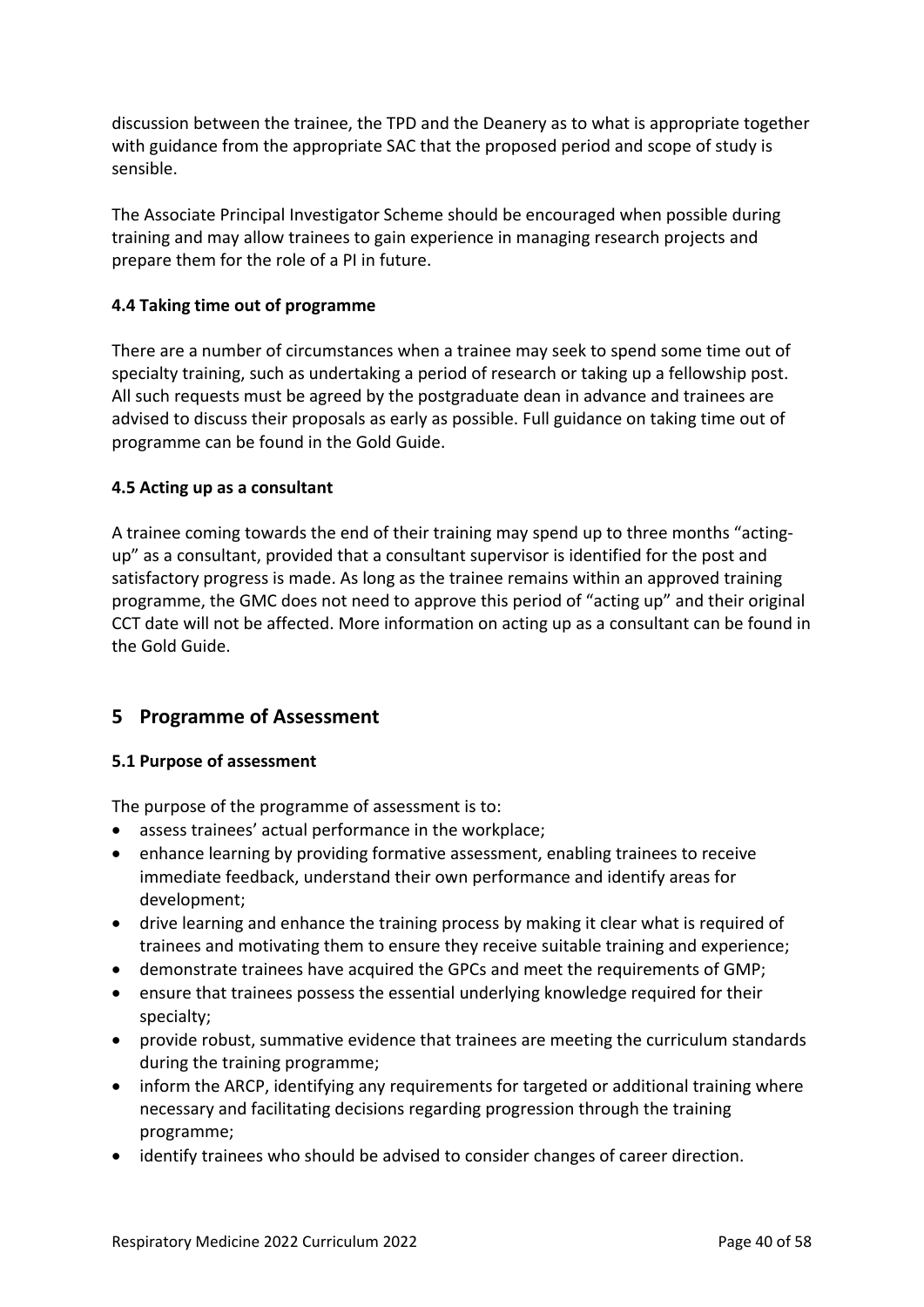### <span id="page-40-0"></span>**5.2 Programme of Assessment**

Our programme of assessment refers to the integrated framework of exams, assessments in the workplace and judgements made about a learner during their approved programme of training. The purpose of the programme of assessment is to robustly evidence, ensure and clearly communicate the expected levels of performance at critical progression points in, and to demonstrate satisfactory completion of training as required by the curriculum.

The programme of assessment is comprised of several different individual types of assessment. A range of assessments is needed to generate the necessary evidence required for global judgements to be made about satisfactory performance, progression in, and completion of, training. All assessments, including those conducted in the workplace, are linked to the relevant curricular learning outcomes (e.g. through the blueprinting of assessment system to the stated curricular outcomes).

The programme of assessment emphasises the importance and centrality of professional judgement in making sure learners have met the learning outcomes and expected levels of performance set out in the approved curricula. Assessors will make accountable, professional judgements. The programme of assessment includes how professional judgements are used and collated to support decisions on progression and satisfactory completion of training.

The assessments will be supported by structured feedback for trainees. Assessment tools will be both formative and summative and have been selected on the basis of their fitness for purpose.

Assessment will take place throughout the training programme to allow trainees continually to gather evidence of learning and to provide formative feedback. Those assessment tools which are not identified individually as summative will contribute to summative judgements about a trainee's progress as part of the programme of assessment. The number and range of these will ensure a reliable assessment of the training relevant to their stage of training and achieve coverage of the curriculum.

Reflection and feedback should be an integral component to all SLEs and WBPAs. In order for trainees to maximise benefit, reflection and feedback should take place as soon as possible after an event. Every clinical encounter can provide a unique opportunity for reflection and feedback and this process should occur frequently. Feedback should be of high quality and should include an action plan for future development for the trainee. Both trainees and trainers should recognise and respect cultural differences when giving and receiving feedback.

#### <span id="page-40-1"></span>**5.3 Assessment of CiPs**

Assessment of CiPs involves looking across a range of different skills and behaviours to make global decisions about a learner's suitability to take on particular responsibilities or tasks.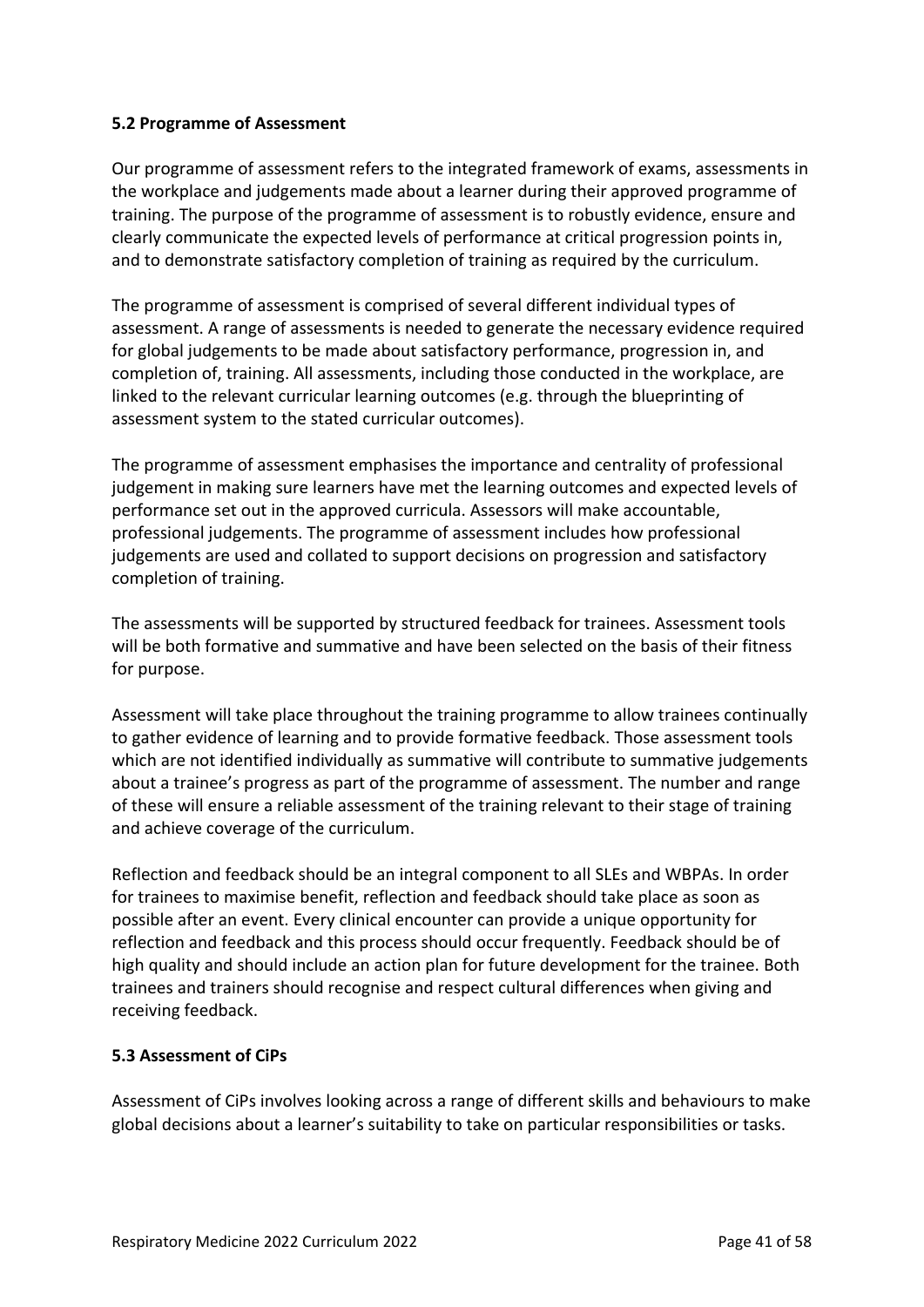Clinical supervisors and others contributing to assessment will provide formative feedback to the trainee on their performance throughout the training year. This feedback will include a global rating in order to indicate to the trainee and their educational supervisor how they are progressing at that stage of training. To support this, workplace-based assessments and multiple consultant reports will include global assessment anchor statements.

#### **Global assessment anchor statements**

- $\triangleright$  Below expectations for this year of training; may not meet the requirements for critical progression point
- $\triangleright$  Meeting expectations for this year of training; expected to progress to next stage of training
- $\triangleright$  Above expectations for this year of training; expected to progress to next stage of training

Towards the end of the training year, trainees will make a self-assessment of their progression for each CiP and record this in the eportfolio with signposting to the evidence to support their rating.

The educational supervisor (ES) will review the evidence in the eportfolio including workplace based assessments, feedback received from clinical supervisors (via the Multiple Consultant Report) and the trainee's self-assessment and record their judgement on the trainee's performance in the ES report, with commentary.

For **generic CiPs**, the ES will indicate whether the trainee is meeting expectations or not using the global anchor statements above. Trainees will need to be meeting expectations for the stage of training as a minimum to be judged satisfactory to progress to the next training year.

For **clinical and specialty CiPs**, the ES will make an entrustment decision for each CiP and record the indicative level of supervision required with detailed comments to justify their entrustment decision. The ES will also indicate the most appropriate global anchor statement (see above) for overall performance.

#### **Level descriptors for clinical and specialty CiPs**

| Level   | <b>Descriptor</b>                                                                                                                                                                                                                                                                                                                                                          |
|---------|----------------------------------------------------------------------------------------------------------------------------------------------------------------------------------------------------------------------------------------------------------------------------------------------------------------------------------------------------------------------------|
| Level 1 | Entrusted to observe only - no provision of clinical care                                                                                                                                                                                                                                                                                                                  |
| Level 2 | <b>Entrusted to act with direct supervision:</b><br>The trainee may provide clinical care, but the supervising physician is physically<br>within the hospital or other site of patient care and is immediately available if<br>required to provide direct bedside supervision                                                                                              |
| Level 3 | <b>Entrusted to act with indirect supervision:</b><br>The trainee may provide clinical care when the supervising physician is not physically<br>present within the hospital or other site of patient care, but is available by means of<br>telephone and/or electronic media to provide advice, and can attend at the bedside if<br>required to provide direct supervision |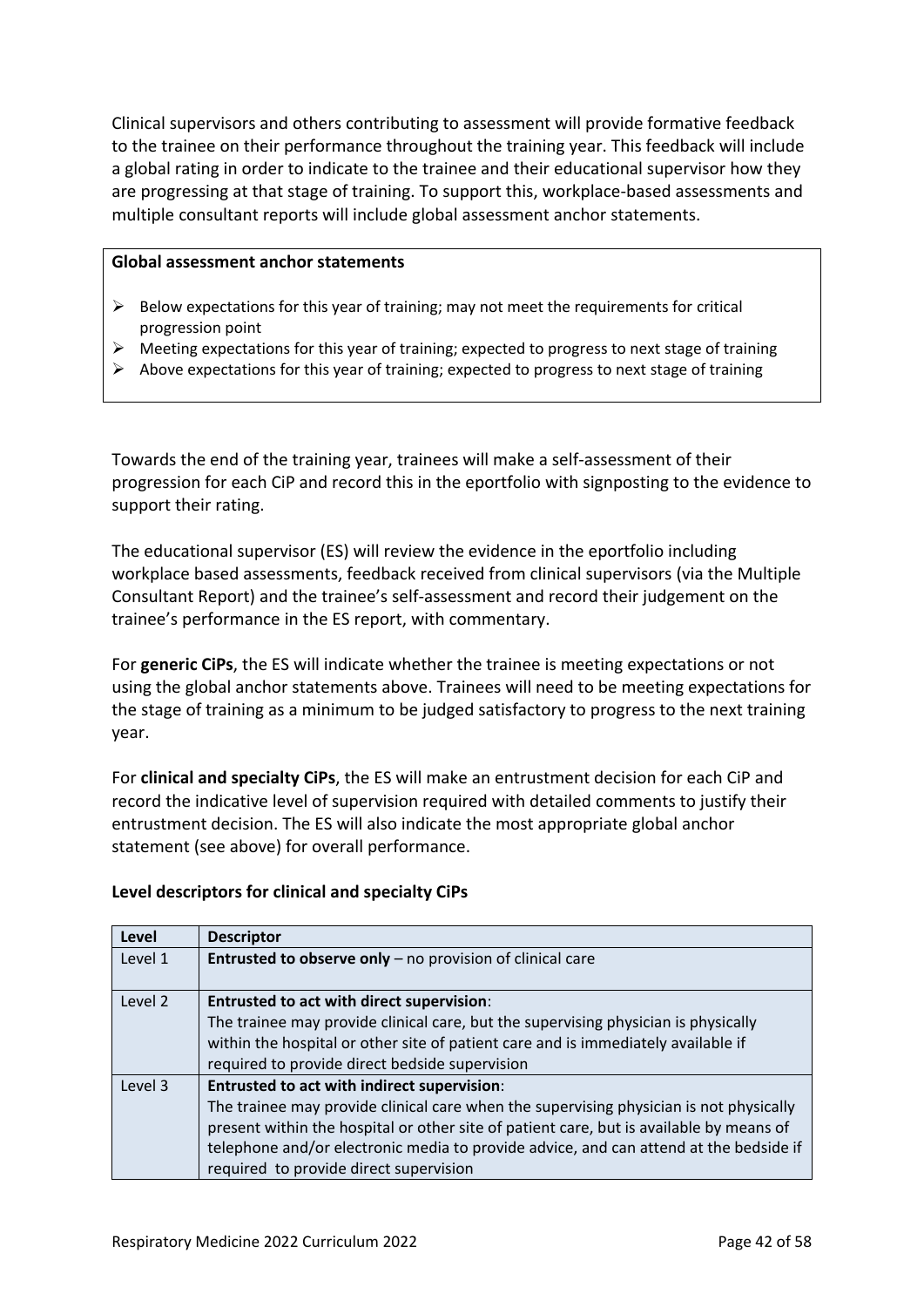| Level 4 | <b>Entrusted to act unsupervised</b> |
|---------|--------------------------------------|
|         |                                      |

The ARCP will be informed by the ES report and the evidence presented in the eportfolio. The ARCP panel will make the final summative judgement on whether the trainee has achieved the generic outcomes and the appropriate level of supervision for each CiP. The ARCP panel will determine whether the trainee can progress to the next year/level of training in accordance with the Gold Guide. ARCPs will be held for each training year. The final ARCP will ensure trainees have achieved level 4 in all CiPs for the critical progression point at completion of training.

### <span id="page-42-0"></span>**5.4 Critical progression points**

There will be a key progression point on completion of specialty training. Trainees will be required to be entrusted at level 4 in all CiPs in order to achieve an ARCP outcome 6 and be recommended for a CCT.

The educational supervisor report will make a recommendation to the ARCP panel as to whether the trainee has met the defined levels for the CiPs and acquired the procedural competence required for each year of training. The ARCP panel will make the final decision on whether the trainee can be signed off and progress to the next year/level of training [see section 5.6].

The outline grids below set out the expected level of supervision and entrustment for the IM clinical CiPs and the specialty CiPs and include the critical progression points across the whole training programme.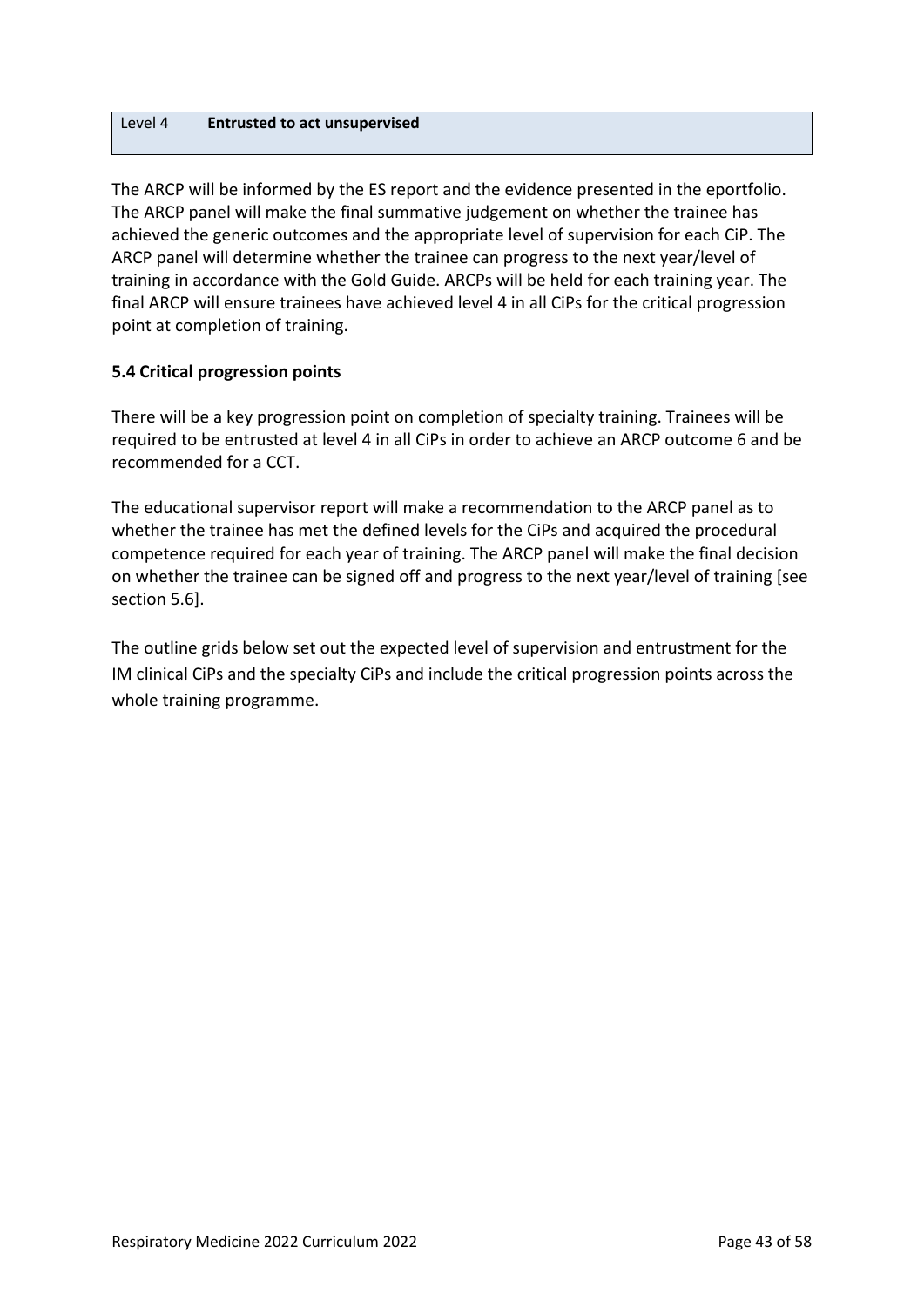### **Table 1: Outline grid of levels expected for Internal Medicine clinical capabilities in practice (CiPs)**

#### **Level descriptors**

Level 1: Entrusted to observe only – no clinical care Level 2: Entrusted to act with direct supervision Level 3: Entrusted to act with indirect supervision Level 4: Entrusted to act unsupervised

| <b>IM Clinical CiP</b>                                                                | ST <sub>4</sub> | ST <sub>5</sub> | ST <sub>6</sub> | ST <sub>7</sub> |                  |
|---------------------------------------------------------------------------------------|-----------------|-----------------|-----------------|-----------------|------------------|
| Managing an acute unselected take<br>1.                                               | 3               |                 |                 |                 |                  |
| Managing the acute care of patients within a medical<br>2.<br>specialty service       |                 |                 |                 |                 | Z<br>Q<br>Q      |
| Providing continuity of care to medical inpatients<br>3.                              |                 |                 |                 |                 |                  |
| Managing outpatients with long term conditions<br>4.                                  | 3               |                 |                 |                 | <b>ROGRESSIO</b> |
| Managing medical problems in patients in other specialties<br>5.<br>and special cases |                 |                 |                 |                 |                  |
| Managing an MDT including discharge planning<br>6.                                    |                 |                 |                 |                 | CRITI            |
| Delivering effective resuscitation and managing the<br>7.<br>deteriorating patient    |                 |                 |                 |                 |                  |
| Managing end of life and applying palliative care skills<br>8.                        |                 |                 |                 |                 |                  |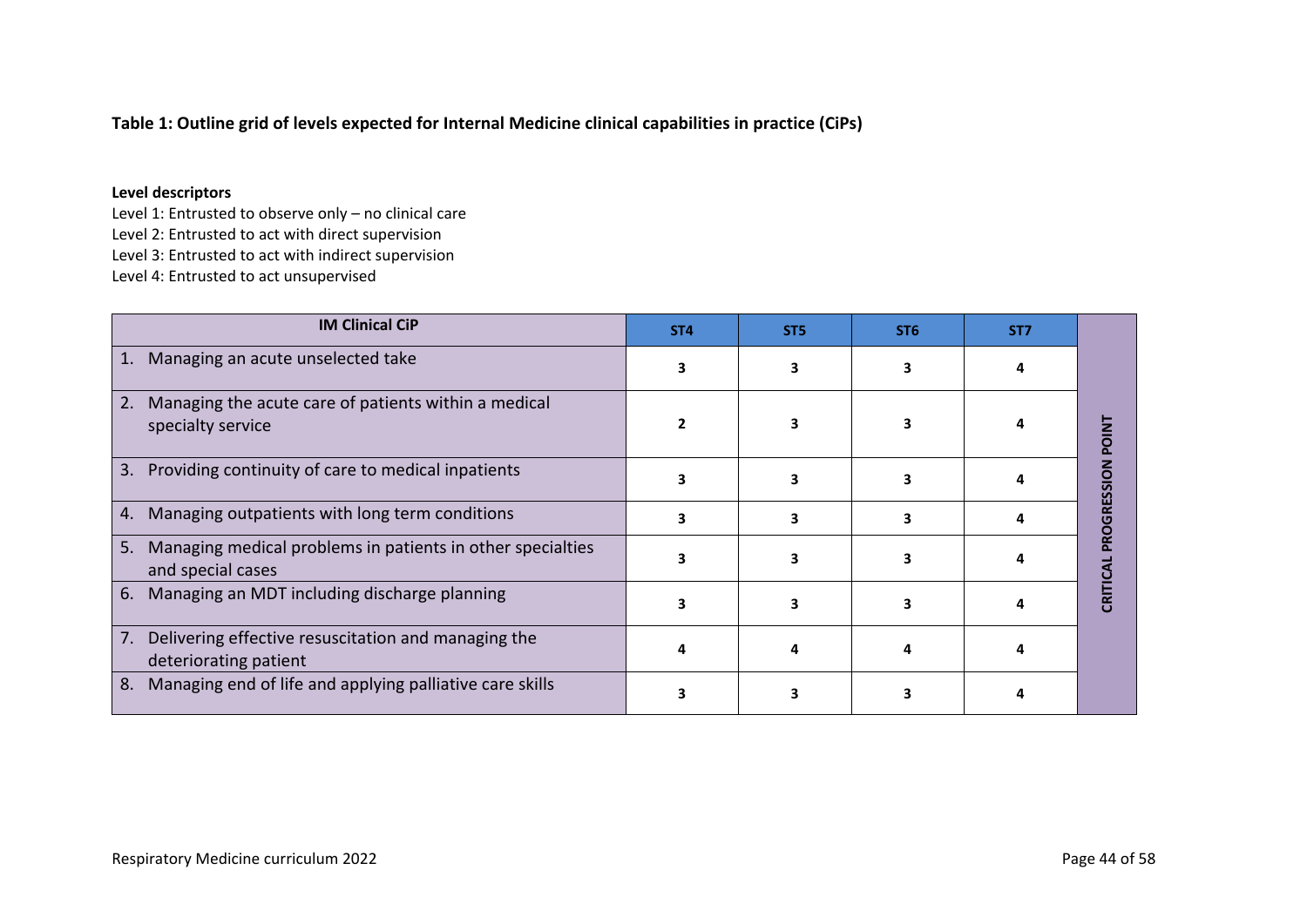### **Table 2: Outline grid of levels expected for Respiratory Medicine specialty capabilities in practice (CiPs)**

#### **Levels to be achieved by the end of each training year for specialty CiPs**

#### **Level descriptors**

Level 1: Entrusted to observe only – no clinical care; Level 2: Entrusted to act with direct supervision; Level 3: Entrusted to act with indirect supervision Level 4: Entrusted to act unsupervised

| <b>Specialty CiP</b>                                                                                                                                                                            | ST <sub>4</sub> | ST <sub>5</sub> | ST <sub>6</sub> | ST <sub>7</sub> |                         |
|-------------------------------------------------------------------------------------------------------------------------------------------------------------------------------------------------|-----------------|-----------------|-----------------|-----------------|-------------------------|
| Managing all aspects of thoracic malignancy and advanced or<br>1.<br>terminal respiratory disease including diagnostic pathways<br>and working with the MDT                                     |                 |                 |                 |                 |                         |
| 2.<br>Managing integrated respiratory medicine across the primary<br>and secondary care interface including management of long-<br>term disease                                                 |                 |                 |                 |                 | O                       |
| Managing complex and unusual respiratory infection<br>3.<br>including contact tracing and public health (in particular<br>atypical pneumonia)                                                   |                 |                 |                 |                 | ESSI<br>ឨ<br>Ŏ<br>œ     |
| 4.<br>Managing the service and patients with respiratory failure in<br>multiple settings including hospital and in the community                                                                |                 |                 |                 |                 | $\overline{\mathbf{r}}$ |
| Tertiary subspecialties interface: managing patients across<br>5.<br>the secondary and tertiary interface; in particular patients<br>with lung and heart transplants and pulmonary hypertension |                 |                 | 3               |                 |                         |
| Managing the use of drugs and therapeutic modalities<br>6.<br>specific to the practice of respiratory medicine                                                                                  |                 |                 |                 |                 |                         |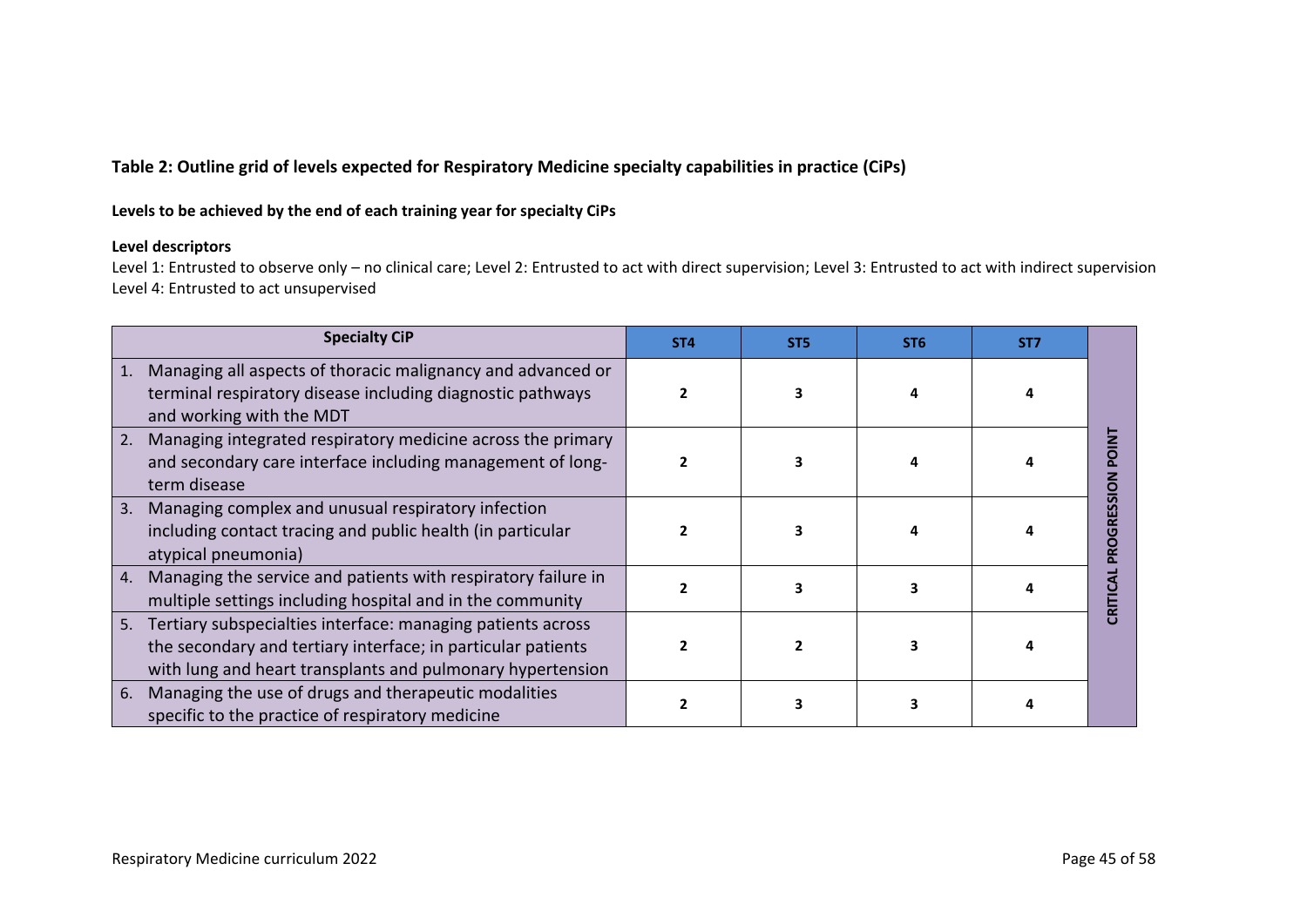### <span id="page-45-0"></span>**5.5 Evidence of progress**

The following methods of assessment will provide evidence of progress in the integrated programme of assessment. The requirements for each training year/level are stipulated in the ARCP decision aid [\(jrcptb.org.uk\)](http://www.jrcptb.org.uk/).

#### *Summative assessment*

#### **Examinations and certificates**

- Advanced Life Support Certificate (ALS)
- Respiratory Specialty Certificate Examination (SCE)

#### **Speciality Certificate Examination**

The Specialty Certificate Examination has been developed by the Federation of Royal Colleges of Physicians in conjunction with the British Thoracic Society. This examination is designed to be undertaken by the trainee in the third or fourth year of training prior to the year of CCT. The examination tests the extra knowledge base that the trainees have acquired since taking the MRCP(UK) diploma. The knowledge base itself must be associated with adequate use of such knowledge and passing this examination must be combined with satisfactory progress in workplace based assessments for the trainee to successfully reach the end of training and be awarded the CCT in Respiratory Medicine. Information is available on the [MRCPUK website.](https://www.mrcpuk.org/mrcpuk-examinations/specialty-certificate-examinations/specialties/respiratory-medicine)

#### **Workplace-based assessment (WPBA)**

• Direct Observation of Procedural Skills (DOPS) – summative

#### *Formative assessment*

#### **Supervised Learning Events (SLEs)**

- Acute Care Assessment Tool (ACAT)
- Case-Based Discussions (CbD)
- mini-Clinical Evaluation Exercise (mini-CEX)

#### **WPBA**

- Direct Observation of Procedural Skills (DOPS) formative
- Multi-Source Feedback (MSF)
- Patient Survey (PS)
- Quality Improvement Project Assessment Tool (QIPAT)
- Teaching Observation (TO)

#### *Supervisor reports*

- Multiple Consultant Report (MCR)
- Educational Supervisor Report (ESR)

These methods are described briefly below. More information and guidance for trainees and assessors are available in the eportfolio and on the JRCPTB website [\(jrcptb.org.uk\)](http://www.jrcptb.org.uk/).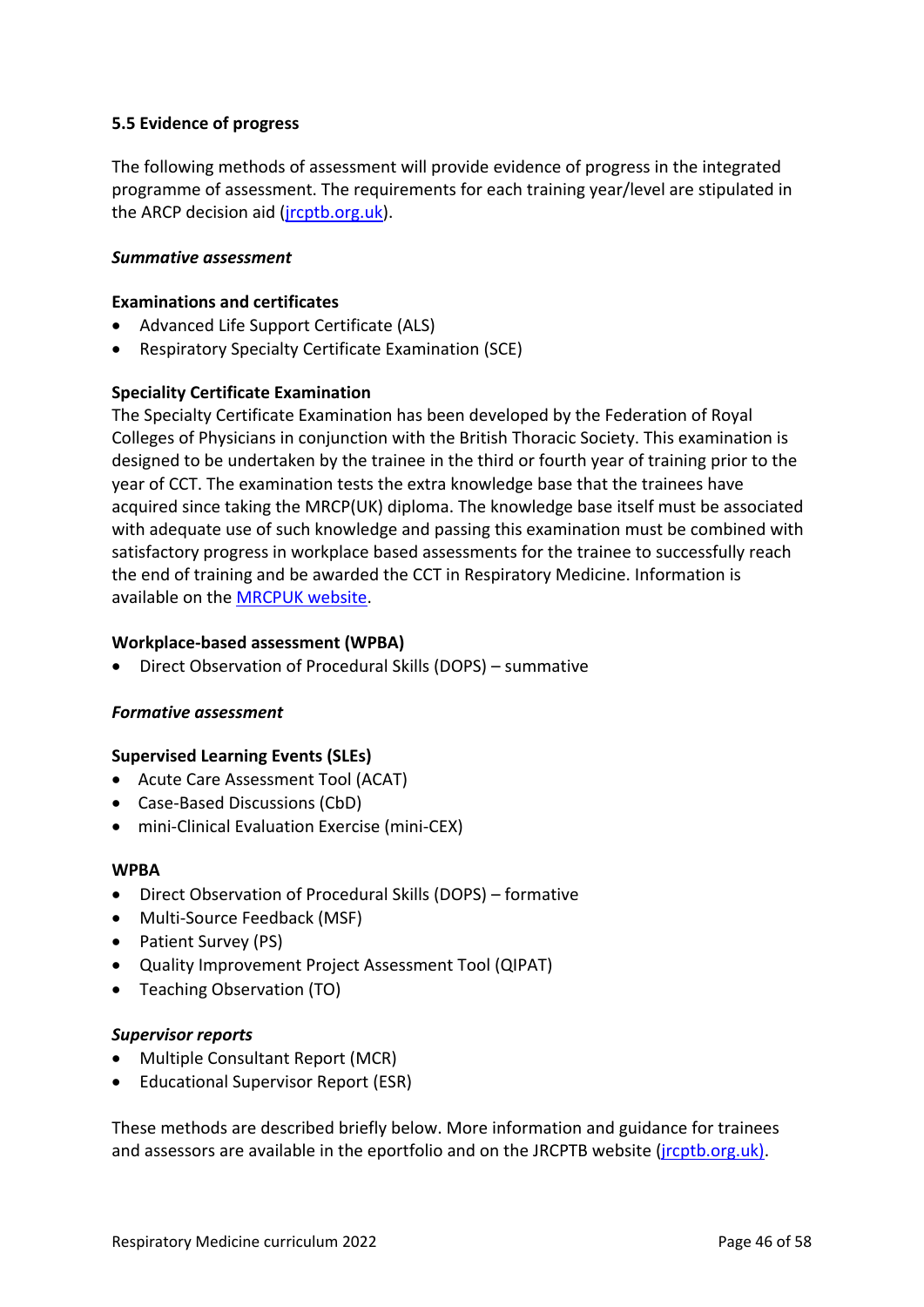Assessment should be recorded in the trainee's eportfolio. These methods include feedback opportunities as an integral part of the programme of assessment.

### **Acute Care Assessment Tool (ACAT)**

The ACAT is designed to assess and facilitate feedback on a doctor's performance during their practice on the acute medical take. It is primarily for assessment of their ability to prioritise, to work efficiently, to work with and lead a team, and to interact effectively with nursing and other colleagues. It can also be used for assessment and feedback in relation to care of individual patients. Any doctor who has been responsible for the supervision of the acute medical take can be the assessor for an ACAT.

#### **Case-based Discussion (CbD)**

The CbD assesses the performance of a trainee in their management of a patient to provide an indication of competence in areas such as clinical reasoning, decision-making and application of medical knowledge in relation to patient care. It also serves as a method to document conversations about, and presentations of, cases by trainees. The CbD should focus on a written record (such as written case notes, out-patient letter, and discharge summary). A typical encounter might be when presenting newly referred patients in the out-patient department.

### **mini-Clinical Evaluation Exercise (mini-CEX)**

This tool evaluates a clinical encounter with a patient to provide an indication of competence in skills essential for good clinical care such as history taking, examination and clinical reasoning. The trainee receives immediate feedback to aid learning. The mini-CEX can be used at any time and in any setting when there is a trainee and patient interaction and an assessor is available.

### **Direct Observation of Procedural Skills (DOPS)**

A DOPS is an assessment tool designed to evaluate the performance of a trainee in undertaking a practical procedure, against a structured checklist. The trainee receives immediate feedback to identify strengths and areas for development. DOPS can be undertaken as many times as the trainee and their supervisor feel is necessary (formative). A trainee can be regarded as competent to perform a procedure independently after they are signed off as such by an appropriate assessor (summative).

#### **Multi-source feedback (MSF)**

This tool is a method of assessing generic skills such as communication, leadership, team working, reliability etc, across the domains of Good Medical Practice. This provides systematic collection and feedback of performance data on a trainee, derived from a number of colleagues. 'Raters' are individuals with whom the trainee works, and includes doctors, administrative staff, and other allied professionals. Raters should be agreed with the educational supervisor at the start of the training year. The trainee will not see the individual responses by raters. Feedback is given to the trainee by the Educational Supervisor.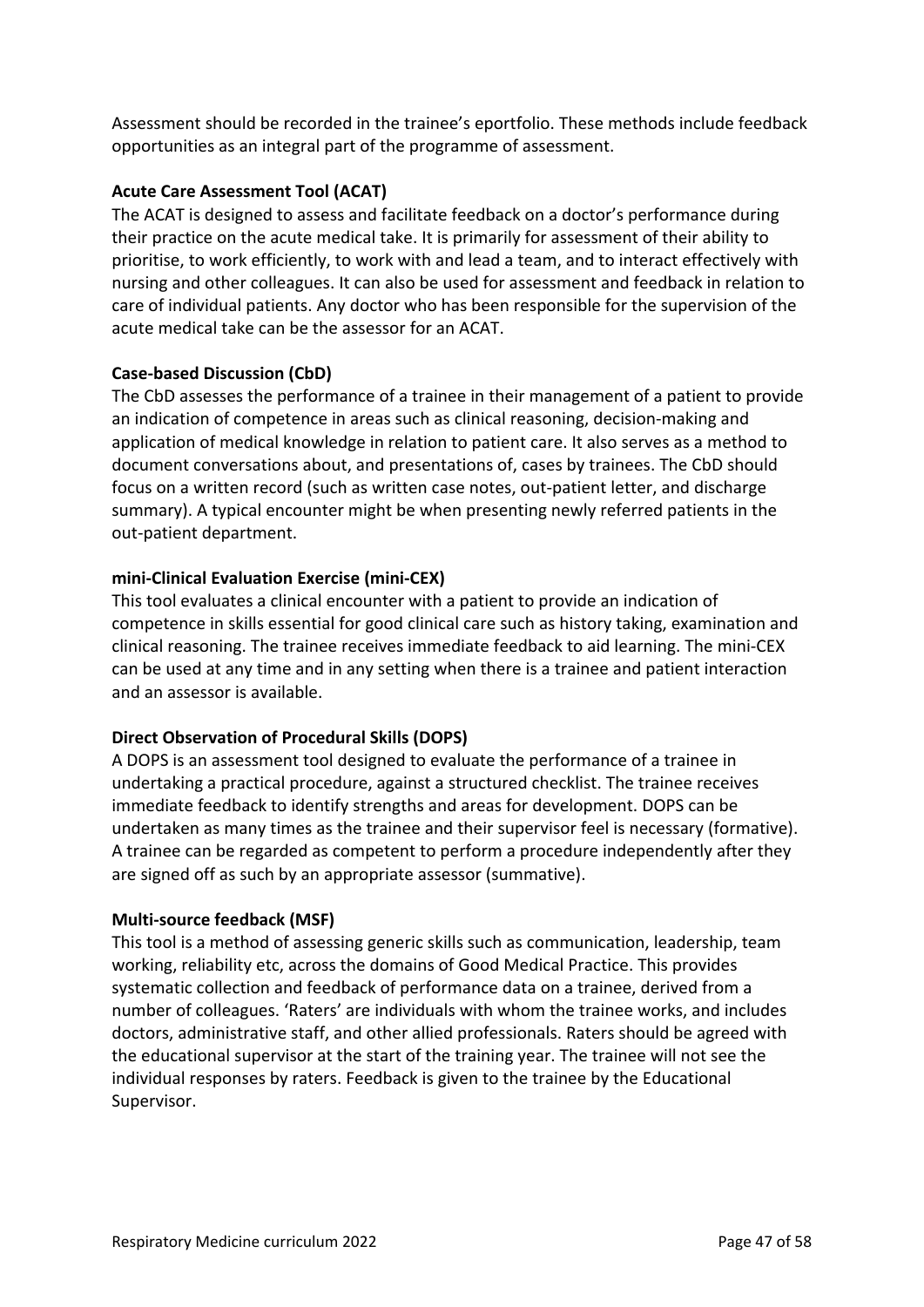### **Patient Survey (PS)**

A trainee's interaction with patients should be continually observed and assessed. The Patient Survey provides a tool to assess a trainee during a consultation period. The Patient Survey assesses the trainee's performance in areas such as interpersonal skills, communication skills and professionalism.

### **Quality Improvement Project Assessment Tool (QIPAT)**

The QIPAT is designed to assess a trainee's competence in completing a quality improvement project. The QIPAT can be based on review of quality improvement project documentation or on a presentation of the quality improvement project at a meeting. If possible the trainee should be assessed on the same quality improvement project by more than one assessor.

### **Teaching Observation (TO)**

The TO form is designed to provide structured, formative feedback to trainees on their competence at teaching. The TO can be based on any instance of formalised teaching by the trainee which has been observed by the assessor. The process should be trainee-led (identifying appropriate teaching sessions and assessors).

### *Supervisors reports*

### **Multiple Consultant Report (MCR)**

The MCR captures the views of consultant supervisors based on observation on a trainee's performance in practice. The MCR feedback and comments received give valuable insight into how well the trainee is performing, highlighting areas of excellence and areas of support required. MCR feedback will be available to the trainee and contribute to the educational supervisor's report.

#### **Educational supervisors report (ESR)**

The ES will periodically (at least annually) record a longitudinal, global report of a trainee's progress based on a range of assessment, potentially including observations in practice or reflection on behaviour by those who have appropriate expertise and experience. The ESR will include the ES's summative judgement of the trainee's performance and the entrustment decisions given for the learning outcomes (CiPs). The ESR can incorporate commentary or reports from longitudinal observations, such as from supervisors or formative assessments demonstrating progress over time.

#### <span id="page-47-0"></span>**5.6 Decisions on progress (ARCP)**

The decisions made at critical progression points and upon completion of training should be clear and defensible. They must be fair and robust and make use of evidence from a range of assessments, potentially including exams and observations in practice or reflection on behaviour by those who have appropriate expertise or experience. They can also incorporate commentary or reports from longitudinal observations, such as from supervisors or formative assessments demonstrating progress over time.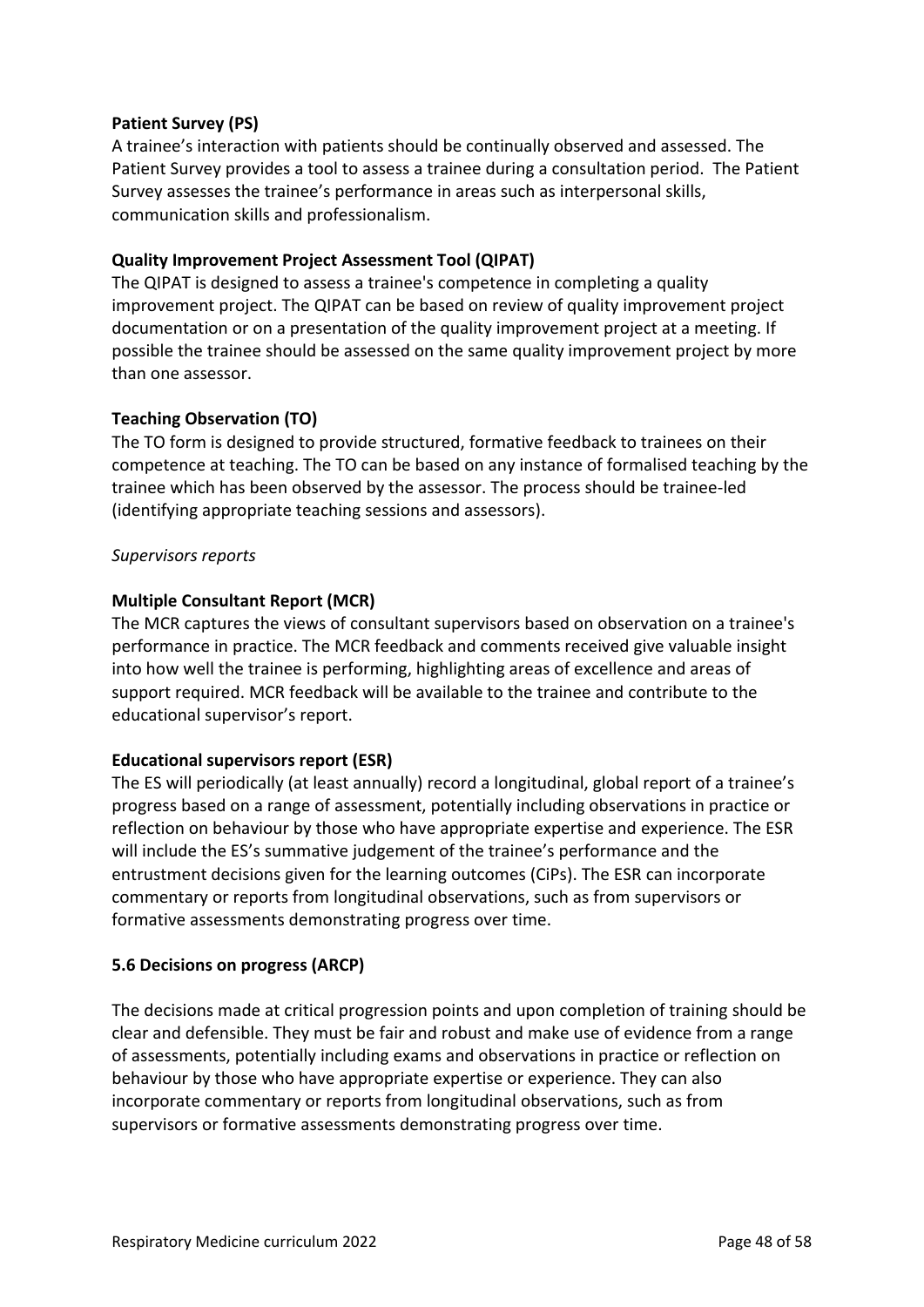Periodic (at least annual) review should be used to collate and systematically review evidence about a doctor's performance and progress in a holistic way and make decisions about their progression in training. The annual review of progression (ARCP) process supports the collation and integration of evidence to make decisions about the achievement of expected outcomes.

Assessment of CiPs involves looking across a range of different skills and behaviours to make global decisions about a learner's suitability to take on particular responsibilities or tasks, as do decisions about the satisfactory completion of presentations/conditions and procedural skills set out in this curriculum. The outline grid in section 5.4 sets out the level of supervision expected for each of the clinical and specialty CiPs. The table of practical procedures sets out the minimum level of performance expected at the end of each year or training. The requirements for each year of training are set out in the ARCP decision aid [\(jrcptb.org.uk\)](http://www.jrcptb.org.uk/).

The ARCP process is described in the Gold Guide. Deaneries are responsible for organising and conducting ARCPs. The evidence to be reviewed by ARCP panels should be collected in the trainee's eportfolio.

As a precursor to ARCPs, JRCPTB strongly recommend that trainees have an informal eportfolio review either with their educational supervisor or arranged by the local school of medicine. These provide opportunities for early detection of trainees who are failing to gather the required evidence for ARCP.

There should be review of the trainee's progress to identify any outstanding targets that the trainee will need to complete to meet all the learning outcomes for completion training approximately 12-18 months before CCT. This should include an external assessor from outside the training programme.

In order to guide trainees, supervisors and the ARCP panel, JRCPTB has produced an ARCP decision aid which sets out the requirements for a satisfactory ARCP outcome at the end of each training year and critical progression point. The ARCP decision aid is available on the JRCPTB website [jrcptb.org.uk.](http://www.jrcptb.org.uk/)

Poor performance should be managed in line with the Gold Guide.

#### <span id="page-48-0"></span>**5.7 Assessment blueprint**

The table below show the possible methods of assessment for each CiP. It is not expected that every method will be used for each competency and additional evidence may be used to help make a judgement on capability.

| <b>KEY</b>  |                              |     |                       |
|-------------|------------------------------|-----|-----------------------|
| <b>ACAT</b> | ■ Acute care assessment tool | CbD | Case-based discussion |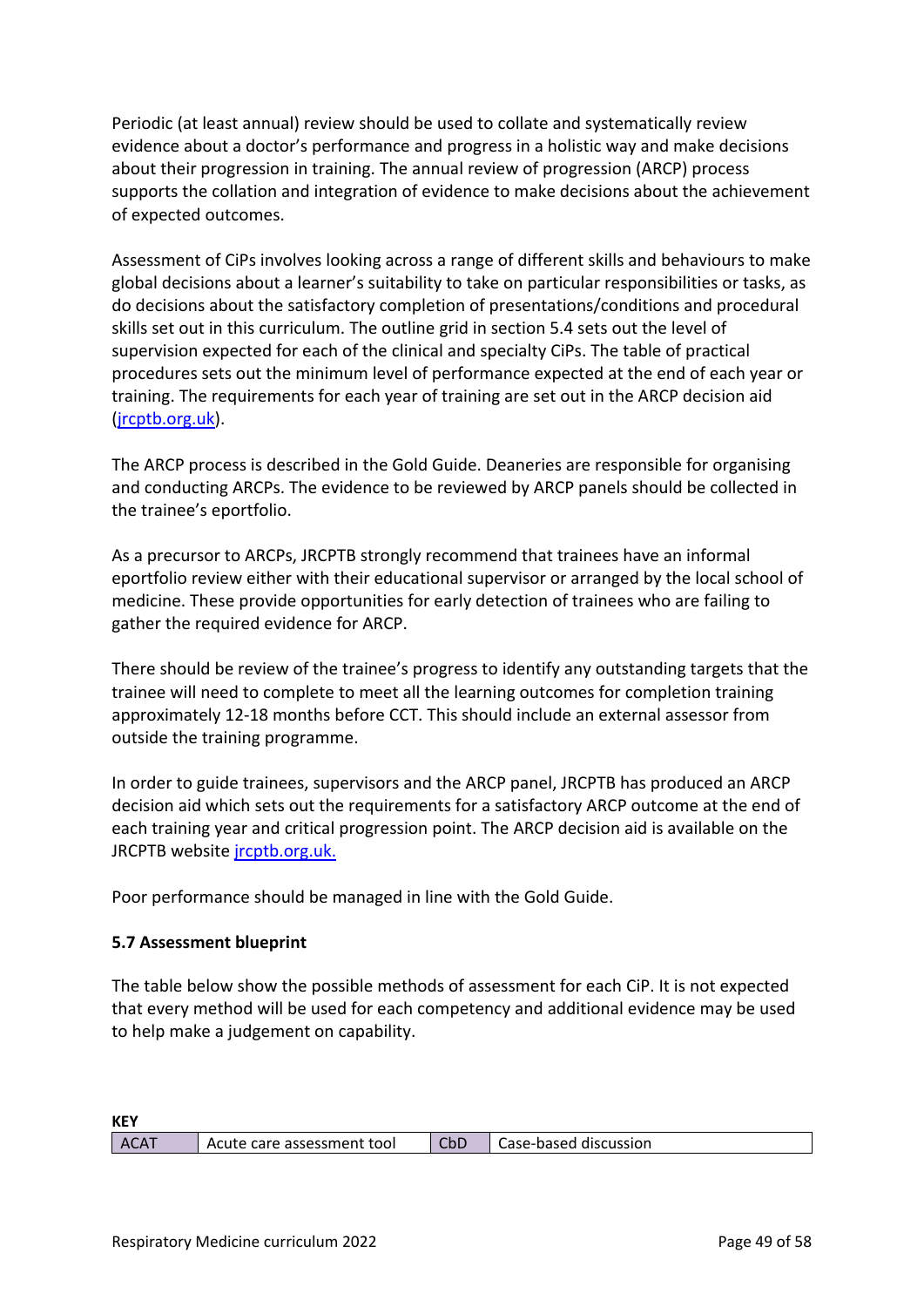| <b>DOPS</b> | Direct observation of        | Mini-        | Mini-clinical evaluation exercise      |
|-------------|------------------------------|--------------|----------------------------------------|
|             | procedural skills            | <b>CEX</b>   |                                        |
| <b>MCR</b>  | Multiple consultant report   | <b>MSF</b>   | Multi source feedback                  |
| <b>PS</b>   | Patient survey               | <b>QIPAT</b> | Quality improvement project assessment |
|             |                              |              | tool                                   |
| <b>SCE</b>  | <b>Specialty Certificate</b> | TO           | Teaching observation                   |
|             | Examination                  |              |                                        |

### **Blueprint of assessments mapped to the Respiratory Medicine Capabilities in Practice (CiPs)**

| <b>Learning outcomes</b>                                                                   | ACAT       | GaD        | DOPS       | MCR        | Mini -CEX  | <b>NSF</b> | ჯ          | <b>QIPAT</b> | 5          | SCE |
|--------------------------------------------------------------------------------------------|------------|------------|------------|------------|------------|------------|------------|--------------|------------|-----|
|                                                                                            |            |            |            |            |            |            |            |              |            |     |
| <b>Generic CiPs</b>                                                                        |            |            |            |            |            |            |            |              |            |     |
| Able to function successfully within NHS                                                   |            |            |            | $\sqrt{ }$ |            | $\sqrt{ }$ |            |              |            |     |
| organisational and management systems                                                      |            |            |            |            |            |            |            |              |            |     |
| Able to deal with ethical and legal issues                                                 |            | V          | $\sqrt{ }$ | $\sqrt{ }$ | $\sqrt{ }$ | $\sqrt{ }$ |            |              |            |     |
| related to clinical practice                                                               |            |            |            |            |            |            |            |              |            |     |
| Communicates effectively and is able to share                                              |            |            |            | $\sqrt{ }$ |            | $\sqrt{ }$ | $\sqrt{ }$ |              |            |     |
| decision making, while maintaining                                                         |            |            |            |            |            |            |            |              |            |     |
| appropriate situational awareness,                                                         |            |            |            |            |            |            |            |              |            |     |
| professional behaviour and professional                                                    |            |            |            |            |            |            |            |              |            |     |
| judgement                                                                                  |            |            |            |            |            |            |            |              |            |     |
| Is focussed on patient safety and delivers                                                 |            |            |            | Λ          |            | v          |            | $\sqrt{ }$   |            |     |
| effective quality improvement in patient care                                              |            |            |            |            |            |            |            |              |            |     |
| Carrying out research and managing data                                                    |            |            |            | $\sqrt{ }$ |            | $\sqrt{ }$ |            |              |            |     |
| appropriately                                                                              |            |            |            |            |            |            |            |              |            |     |
| Acting as a clinical teacher and clinical                                                  |            |            |            | $\sqrt{ }$ |            | $\sqrt{ }$ |            |              | $\sqrt{ }$ |     |
| supervisor<br><b>Clinical CiPs</b>                                                         |            |            |            |            |            |            |            |              |            |     |
|                                                                                            |            |            |            |            |            |            |            |              |            |     |
| Managing an acute unselected take                                                          | $\sqrt{ }$ | $\sqrt{ }$ |            | V          |            | $\sqrt{ }$ |            |              |            |     |
| Managing the acute care of patients within a                                               | $\sqrt{ }$ | $\sqrt{ }$ |            | $\sqrt{ }$ |            | $\sqrt{ }$ |            |              |            |     |
| medical specialty service                                                                  |            |            |            |            |            |            |            |              |            |     |
| Providing continuity of care to medical                                                    | $\sqrt{ }$ |            | $\sqrt{ }$ | $\sqrt{ }$ | $\sqrt{ }$ | $\sqrt{ }$ |            |              |            |     |
| inpatients, including management of                                                        |            |            |            |            |            |            |            |              |            |     |
| comorbidities and cognitive impairment                                                     |            |            |            |            |            |            |            |              |            |     |
| Managing patients in an outpatient clinic,                                                 | $\sqrt{ }$ |            |            | $\sqrt{ }$ | $\sqrt{ }$ |            | $\sqrt{ }$ |              |            |     |
| ambulatory or community setting, including                                                 |            |            |            |            |            |            |            |              |            |     |
| management of long term conditions                                                         |            |            |            |            |            |            |            |              |            |     |
| Managing medical problems in patients in                                                   | V          | $\sqrt{ }$ |            | V          |            |            |            |              |            |     |
| other specialties and special cases                                                        |            |            |            |            |            |            |            |              |            |     |
| Managing a multi-disciplinary team including                                               | $\sqrt{ }$ |            |            | $\sqrt{ }$ |            | $\sqrt{ }$ |            |              |            |     |
| effective discharge planning                                                               |            |            |            |            |            |            |            |              |            |     |
| Delivering effective resuscitation and                                                     | $\sqrt{ }$ |            | $\sqrt{ }$ | $\sqrt{ }$ |            | $\sqrt{ }$ |            |              |            |     |
| managing the acutely deteriorating patient<br>Managing end of life and applying palliative |            | $\sqrt{ }$ |            | $\sqrt{ }$ | $\sqrt{ }$ | $\sqrt{ }$ |            |              |            |     |
| care skills                                                                                |            |            |            |            |            |            |            |              |            |     |
|                                                                                            |            |            |            |            |            |            |            |              |            |     |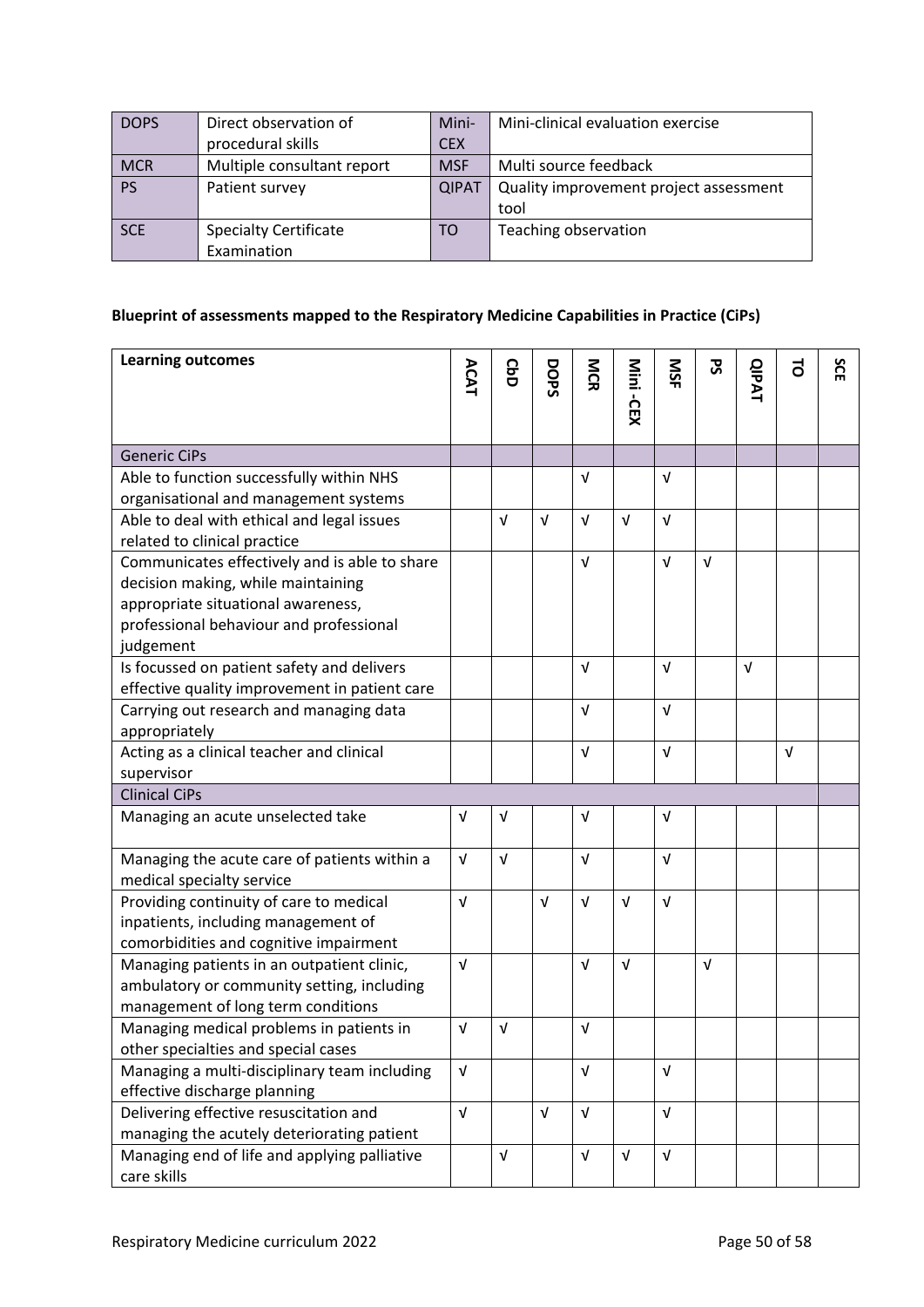| <b>Learning outcomes</b>                                                                                                                                                                        | ACAT       | <b>GbD</b> | DOPS       | <b>NGR</b> | Nini<br>i-CEX | SIS        | უ<br>ა     | <b>QIPAT</b> | $\vec{0}$  | SCE        |
|-------------------------------------------------------------------------------------------------------------------------------------------------------------------------------------------------|------------|------------|------------|------------|---------------|------------|------------|--------------|------------|------------|
|                                                                                                                                                                                                 |            |            |            |            |               |            |            |              |            |            |
| Practical procedural skills                                                                                                                                                                     |            |            | $\sqrt{ }$ |            |               |            |            |              |            |            |
| <b>Respiratory Medicine specialty CiPs</b>                                                                                                                                                      |            |            |            |            |               |            |            |              |            |            |
| Managing all aspects of thoracic malignancy<br>and terminal disease including diagnostic<br>pathways and working with the MDT                                                                   | $\sqrt{ }$ | $\sqrt{ }$ | $\sqrt{ }$ | $\sqrt{ }$ | $\sqrt{ }$    | $\sqrt{ }$ | $\sqrt{ }$ |              |            | $\sqrt{ }$ |
| Managing integrated respiratory medicine<br>across the primary and secondary care<br>interface including management of long-term<br>disease                                                     | $\sqrt{ }$ | $\sqrt{ }$ |            | $\sqrt{ }$ | $\sqrt{ }$    | $\sqrt{ }$ | $\sqrt{ }$ |              | $\sqrt{ }$ | $\sqrt{ }$ |
| Managing complex and unusual respiratory<br>infection including contact tracing and public<br>health (in particular atypical pneumonia)                                                         | $\sqrt{ }$ | $\sqrt{ }$ |            | $\sqrt{ }$ |               |            |            |              |            | $\sqrt{ }$ |
| Managing the service and patients with<br>respiratory failure in multiple settings<br>including hospital and in the community                                                                   | $\sqrt{ }$ | $\sqrt{ }$ | $\sqrt{ }$ | $\sqrt{ }$ |               |            |            |              |            | $\sqrt{ }$ |
| Tertiary subspecialties interface: managing<br>patients across the secondary and tertiary<br>interface; in particular patients with lung and<br>heart transplants and pulmonary<br>hypertension | $\sqrt{ }$ | $\sqrt{ }$ |            | $\sqrt{ }$ |               |            |            |              |            | $\sqrt{ }$ |
| Managing the use of drugs and therapeutic<br>modalities specific to the practice of<br>respiratory medicine                                                                                     | $\sqrt{ }$ | $\sqrt{ }$ | $\sqrt{ }$ | $\sqrt{ }$ | $\sqrt{ }$    |            |            |              |            | $\sqrt{ }$ |

# <span id="page-50-0"></span>**6 Supervision and feedback**

This section of the curriculum describes how trainees will be supervised, and how they will receive feedback on performance. For further information please refer to the AoMRC guidance on Improving feedback and reflection to improve learning<sup>8</sup>.

Access to high quality, supportive and constructive feedback is essential for the professional development of the trainee. Trainee reflection is an important part of the feedback process and exploration of that reflection with the trainer should ideally be a two way dialogue. Effective feedback is known to enhance learning and combining self-reflection to feedback promotes deeper learning.

Trainers should be supported to deliver valuable and high quality feedback. This can be by providing face to face training to trainers. Trainees would also benefit from such training as

<sup>&</sup>lt;sup>8</sup> [Improving feedback and reflection to improve learning. A practical guide for trainees and trainers](http://www.aomrc.org.uk/publications/reports-guidance/improving-feedback-reflection-improve-learning-practical-guide-trainees-trainers/)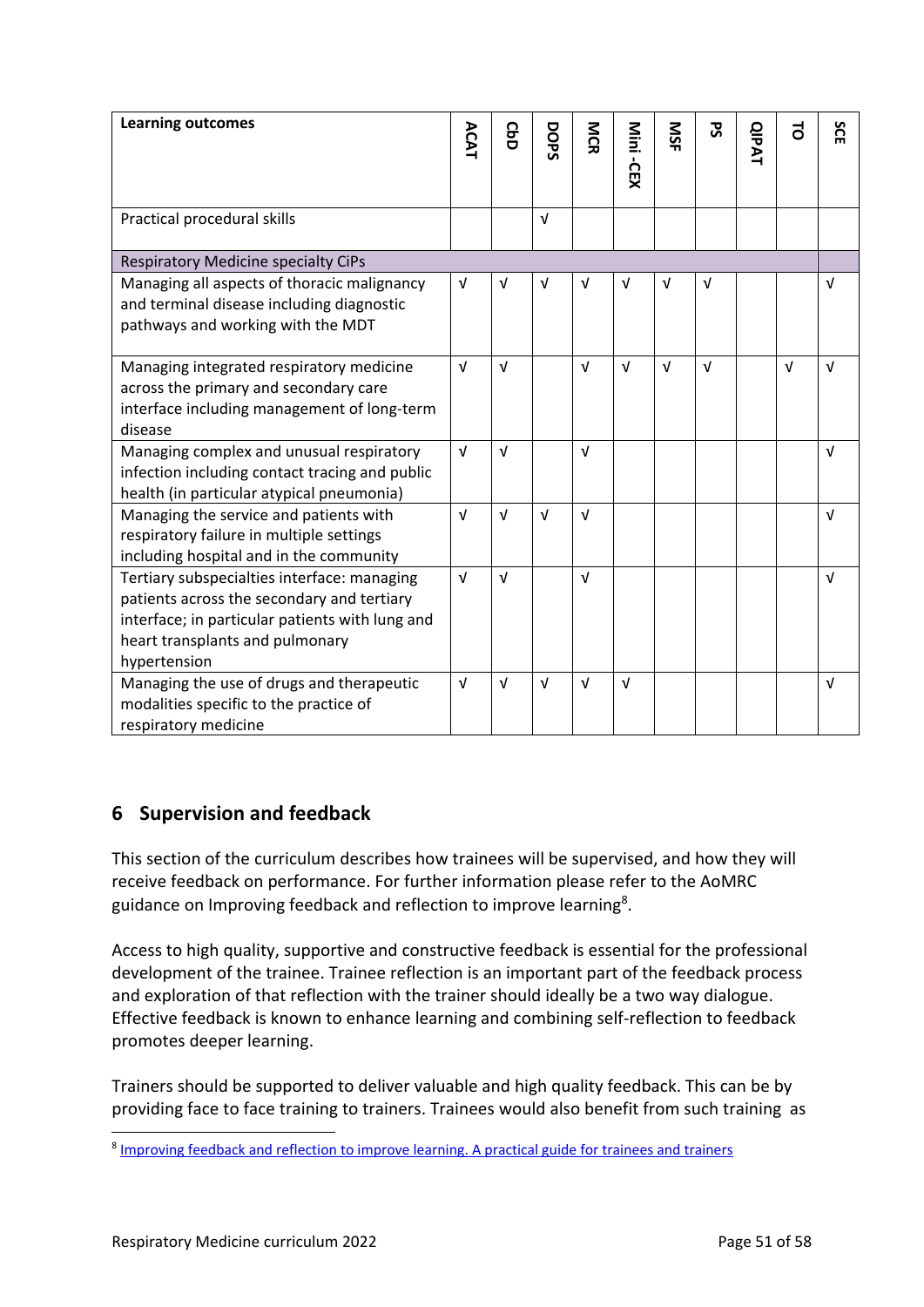they frequently act as assessors to junior doctors, and all involved could also be shown how best to carry out and record reflection.

### <span id="page-51-0"></span>**6.1 Supervision**

All elements of work in training posts must be supervised with the level of supervision varying depending on the experience of the trainee and the clinical exposure and case mix undertaken. Outpatient and referral supervision must routinely include the opportunity to discuss all cases with a supervisor if appropriate. As training progresses the trainee should have the opportunity for increasing autonomy, consistent with safe and effective care for the patient.

Organisations must make sure that each doctor in training has access to a named clinical supervisor and a named educational supervisor. Depending on local arrangements these roles may be combined into a single role of educational supervisor. However, it is preferred that a trainee has a single named educational supervisor for (at least) a full training year, in which case the clinical supervisor is likely to be a different consultant during some placements.

The role and responsibilities of supervisors have been defined by the GMC in their standards for medical education and training<sup>9</sup>.

#### **Educational supervisor**

The educational supervisor is responsible for the overall supervision and management of a doctor's educational progress during a placement or a series of placements. The educational supervisor regularly meets with the doctor in training to help plan their training, review progress and achieve agreed learning outcomes. The educational supervisor is responsible for the educational agreement, and for bringing together all relevant evidence to form a summative judgement about progression at the end of the placement or a series of placements. Trainees on a dual training program may have a single educational supervisor responsible for their internal medicine and specialty training, or they may have two educational supervisors, one responsible for internal medicine and one for specialty.

#### **Clinical supervisor**

Consultants responsible for patients that a trainee looks after provide clinical supervision for that trainee and thereby contribute to their training; they may also contribute to assessment of their performance by completing a 'Multiple Consultant Report (MCR)' and other WPBAs. A trainee may also be allocated (for instance, if they are not working with their educational supervisor in a particular placement) a named clinical supervisor, who is responsible for reviewing the trainee's training and progress during a particular placement. It is expected that a named clinical supervisor will provide a MCR for the trainee to inform the Educational Supervisor's report.

The educational and (if relevant) clinical supervisors, when meeting with the trainee, should discuss issues of clinical governance, risk management and any report of any untoward clinical incidents involving the trainee. If the service lead (clinical director) has any concerns

<sup>&</sup>lt;sup>9</sup> [Promoting excellence: standards for medical education and training](http://www.gmc-uk.org/education/standards.asp)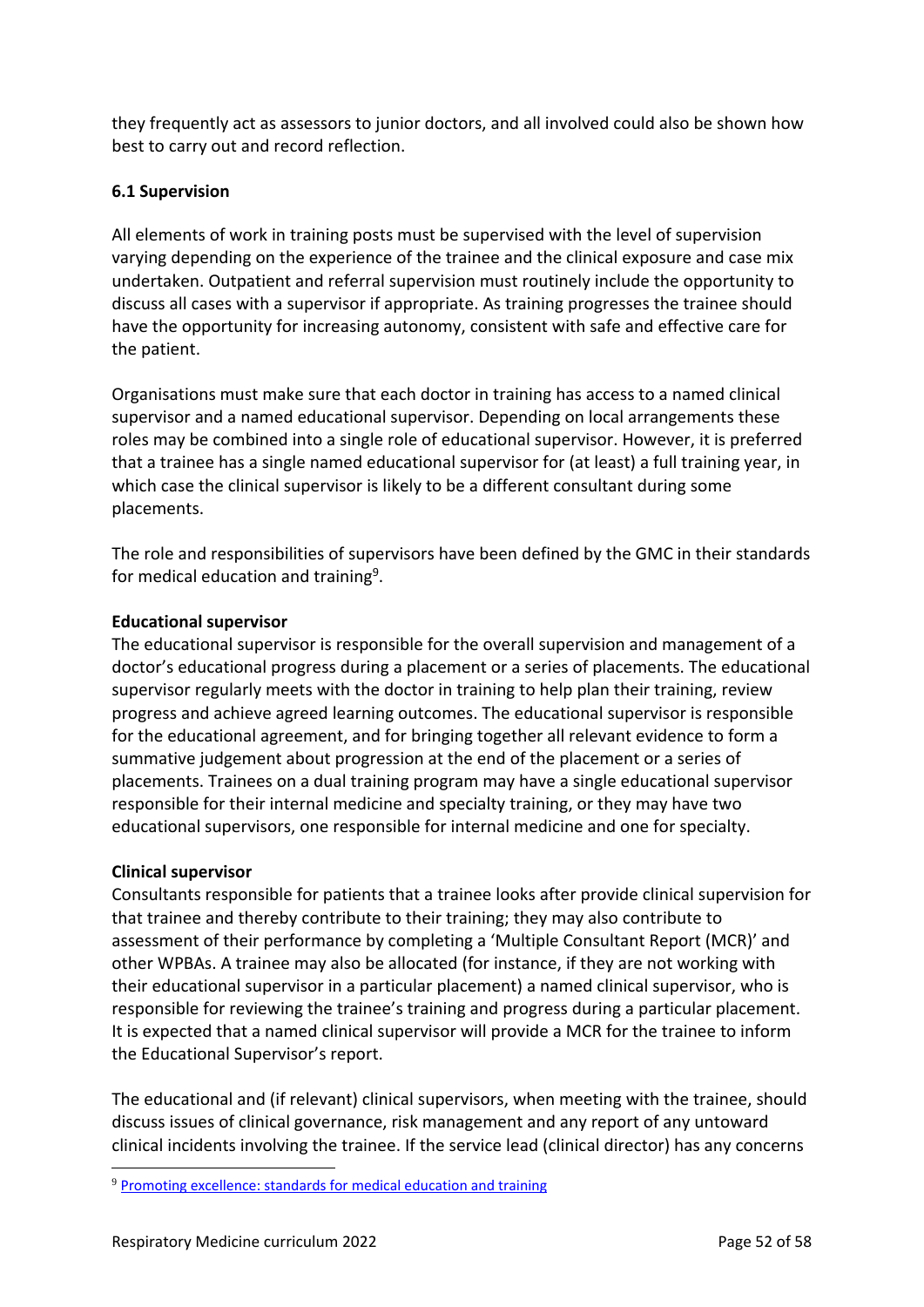about the performance of the trainee, or there are issues of doctor or patient safety, these would be discussed with the clinical and educational supervisors (as well as the trainee). These processes, which are integral to trainee development, must not detract from the statutory duty of the trust to deliver effective clinical governance through its management systems.

Educational and clinical supervisors need to be formally recognised by the GMC to carry out their roles<sup>10</sup>. It is essential that training in assessment is provided for trainers and trainees in order to ensure that there is complete understanding of the assessment system, assessment methods, their purposes and use. Training will ensure a shared understanding and a consistency in the use of the WPBAs and the application of standards.

Opportunities for feedback to trainees about their performance will arise through the use of the workplace-based assessments, regular appraisal meetings with supervisors, other meetings and discussions with supervisors and colleagues, and feedback from ARCP.

### **Trainees**

Trainees should make the safety of patients their first priority and they should not be practising in clinical scenarios which are beyond their experiences and competencies without supervision. Trainees should actively devise individual learning goals in discussion with their trainers and should subsequently identify the appropriate opportunities to achieve said learning goals. Trainees would need to plan their WPBAs accordingly to enable their WPBAs to collectively provide a picture of their development during a training period. Trainees should actively seek guidance from their trainers in order to identify the appropriate learning opportunities and plan the appropriate frequencies and types of WPBAs according to their individual learning needs. It is the responsibility of trainees to seek feedback following learning opportunities and WPBAs. Trainees should self-reflect and self-evaluate regularly with the aid of feedback. Furthermore, trainees should formulate action plans with further learning goals in discussion with their trainers.

### <span id="page-52-0"></span>**6.2 Appraisal**

A formal process of appraisals and reviews underpins training. This process ensures adequate supervision during training, provides continuity between posts and different supervisors and is one of the main ways of providing feedback to trainees. All appraisals should be recorded in the eportfolio

#### **Induction Appraisal**

The trainee and educational supervisor should have an appraisal meeting at the beginning of each post to review the trainee's progress so far, agree learning objectives for the post ahead and identify the learning opportunities presented by the post. Reviewing progress through the curriculum will help trainees to compile an effective Personal Development Plan (PDP) of objectives for the upcoming post. This PDP should be agreed during the Induction Appraisal. The trainee and supervisor should also both sign the educational agreement in the e-portfolio at this time, recording their commitment to the training process.

<sup>&</sup>lt;sup>10</sup> [Recognition and approval of trainers](http://www.gmc-uk.org/education/10264.asp)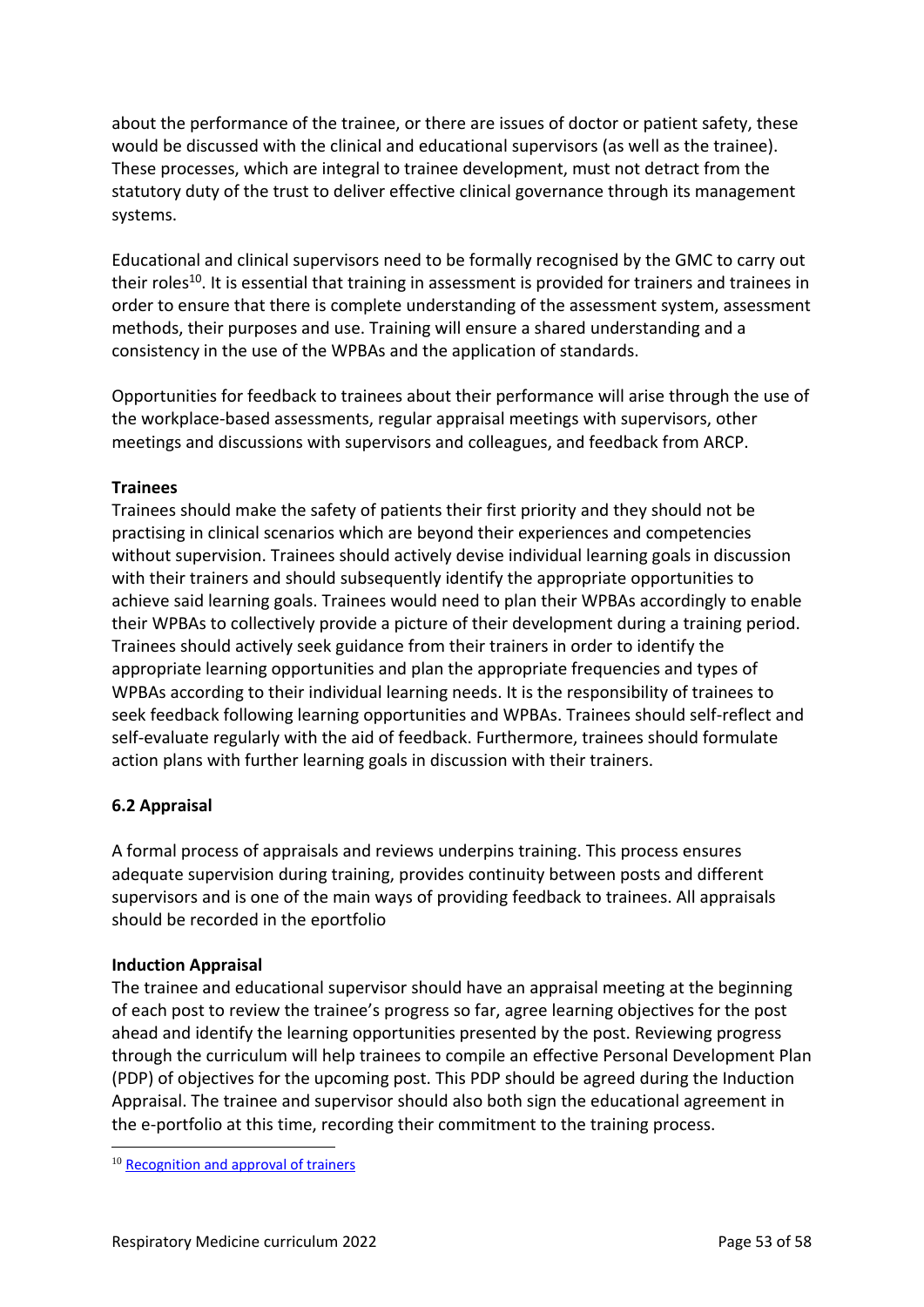#### **Mid-point Review**

This meeting between trainee and educational supervisor is not mandatory (particularly when an attachment is shorter than 6 months) but is encouraged particularly if either the trainee or educational or clinical supervisor has training concerns or the trainee has been set specific targeted training objectives at their ARCP).At this meeting trainees should review their PDP with their supervisor using evidence from the e-portfolio. Workplacebased assessments and progress through the curriculum can be reviewed to ensure trainees are progressing satisfactorily, and attendance at educational events should also be reviewed. The PDP can be amended at this review.

### **End of Attachment Appraisal**

Trainees should review the PDP and curriculum progress with their educational supervisor using evidence from the e-portfolio. Specific concerns may be highlighted from this appraisal. The end of attachment appraisal form should record the areas where further work is required to overcome any shortcomings. Further evidence of competence in certain areas may be needed, such as planned workplace-based assessments, and this should be recorded. If there are significant concerns following the end of attachment appraisal then the programme director should be informed. Supervisors should also identify areas where a trainee has performed above the level expected and highlight successes.

# <span id="page-53-0"></span>**7 Quality Management**

The organisation of training programs is the responsibility of the deaneries. The deaneries will oversee programmes for postgraduate medical training in their regions. The Schools of Medicine in England, Wales and Northern Ireland and the Medical Specialty Training Board in Scotland will undertake the following roles:

- oversee recruitment and induction of trainees into the specialty
- allocate trainees into particular rotations appropriate to their training needs
- oversee the quality of training posts provided locally
- ensure adequate provision of appropriate educational events
- ensure curricula implementation across training programmes
- oversee the workplace-based assessment process within programmes
- coordinate the ARCP process for trainees
- provide adequate and appropriate career advice
- provide systems to identify and assist doctors with training difficulties
- provide flexible training.

Educational programmes to train educational supervisors and assessors in workplace based assessment may be delivered by deaneries or by the colleges or both.

Development, implementation, monitoring and review of the curriculum are the responsibility of the JRCPTB and the SAC. The committee will be formally constituted with representatives from each health region in England, from the devolved nations and with trainee and lay representation. It will be the responsibility of the JRCPTB to ensure that curriculum developments are communicated to heads of school, regional specialty training committees and TPDs.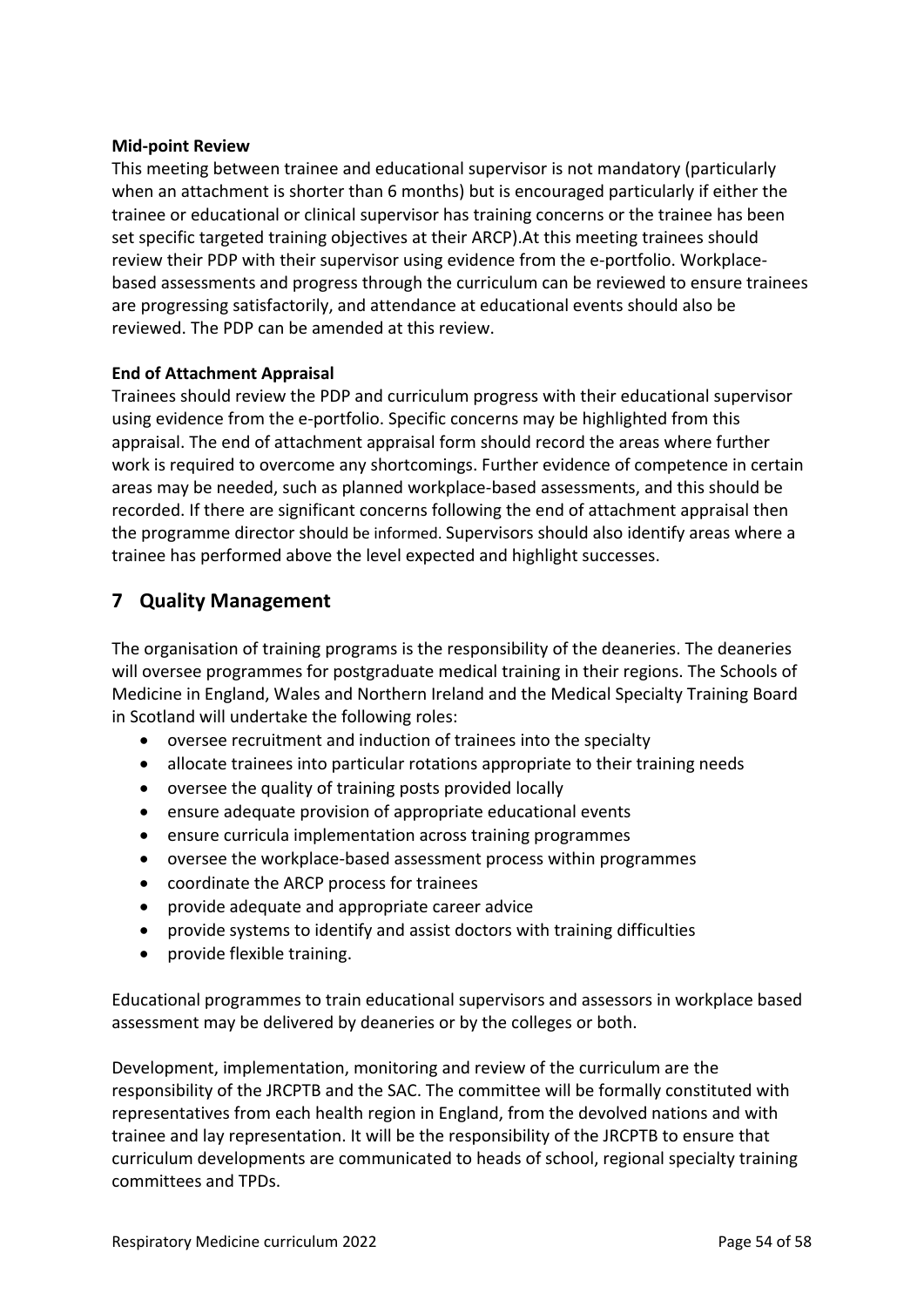The JRCPTB has a role in quality management by monitoring and driving improvement in the standard of all medical specialties on behalf of the three Royal Colleges of Physicians in Edinburgh, Glasgow and London. The SACs are actively involved in assisting and supporting deaneries to manage and improve the quality of education within each of their approved training locations. They are tasked with activities central to assuring the quality of medical education such as writing the curriculum and assessment systems, reviewing applications for new posts and programmes, provision of external advisors to deaneries and recommending trainees eligible for CCT or Certificate of Eligibility for Specialist Registration (CESR).

JRCPTB uses data from six quality datasets across its specialties and subspecialties to provide meaningful quality management. The datasets include the GMC national Training Survey (NTS) data, ARCP outcomes, examination outcomes, new consultant survey and the monitoring visit reports.

Quality criteria have been developed to drive up the quality of training environments and ultimately improve patient safety and experience. These are monitored and reviewed by JRCPTB to improve the provision of training and ensure enhanced educational experiences.

# <span id="page-54-0"></span>**8 Intended use of curriculum by trainers and trainees**

This curriculum and ARCP decision aid are available from the Joint Royal Colleges of Physicians Training Board (JRCPTB) via the website [jrcptb.org.uk.](http://www.jrcptb.org.uk/)

Clinical and educational supervisors should use the curriculum and decision aid as the basis of their discussion with trainees, particularly during the appraisal process. Both trainers and trainees are expected to have a good knowledge of the curriculum and should use it as a guide for their training programme.

Each trainee will engage with the curriculum by maintaining an eportfolio. The trainee will use the curriculum to develop learning objectives and reflect on learning experiences.

### **Recording progress in the eportfolio**

On enrolling with JRCPTB trainees will be given access to the eportfolio. The eportfolio allows evidence to be built up to inform decisions on a trainee's progress and provides tools to support trainees' education and development.

The trainee's main responsibilities are to ensure the eportfolio is kept up to date, arrange assessments and ensure they are recorded, prepare drafts of appraisal forms, maintain their personal development plan, record their reflections on learning and record their progress through the curriculum.

The supervisor's main responsibilities are to use eportfolio evidence such as outcomes of assessments, reflections and personal development plans to inform appraisal meetings.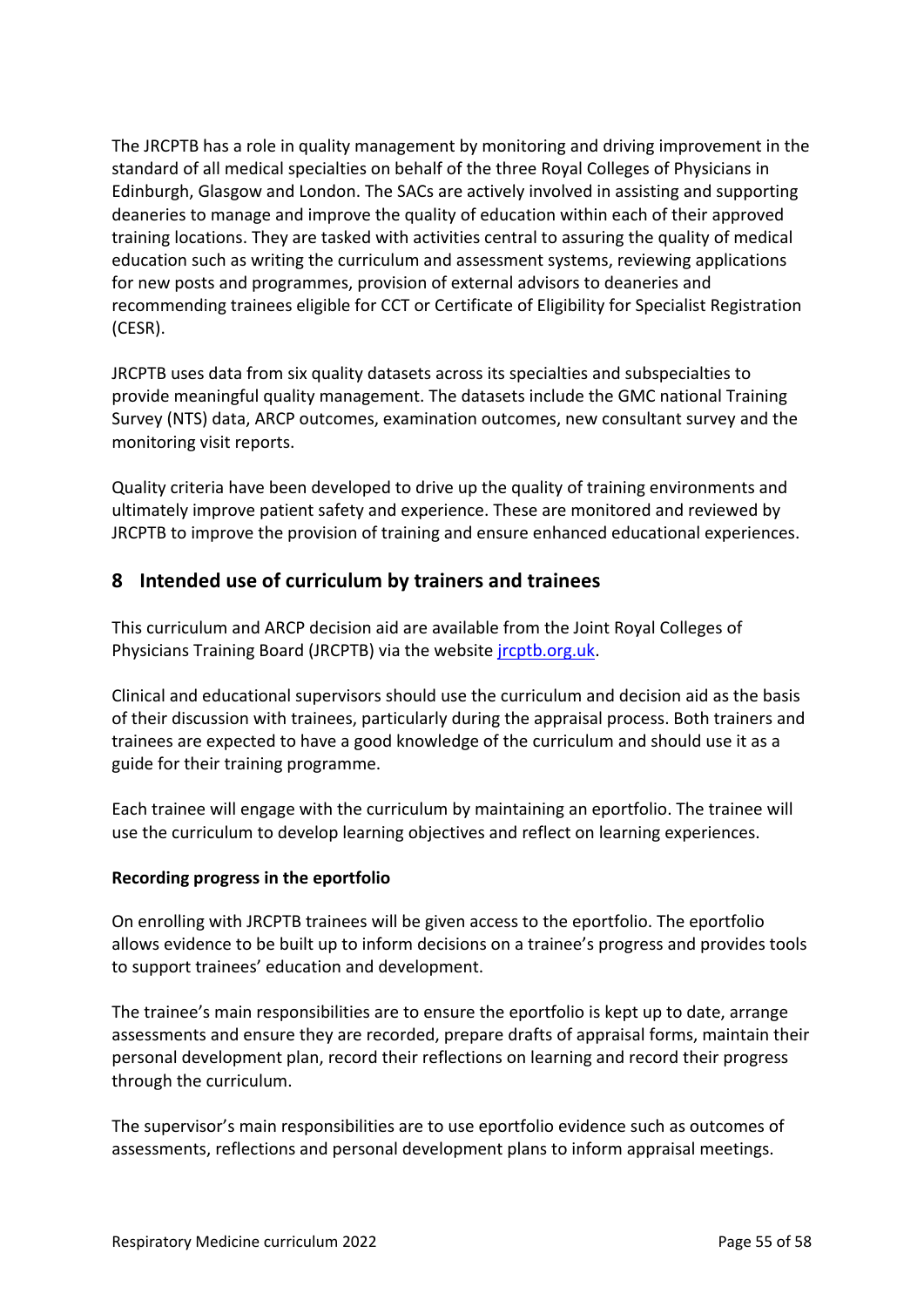They are also expected to update the trainee's record of progress through the curriculum, write end-of-attachment appraisals and supervisor's reports.

Deaneries, training programme directors, college tutors and ARCP panels may use the eportfolio to monitor the progress of trainees for whom they are responsible.

JRCPTB will use summarised, anonymous eportfolio data to support its work in quality assurance.

All appraisal meetings, personal development plans and workplace based assessments (including MSF) should be recorded in the eportfolio. Trainees are encouraged to reflect on their learning experiences and to record these in the eportfolio. Reflections can be kept private or shared with supervisors.

Reflections, assessments and other eportfolio content should be used to provide evidence towards acquisition of curriculum capabilities. Trainees should add their own selfassessment ratings to record their view of their progress. The aims of the self-assessment are:

- to provide the means for reflection and evaluation of current practice
- to inform discussions with supervisors to help both gain insight and assists in developing personal development plans.
- to identify shortcomings between experience, competency and areas defined in the curriculum so as to guide future clinical exposure and learning.

Supervisors can sign-off and comment on curriculum capabilities to build up a picture of progression and to inform ARCP panels.

# <span id="page-55-0"></span>**9 Equality and diversity**

The Royal Colleges of Physicians will comply, and ensure compliance, with the requirements of equality and diversity legislation set out in the Equality Act 2010.

The Federation of the Royal Colleges of Physicians believes that equality of opportunity is fundamental to the many and varied ways in which individuals become involved with the Colleges, either as members of staff and Officers; as advisers from the medical profession; as members of the Colleges' professional bodies or as doctors in training and examination candidates.

Deaneries quality assurance will ensure that each training programme complies with the equality and diversity standards in postgraduate medical training as set by GMC. They should provide access to a professional support unit or equivalent for trainees requiring additional support.

Compliance with anti-discriminatory practice will be assured through:

• monitoring of recruitment processes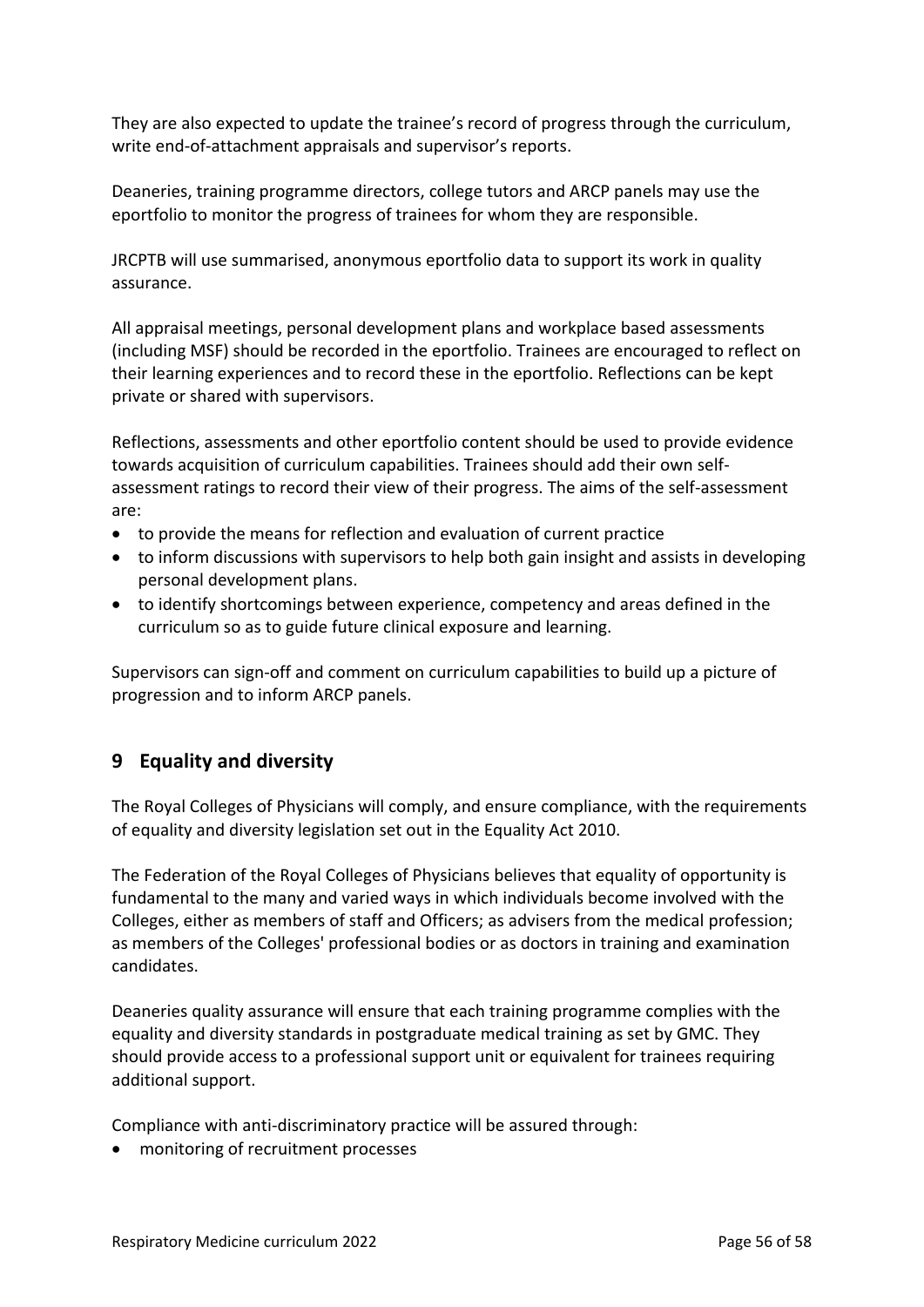- ensuring all College representatives and Programme Directors have attended appropriate training sessions prior to appointment or within 12 months of taking up post
- Deaneries ensuring that educational supervisors have had equality and diversity training (for example, an e-learning module) every three years
- Deaneries ensuring that any specialist participating in trainee interview/appointments committees or processes has had equality and diversity training (at least as an emodule) every three years
- ensuring trainees have an appropriate, confidential and supportive route to report examples of inappropriate behaviour of a discriminatory nature. Deaneries and Programme Directors must ensure that on appointment trainees are made aware of the route in which inappropriate or discriminatory behaviour can be reported and supplied with contact names and numbers. Deaneries must also ensure contingency mechanisms are in place if trainees feel unhappy with the response or uncomfortable with the contact individual
- providing resources to trainees needing support (for example, through the provision of a professional support unit or equivalent)
- monitoring of College Examinations
- ensuring all assessments discriminate on objective and appropriate criteria and do not unfairly advantage or disadvantage a trainee with any of the Equality Act 2010 protected characteristics. All efforts shall be made to ensure the participation of people with a disability in training through reasonable adjustments.